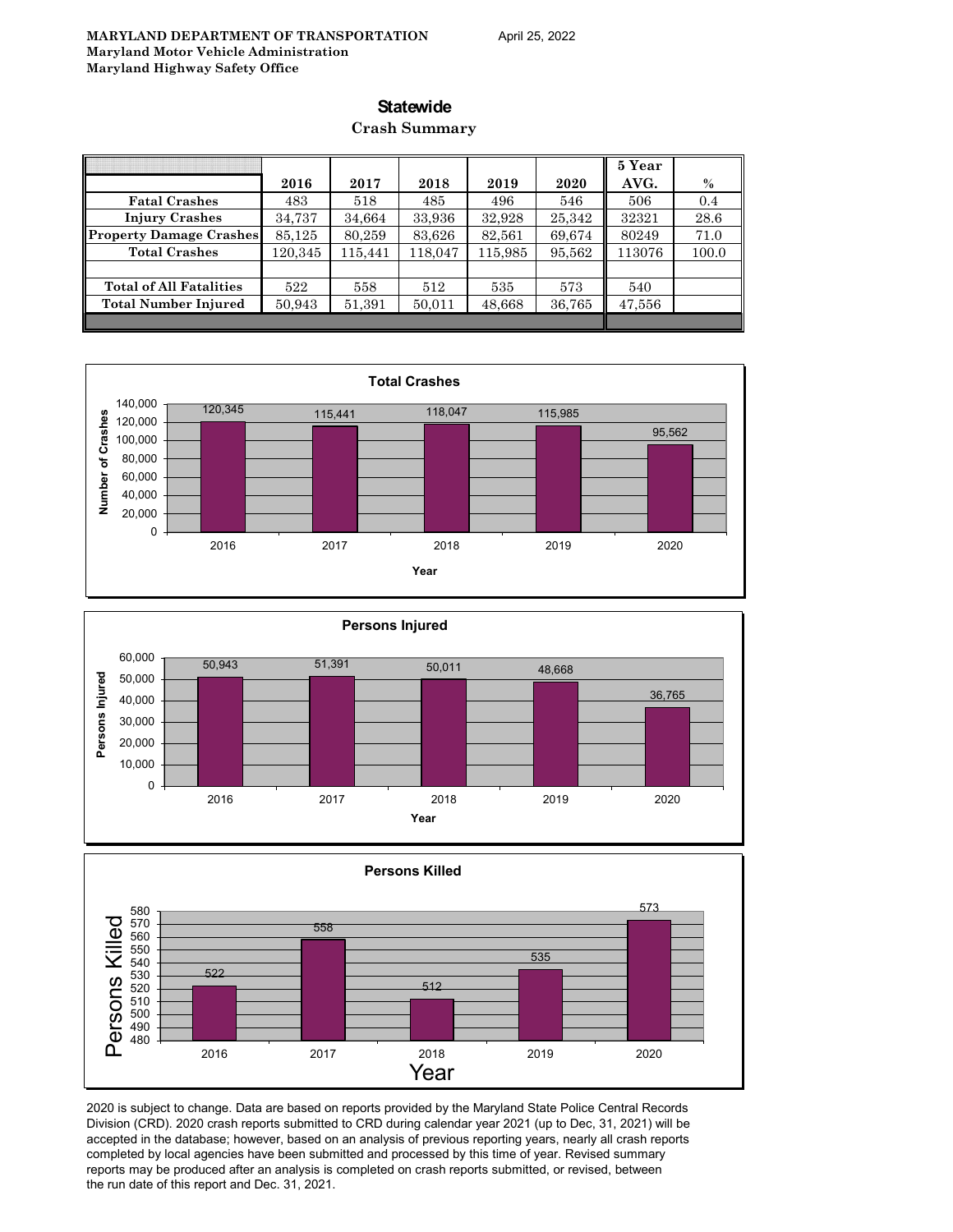| Route Type             | 2016           | 2017         | 2018             | 2019             | 2020           | AVG.             | $\%$     |
|------------------------|----------------|--------------|------------------|------------------|----------------|------------------|----------|
| IS                     | 11,505         | 11,897       | 13,453           | 12,879           | 10,612         | 12069            | 10.7     |
| <b>US</b>              | 9,334          | 9,138        | 9,546            | 9,208            | 7,771          | 8999             | 8.0      |
| MD                     | 32,468         | 32,519       | 33,895           | 32,883           | 26,609         | 31675            | 28.0     |
| $\bf CO$               | 25,928         | 26,593       | 28,341           | 28,169           | 22,905         | 26387            | 23.3     |
| MU                     | 12,291         | 10,159       | 9,720            | 9,243            | 7,688          | 9820             | 8.7      |
| GV                     | 95             | 87           | 115              | 90               | 66             | 91               | 0.1      |
| SR                     | 90             | 107          | 134              | 129              | 57             | 103              | 0.1      |
| <b>OP</b>              | 516            | 533          | 500              | 519              | 445            | 503              | 0.4      |
| <b>Balto. City CY</b>  | $\overline{0}$ | $\mathbf{0}$ | $\boldsymbol{0}$ | $\overline{0}$   | $\overline{0}$ | $\boldsymbol{0}$ | 0.0      |
| <b>Parking Lots</b>    | 8,587          | 8,167        | 7,922            | 7,740            | 5,824          | 7648             | 6.8      |
| Unknown                | 19,531         | 16,241       | 14,421           | 15,125           | 13,585         | 15781            | 14.0     |
| <b>Total Crashes</b>   | 120,345        | 115,441      | 118,047          | 115,985          | 95,562         | 113076           | 100.0    |
|                        |                |              |                  |                  |                |                  |          |
|                        |                |              |                  |                  |                |                  |          |
| <b>Route Type</b>      | 2016           | 2017         | 2018             | 2019             | 2020           | AVG.             | $\%$     |
| $\overline{\text{IS}}$ | 3,310          | 3,306        | 3,527            | 3,295            | 2,448          | 3,177            | 9.8      |
| <b>US</b>              | 3,299          | 3,276        | 3,164            | 3,094            | 2,447          | 3,056            | 9.5      |
| <b>MD</b>              | 11,742         | 11,656       | 11,615           | 10,972           | 8,341          | 10,865           | 33.6     |
| CO                     | 7,768          | 7,815        | 7,814            | 7,761            | 5,603          | 7,352            | 22.7     |
| MU                     | 3,248          | 3,215        | 3,151            | 2.958            | 2,384          | 2,991            | 9.3      |
| GV                     | 34             | $\sqrt{27}$  | 35               | 29               | 23             | 30               | 0.1      |
| SR                     | 16             | 19           | 30               | 30               | 9              | 21               | 0.1      |
| <b>OP</b>              | 142            | 123          | 109              | 121              | 92             | 117              | 0.4      |
| Balto. City CY         | $\mathbf{0}$   | $\mathbf{0}$ | $\boldsymbol{0}$ | $\boldsymbol{0}$ | $\overline{0}$ | $\boldsymbol{0}$ | 0.0      |
| <b>Parking Lots</b>    | 944            | 951          | 917              | 848              | 632            | 858              | 2.7      |
| Unknown                | 4,234          | 4,276        | 3,574            | 3,820            | 3,363          | 3,853            | 11.9     |
| <b>Injury Crashes</b>  | 34,737         | 34,664       | 33,936           | 32,928           | 25,342         | 32,321           | 100.0    |
|                        |                |              |                  |                  |                |                  |          |
|                        |                |              |                  |                  |                |                  |          |
| <b>Route Type</b>      | 2016           | 2017         | 2018             | 2019             | 2020           | AVG.             | $\%$     |
| <b>IS</b>              | 66             | 60           | 66               | 63               | 51             | 61               | 12.1     |
| <b>US</b>              | 61             | 79           | $62\,$           | 70               | 69             | 68               | $13.5\,$ |

## **Statewide Route Type**

| Route Type           | 2016     | 2017     | 2018           | 2019           | 2020     | AVG.     | $\%$    |
|----------------------|----------|----------|----------------|----------------|----------|----------|---------|
| IS                   | 66       | 60       | 66             | 63             | 51       | 61       | 12.1    |
| <b>US</b>            | 61       | 79       | 62             | 70             | 69       | 68       | 13.5    |
| MD                   | 195      | 235      | 234            | 207            | 254      | 225      | 44.5    |
| $\bf{CO}$            | 115      | 95       | 84             | 93             | 118      | 101      | 20.0    |
| MU                   | 25       | 27       | 23             | 35             | 31       | 28       | 5.6     |
| GV                   | 5        | 5        | $\overline{2}$ | 3              | 3        | 4        | 0.7     |
| SR                   | $\Omega$ | $\Omega$ | $\Omega$       | $\Omega$       | $\Omega$ | $\Omega$ | 0.0     |
| <b>OP</b>            | $\Omega$ | п        | 2              | $\overline{2}$ |          |          | 0.2     |
| Balto. City CY       | $\Omega$ | $\Omega$ | $\theta$       | $\Omega$       | $\Omega$ | $\Omega$ | 0.0     |
| <b>Parking Lots</b>  | 3        | 1        | $\Omega$       | $\overline{2}$ | $\Omega$ | 1        | 0.2     |
| Unknown              | 13       | 15       | 12             | 21             | 19       | 16       | $3.2\,$ |
| <b>Fatal Crashes</b> | 483      | 518      | 485            | 496            | 546      | 506      | 100.0   |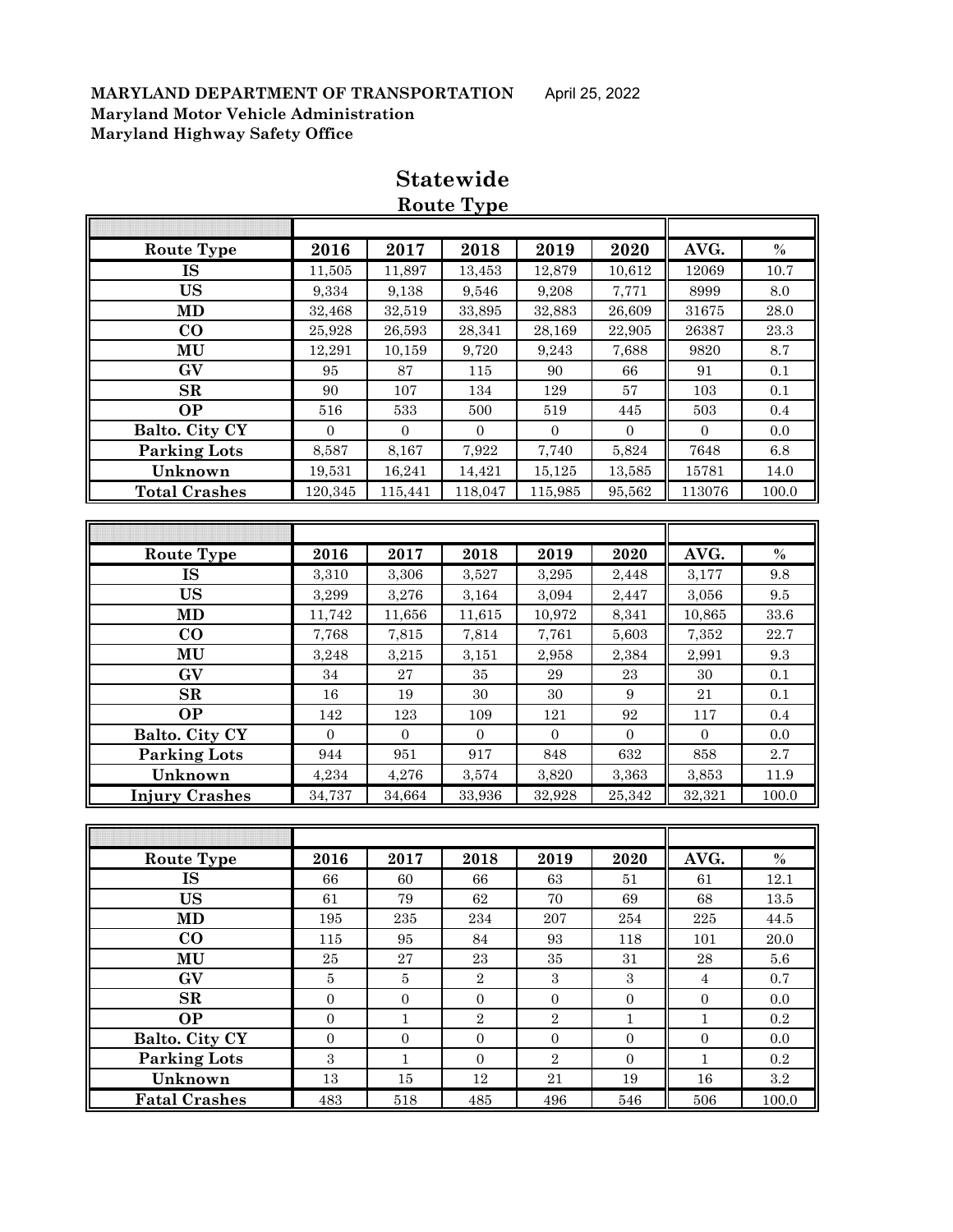ĸ

**Statewide County**

| AVG.<br>County<br>2016<br>2019<br>2020<br>%<br>2017<br>2018<br>674<br>Allegany<br>675<br>674<br>673<br>655<br>695<br>$0.6\,$<br>Anne Arundel<br>10.366<br>10.496<br>10,698<br>10.638<br>8.556<br>10.151<br>9.0<br><b>Baltimore</b><br>20,703<br>20.577<br>20,824<br>22,623<br>$^{21,701}$<br>17.792<br>18.3<br>1,200<br>1,212<br>1,124<br>1,149<br>Calvert<br>1,255<br>956<br>1.0<br>Caroline<br>472<br>477<br>520<br>515<br>465<br>490<br>0.4<br>1,998<br>Carroll<br>2,081<br>2,001<br>2,124<br>2,109<br>1,674<br>1.8<br>Cecil<br>1,817<br>1.778<br>1,912<br>1,743<br>1,524<br>1,755<br>$1.6\,$<br>Charles<br>2,868<br>2.5<br>2,975<br>2,901<br>3,070<br>2,914<br>2,482<br>562<br>572<br>545<br>563<br>517<br>552<br>Dorchester<br>0.5<br>3,759<br>Frederick<br>3,545<br>3,627<br>3,602<br>2,780<br>3,463<br>3.1<br>Garrett<br>544<br>600<br>508<br>542<br>461<br>531<br>$_{0.5}$<br>Harford<br>3,340<br>3,345<br>3,323<br>2,848<br>3,273<br>3.511<br>$2.9\,$<br>Howard<br>3,953<br>4,162<br>4.278<br>2,990<br>3,902<br>4,125<br>$3.5\,$<br>222<br>223<br>Kent<br>187<br>241<br>210<br>217<br>0.2<br>Montgomery<br>14,164<br>14,294<br>14,239<br>13,851<br>9,729<br>13,255<br>11.7<br>Prince George's<br>17.270<br>18.422<br>19.624<br>20,555<br>17,140<br>18,602<br>16.5<br>Queen Anne's<br>799<br>866<br>765<br>790<br>728<br>790<br>0.7<br>St. Mary's<br>1,800<br>1,686<br>1,633<br>1,755<br>1,448<br>1,664<br>1.5<br>363<br>358<br>330<br>280<br>331<br>0.3<br>Somerset<br>326<br>Talbot<br>769<br>796<br>923<br>775<br>689<br>790<br>0.7<br>2.2<br>Washington<br>2,544<br>2,593<br>2,663<br>2,525<br>2,328<br>2,531<br>Wicomico<br>2,350<br>2,278<br>2,262<br>2,217<br>2,216<br>1.975<br>$2.0\,$<br>Worcester<br>1.519<br>1,429<br>1,339<br>1,402<br>1,278<br>1,393<br>1.2<br>17,990<br>19,776<br>17.5<br><b>Baltimore City</b><br>26,552<br>19,916<br>18,407<br>16,017<br><b>Total Crashes</b><br>120.345<br>118,047<br>115,985<br>113,076<br>100.0<br>115,441<br>95.562<br>2020<br>AVG.<br>$\%$<br>County<br>2016<br>2017<br>2018<br>2019<br>231<br>231<br>226<br>225<br>0.7<br>Allegany<br>221<br>214<br>Anne Arundel<br>3,240<br>3,382<br>3,391<br>3,232<br>2,412<br>3,131<br>9.7<br>5,247<br>3,903<br>15.0<br><b>Baltimore</b><br>5,005<br>5,048<br>5,040<br>4,849<br>Calvert<br>416<br>407<br>366<br>347<br>275<br>362<br>1.1<br>Caroline<br>164<br>169<br>158<br>161<br>131<br>157<br>$_{0.5}$<br>Carroll<br>570<br>378<br>631<br>610<br>562<br>550<br>1.7<br>Cecil<br>574<br>533<br>525<br>496<br>425<br>511<br>$1.6\,$<br>Charles<br>960<br>857<br>874<br>845<br>2.6<br>697<br>847<br>Dorchester<br>219<br>212<br>191<br>201<br>193<br>203<br>$0.6\,$<br>1,220<br>3.4<br>Frederick<br>1,207<br>1,167<br>1,125<br>812<br>1,106<br>Garrett<br>150<br>189<br>209<br>190<br>142<br>176<br>0.5<br>Harford<br>1,050<br>1,026<br>1,018<br>973<br>784<br>970<br>$3.0\,$<br>1,064<br>1,030<br>1,012<br>3.1<br>Howard<br>1,098<br>1,186<br>681<br>Kent<br>79<br>72<br>54<br>81<br>58<br>69<br>0.2<br>4,634<br>Montgomery<br>5,024<br>4,968<br>4,855<br>3,046<br>4,505<br>13.9<br>Prince George's<br>5,259<br>5,262<br>5,044<br>4,952<br>3,652<br>4,834<br>15.0<br>Queen Anne's<br>241<br>230<br>229<br>230<br>259<br>193<br>0.7<br>St. Mary's<br>578<br>$1.8\,$<br>649<br>603<br>599<br>495<br>585<br>Somerset<br>111<br>115<br>99<br>113<br>87<br>105<br>0.3<br>261<br>Talbot<br>272<br>280<br>280<br>192<br>257<br>0.8<br>822<br>796<br>772<br>2.4<br>Washington<br>785<br>670<br>769<br>Wicomico<br>789<br>839<br>783<br>757<br>645<br>763<br>$2.4\,$<br>1.3<br>487<br>431<br>399<br>375<br>Worcester<br>389<br>416<br>5,690<br>17.6<br>Baltimore<br>5.999<br>6,063<br>5.808<br>5.711<br>4.870<br>City<br>Injury Crashes<br>32,928<br>25,342<br>32,321<br>34,737<br>34,664<br>33,936<br>100.0<br>AVG.<br>County<br>2016<br>2017<br>2018<br>2019<br>2020<br>%<br>Allegany<br>10<br>3<br>6<br>6<br>6<br>1.1<br>4<br>Anne Arundel<br>41<br>52<br>41<br>41<br>49<br>45<br>8.9<br><b>Baltimore</b><br>53<br>65<br>78<br>57<br>63<br>12.4<br>60<br>Calvert<br>11<br>9<br>5<br>6<br>8<br>10<br>$1.6\,$<br>7<br>8<br>10<br>7<br>Caroline<br>5<br>5<br>1.4<br>Carroll<br>21<br>$^{20}$<br>11<br>14<br>15<br>16<br>$3.2\,$<br>30<br>Cecil<br>19<br>23<br>15<br>21<br>4.1<br>16<br>Charles<br>26<br>28<br>18<br>18<br>25<br>23<br>4.5<br>$\overline{2}$<br>5<br>6<br>6<br>Dorchester<br>4<br>5<br>0.9<br>16<br>24<br>17<br>24<br>23<br>21<br>Frederick<br>4.1<br>Garrett<br>7<br>6<br>5<br>5<br>10<br>7<br>$1.3\,$<br>23<br>21<br>12<br>17<br>3.4<br>Harford<br>15<br>16<br>Howard<br>21<br>17<br>19<br>21<br>26<br>21<br>4.1<br>Kent<br>$\overline{2}$<br>$\overline{4}$<br>3<br>6<br>3<br>1<br>$_{0.6}$<br>37<br>31<br>32<br>36<br>44<br>Montgomery<br>36<br>7.1<br>Prince George's<br>76<br>92<br>99<br>100<br>$106\,$<br>95<br>18.7<br>Queen Anne's<br>3<br>7<br>6<br>5<br>1.3<br>14<br>5<br>St. Mary's<br>12<br>14<br>15<br>14<br>14<br>$2.8\,$<br>16<br>Somerset<br>5<br>7<br>3<br>$\overline{4}$<br>1<br>4<br>$_{0.8}$<br>Talbot<br>$\overline{4}$<br>$\overline{4}$<br>10<br>1<br>5<br>5<br>$_{0.9}$<br>Washington<br>22<br>17<br>14<br>14<br>10<br>15<br>$3.0\,$<br>7<br>17<br>2.1<br>Wicomico<br>9<br>10<br>11<br>11<br>Worcester<br>14<br>8<br>8<br>17<br>12<br>$^{2.3}$<br>11<br>43<br><b>Baltimore City</b><br>46<br>33<br>45<br>63<br>46<br>9.1 |  |  |  |  |
|------------------------------------------------------------------------------------------------------------------------------------------------------------------------------------------------------------------------------------------------------------------------------------------------------------------------------------------------------------------------------------------------------------------------------------------------------------------------------------------------------------------------------------------------------------------------------------------------------------------------------------------------------------------------------------------------------------------------------------------------------------------------------------------------------------------------------------------------------------------------------------------------------------------------------------------------------------------------------------------------------------------------------------------------------------------------------------------------------------------------------------------------------------------------------------------------------------------------------------------------------------------------------------------------------------------------------------------------------------------------------------------------------------------------------------------------------------------------------------------------------------------------------------------------------------------------------------------------------------------------------------------------------------------------------------------------------------------------------------------------------------------------------------------------------------------------------------------------------------------------------------------------------------------------------------------------------------------------------------------------------------------------------------------------------------------------------------------------------------------------------------------------------------------------------------------------------------------------------------------------------------------------------------------------------------------------------------------------------------------------------------------------------------------------------------------------------------------------------------------------------------------------------------------------------------------------------------------------------------------------------------------------------------------------------------------------------------------------------------------------------------------------------------------------------------------------------------------------------------------------------------------------------------------------------------------------------------------------------------------------------------------------------------------------------------------------------------------------------------------------------------------------------------------------------------------------------------------------------------------------------------------------------------------------------------------------------------------------------------------------------------------------------------------------------------------------------------------------------------------------------------------------------------------------------------------------------------------------------------------------------------------------------------------------------------------------------------------------------------------------------------------------------------------------------------------------------------------------------------------------------------------------------------------------------------------------------------------------------------------------------------------------------------------------------------------------------------------------------------------------------------------------------------------------------------------------------------------------------------------------------------------------------------------------------------------------------------------------------------------------------------------------------------------------------------------------------------------------------------------------------------------------------------------------------------------------------------------------------------------------------------------------------------------------------------------------------------------------------------------------------------------------------------------------------------------------------------------------------------------------------------------------------------------------------------------------------------------------------------------------------------------------------------------------------------------------------------------------------------------------------------------------------------------------------------------------------------------------------------------------------------------------------------------------------------------------------------------------------------|--|--|--|--|
|                                                                                                                                                                                                                                                                                                                                                                                                                                                                                                                                                                                                                                                                                                                                                                                                                                                                                                                                                                                                                                                                                                                                                                                                                                                                                                                                                                                                                                                                                                                                                                                                                                                                                                                                                                                                                                                                                                                                                                                                                                                                                                                                                                                                                                                                                                                                                                                                                                                                                                                                                                                                                                                                                                                                                                                                                                                                                                                                                                                                                                                                                                                                                                                                                                                                                                                                                                                                                                                                                                                                                                                                                                                                                                                                                                                                                                                                                                                                                                                                                                                                                                                                                                                                                                                                                                                                                                                                                                                                                                                                                                                                                                                                                                                                                                                                                                                                                                                                                                                                                                                                                                                                                                                                                                                                                                                                                            |  |  |  |  |
|                                                                                                                                                                                                                                                                                                                                                                                                                                                                                                                                                                                                                                                                                                                                                                                                                                                                                                                                                                                                                                                                                                                                                                                                                                                                                                                                                                                                                                                                                                                                                                                                                                                                                                                                                                                                                                                                                                                                                                                                                                                                                                                                                                                                                                                                                                                                                                                                                                                                                                                                                                                                                                                                                                                                                                                                                                                                                                                                                                                                                                                                                                                                                                                                                                                                                                                                                                                                                                                                                                                                                                                                                                                                                                                                                                                                                                                                                                                                                                                                                                                                                                                                                                                                                                                                                                                                                                                                                                                                                                                                                                                                                                                                                                                                                                                                                                                                                                                                                                                                                                                                                                                                                                                                                                                                                                                                                            |  |  |  |  |
|                                                                                                                                                                                                                                                                                                                                                                                                                                                                                                                                                                                                                                                                                                                                                                                                                                                                                                                                                                                                                                                                                                                                                                                                                                                                                                                                                                                                                                                                                                                                                                                                                                                                                                                                                                                                                                                                                                                                                                                                                                                                                                                                                                                                                                                                                                                                                                                                                                                                                                                                                                                                                                                                                                                                                                                                                                                                                                                                                                                                                                                                                                                                                                                                                                                                                                                                                                                                                                                                                                                                                                                                                                                                                                                                                                                                                                                                                                                                                                                                                                                                                                                                                                                                                                                                                                                                                                                                                                                                                                                                                                                                                                                                                                                                                                                                                                                                                                                                                                                                                                                                                                                                                                                                                                                                                                                                                            |  |  |  |  |
|                                                                                                                                                                                                                                                                                                                                                                                                                                                                                                                                                                                                                                                                                                                                                                                                                                                                                                                                                                                                                                                                                                                                                                                                                                                                                                                                                                                                                                                                                                                                                                                                                                                                                                                                                                                                                                                                                                                                                                                                                                                                                                                                                                                                                                                                                                                                                                                                                                                                                                                                                                                                                                                                                                                                                                                                                                                                                                                                                                                                                                                                                                                                                                                                                                                                                                                                                                                                                                                                                                                                                                                                                                                                                                                                                                                                                                                                                                                                                                                                                                                                                                                                                                                                                                                                                                                                                                                                                                                                                                                                                                                                                                                                                                                                                                                                                                                                                                                                                                                                                                                                                                                                                                                                                                                                                                                                                            |  |  |  |  |
|                                                                                                                                                                                                                                                                                                                                                                                                                                                                                                                                                                                                                                                                                                                                                                                                                                                                                                                                                                                                                                                                                                                                                                                                                                                                                                                                                                                                                                                                                                                                                                                                                                                                                                                                                                                                                                                                                                                                                                                                                                                                                                                                                                                                                                                                                                                                                                                                                                                                                                                                                                                                                                                                                                                                                                                                                                                                                                                                                                                                                                                                                                                                                                                                                                                                                                                                                                                                                                                                                                                                                                                                                                                                                                                                                                                                                                                                                                                                                                                                                                                                                                                                                                                                                                                                                                                                                                                                                                                                                                                                                                                                                                                                                                                                                                                                                                                                                                                                                                                                                                                                                                                                                                                                                                                                                                                                                            |  |  |  |  |
|                                                                                                                                                                                                                                                                                                                                                                                                                                                                                                                                                                                                                                                                                                                                                                                                                                                                                                                                                                                                                                                                                                                                                                                                                                                                                                                                                                                                                                                                                                                                                                                                                                                                                                                                                                                                                                                                                                                                                                                                                                                                                                                                                                                                                                                                                                                                                                                                                                                                                                                                                                                                                                                                                                                                                                                                                                                                                                                                                                                                                                                                                                                                                                                                                                                                                                                                                                                                                                                                                                                                                                                                                                                                                                                                                                                                                                                                                                                                                                                                                                                                                                                                                                                                                                                                                                                                                                                                                                                                                                                                                                                                                                                                                                                                                                                                                                                                                                                                                                                                                                                                                                                                                                                                                                                                                                                                                            |  |  |  |  |
|                                                                                                                                                                                                                                                                                                                                                                                                                                                                                                                                                                                                                                                                                                                                                                                                                                                                                                                                                                                                                                                                                                                                                                                                                                                                                                                                                                                                                                                                                                                                                                                                                                                                                                                                                                                                                                                                                                                                                                                                                                                                                                                                                                                                                                                                                                                                                                                                                                                                                                                                                                                                                                                                                                                                                                                                                                                                                                                                                                                                                                                                                                                                                                                                                                                                                                                                                                                                                                                                                                                                                                                                                                                                                                                                                                                                                                                                                                                                                                                                                                                                                                                                                                                                                                                                                                                                                                                                                                                                                                                                                                                                                                                                                                                                                                                                                                                                                                                                                                                                                                                                                                                                                                                                                                                                                                                                                            |  |  |  |  |
|                                                                                                                                                                                                                                                                                                                                                                                                                                                                                                                                                                                                                                                                                                                                                                                                                                                                                                                                                                                                                                                                                                                                                                                                                                                                                                                                                                                                                                                                                                                                                                                                                                                                                                                                                                                                                                                                                                                                                                                                                                                                                                                                                                                                                                                                                                                                                                                                                                                                                                                                                                                                                                                                                                                                                                                                                                                                                                                                                                                                                                                                                                                                                                                                                                                                                                                                                                                                                                                                                                                                                                                                                                                                                                                                                                                                                                                                                                                                                                                                                                                                                                                                                                                                                                                                                                                                                                                                                                                                                                                                                                                                                                                                                                                                                                                                                                                                                                                                                                                                                                                                                                                                                                                                                                                                                                                                                            |  |  |  |  |
|                                                                                                                                                                                                                                                                                                                                                                                                                                                                                                                                                                                                                                                                                                                                                                                                                                                                                                                                                                                                                                                                                                                                                                                                                                                                                                                                                                                                                                                                                                                                                                                                                                                                                                                                                                                                                                                                                                                                                                                                                                                                                                                                                                                                                                                                                                                                                                                                                                                                                                                                                                                                                                                                                                                                                                                                                                                                                                                                                                                                                                                                                                                                                                                                                                                                                                                                                                                                                                                                                                                                                                                                                                                                                                                                                                                                                                                                                                                                                                                                                                                                                                                                                                                                                                                                                                                                                                                                                                                                                                                                                                                                                                                                                                                                                                                                                                                                                                                                                                                                                                                                                                                                                                                                                                                                                                                                                            |  |  |  |  |
|                                                                                                                                                                                                                                                                                                                                                                                                                                                                                                                                                                                                                                                                                                                                                                                                                                                                                                                                                                                                                                                                                                                                                                                                                                                                                                                                                                                                                                                                                                                                                                                                                                                                                                                                                                                                                                                                                                                                                                                                                                                                                                                                                                                                                                                                                                                                                                                                                                                                                                                                                                                                                                                                                                                                                                                                                                                                                                                                                                                                                                                                                                                                                                                                                                                                                                                                                                                                                                                                                                                                                                                                                                                                                                                                                                                                                                                                                                                                                                                                                                                                                                                                                                                                                                                                                                                                                                                                                                                                                                                                                                                                                                                                                                                                                                                                                                                                                                                                                                                                                                                                                                                                                                                                                                                                                                                                                            |  |  |  |  |
|                                                                                                                                                                                                                                                                                                                                                                                                                                                                                                                                                                                                                                                                                                                                                                                                                                                                                                                                                                                                                                                                                                                                                                                                                                                                                                                                                                                                                                                                                                                                                                                                                                                                                                                                                                                                                                                                                                                                                                                                                                                                                                                                                                                                                                                                                                                                                                                                                                                                                                                                                                                                                                                                                                                                                                                                                                                                                                                                                                                                                                                                                                                                                                                                                                                                                                                                                                                                                                                                                                                                                                                                                                                                                                                                                                                                                                                                                                                                                                                                                                                                                                                                                                                                                                                                                                                                                                                                                                                                                                                                                                                                                                                                                                                                                                                                                                                                                                                                                                                                                                                                                                                                                                                                                                                                                                                                                            |  |  |  |  |
|                                                                                                                                                                                                                                                                                                                                                                                                                                                                                                                                                                                                                                                                                                                                                                                                                                                                                                                                                                                                                                                                                                                                                                                                                                                                                                                                                                                                                                                                                                                                                                                                                                                                                                                                                                                                                                                                                                                                                                                                                                                                                                                                                                                                                                                                                                                                                                                                                                                                                                                                                                                                                                                                                                                                                                                                                                                                                                                                                                                                                                                                                                                                                                                                                                                                                                                                                                                                                                                                                                                                                                                                                                                                                                                                                                                                                                                                                                                                                                                                                                                                                                                                                                                                                                                                                                                                                                                                                                                                                                                                                                                                                                                                                                                                                                                                                                                                                                                                                                                                                                                                                                                                                                                                                                                                                                                                                            |  |  |  |  |
|                                                                                                                                                                                                                                                                                                                                                                                                                                                                                                                                                                                                                                                                                                                                                                                                                                                                                                                                                                                                                                                                                                                                                                                                                                                                                                                                                                                                                                                                                                                                                                                                                                                                                                                                                                                                                                                                                                                                                                                                                                                                                                                                                                                                                                                                                                                                                                                                                                                                                                                                                                                                                                                                                                                                                                                                                                                                                                                                                                                                                                                                                                                                                                                                                                                                                                                                                                                                                                                                                                                                                                                                                                                                                                                                                                                                                                                                                                                                                                                                                                                                                                                                                                                                                                                                                                                                                                                                                                                                                                                                                                                                                                                                                                                                                                                                                                                                                                                                                                                                                                                                                                                                                                                                                                                                                                                                                            |  |  |  |  |
|                                                                                                                                                                                                                                                                                                                                                                                                                                                                                                                                                                                                                                                                                                                                                                                                                                                                                                                                                                                                                                                                                                                                                                                                                                                                                                                                                                                                                                                                                                                                                                                                                                                                                                                                                                                                                                                                                                                                                                                                                                                                                                                                                                                                                                                                                                                                                                                                                                                                                                                                                                                                                                                                                                                                                                                                                                                                                                                                                                                                                                                                                                                                                                                                                                                                                                                                                                                                                                                                                                                                                                                                                                                                                                                                                                                                                                                                                                                                                                                                                                                                                                                                                                                                                                                                                                                                                                                                                                                                                                                                                                                                                                                                                                                                                                                                                                                                                                                                                                                                                                                                                                                                                                                                                                                                                                                                                            |  |  |  |  |
|                                                                                                                                                                                                                                                                                                                                                                                                                                                                                                                                                                                                                                                                                                                                                                                                                                                                                                                                                                                                                                                                                                                                                                                                                                                                                                                                                                                                                                                                                                                                                                                                                                                                                                                                                                                                                                                                                                                                                                                                                                                                                                                                                                                                                                                                                                                                                                                                                                                                                                                                                                                                                                                                                                                                                                                                                                                                                                                                                                                                                                                                                                                                                                                                                                                                                                                                                                                                                                                                                                                                                                                                                                                                                                                                                                                                                                                                                                                                                                                                                                                                                                                                                                                                                                                                                                                                                                                                                                                                                                                                                                                                                                                                                                                                                                                                                                                                                                                                                                                                                                                                                                                                                                                                                                                                                                                                                            |  |  |  |  |
|                                                                                                                                                                                                                                                                                                                                                                                                                                                                                                                                                                                                                                                                                                                                                                                                                                                                                                                                                                                                                                                                                                                                                                                                                                                                                                                                                                                                                                                                                                                                                                                                                                                                                                                                                                                                                                                                                                                                                                                                                                                                                                                                                                                                                                                                                                                                                                                                                                                                                                                                                                                                                                                                                                                                                                                                                                                                                                                                                                                                                                                                                                                                                                                                                                                                                                                                                                                                                                                                                                                                                                                                                                                                                                                                                                                                                                                                                                                                                                                                                                                                                                                                                                                                                                                                                                                                                                                                                                                                                                                                                                                                                                                                                                                                                                                                                                                                                                                                                                                                                                                                                                                                                                                                                                                                                                                                                            |  |  |  |  |
|                                                                                                                                                                                                                                                                                                                                                                                                                                                                                                                                                                                                                                                                                                                                                                                                                                                                                                                                                                                                                                                                                                                                                                                                                                                                                                                                                                                                                                                                                                                                                                                                                                                                                                                                                                                                                                                                                                                                                                                                                                                                                                                                                                                                                                                                                                                                                                                                                                                                                                                                                                                                                                                                                                                                                                                                                                                                                                                                                                                                                                                                                                                                                                                                                                                                                                                                                                                                                                                                                                                                                                                                                                                                                                                                                                                                                                                                                                                                                                                                                                                                                                                                                                                                                                                                                                                                                                                                                                                                                                                                                                                                                                                                                                                                                                                                                                                                                                                                                                                                                                                                                                                                                                                                                                                                                                                                                            |  |  |  |  |
|                                                                                                                                                                                                                                                                                                                                                                                                                                                                                                                                                                                                                                                                                                                                                                                                                                                                                                                                                                                                                                                                                                                                                                                                                                                                                                                                                                                                                                                                                                                                                                                                                                                                                                                                                                                                                                                                                                                                                                                                                                                                                                                                                                                                                                                                                                                                                                                                                                                                                                                                                                                                                                                                                                                                                                                                                                                                                                                                                                                                                                                                                                                                                                                                                                                                                                                                                                                                                                                                                                                                                                                                                                                                                                                                                                                                                                                                                                                                                                                                                                                                                                                                                                                                                                                                                                                                                                                                                                                                                                                                                                                                                                                                                                                                                                                                                                                                                                                                                                                                                                                                                                                                                                                                                                                                                                                                                            |  |  |  |  |
|                                                                                                                                                                                                                                                                                                                                                                                                                                                                                                                                                                                                                                                                                                                                                                                                                                                                                                                                                                                                                                                                                                                                                                                                                                                                                                                                                                                                                                                                                                                                                                                                                                                                                                                                                                                                                                                                                                                                                                                                                                                                                                                                                                                                                                                                                                                                                                                                                                                                                                                                                                                                                                                                                                                                                                                                                                                                                                                                                                                                                                                                                                                                                                                                                                                                                                                                                                                                                                                                                                                                                                                                                                                                                                                                                                                                                                                                                                                                                                                                                                                                                                                                                                                                                                                                                                                                                                                                                                                                                                                                                                                                                                                                                                                                                                                                                                                                                                                                                                                                                                                                                                                                                                                                                                                                                                                                                            |  |  |  |  |
|                                                                                                                                                                                                                                                                                                                                                                                                                                                                                                                                                                                                                                                                                                                                                                                                                                                                                                                                                                                                                                                                                                                                                                                                                                                                                                                                                                                                                                                                                                                                                                                                                                                                                                                                                                                                                                                                                                                                                                                                                                                                                                                                                                                                                                                                                                                                                                                                                                                                                                                                                                                                                                                                                                                                                                                                                                                                                                                                                                                                                                                                                                                                                                                                                                                                                                                                                                                                                                                                                                                                                                                                                                                                                                                                                                                                                                                                                                                                                                                                                                                                                                                                                                                                                                                                                                                                                                                                                                                                                                                                                                                                                                                                                                                                                                                                                                                                                                                                                                                                                                                                                                                                                                                                                                                                                                                                                            |  |  |  |  |
|                                                                                                                                                                                                                                                                                                                                                                                                                                                                                                                                                                                                                                                                                                                                                                                                                                                                                                                                                                                                                                                                                                                                                                                                                                                                                                                                                                                                                                                                                                                                                                                                                                                                                                                                                                                                                                                                                                                                                                                                                                                                                                                                                                                                                                                                                                                                                                                                                                                                                                                                                                                                                                                                                                                                                                                                                                                                                                                                                                                                                                                                                                                                                                                                                                                                                                                                                                                                                                                                                                                                                                                                                                                                                                                                                                                                                                                                                                                                                                                                                                                                                                                                                                                                                                                                                                                                                                                                                                                                                                                                                                                                                                                                                                                                                                                                                                                                                                                                                                                                                                                                                                                                                                                                                                                                                                                                                            |  |  |  |  |
|                                                                                                                                                                                                                                                                                                                                                                                                                                                                                                                                                                                                                                                                                                                                                                                                                                                                                                                                                                                                                                                                                                                                                                                                                                                                                                                                                                                                                                                                                                                                                                                                                                                                                                                                                                                                                                                                                                                                                                                                                                                                                                                                                                                                                                                                                                                                                                                                                                                                                                                                                                                                                                                                                                                                                                                                                                                                                                                                                                                                                                                                                                                                                                                                                                                                                                                                                                                                                                                                                                                                                                                                                                                                                                                                                                                                                                                                                                                                                                                                                                                                                                                                                                                                                                                                                                                                                                                                                                                                                                                                                                                                                                                                                                                                                                                                                                                                                                                                                                                                                                                                                                                                                                                                                                                                                                                                                            |  |  |  |  |
|                                                                                                                                                                                                                                                                                                                                                                                                                                                                                                                                                                                                                                                                                                                                                                                                                                                                                                                                                                                                                                                                                                                                                                                                                                                                                                                                                                                                                                                                                                                                                                                                                                                                                                                                                                                                                                                                                                                                                                                                                                                                                                                                                                                                                                                                                                                                                                                                                                                                                                                                                                                                                                                                                                                                                                                                                                                                                                                                                                                                                                                                                                                                                                                                                                                                                                                                                                                                                                                                                                                                                                                                                                                                                                                                                                                                                                                                                                                                                                                                                                                                                                                                                                                                                                                                                                                                                                                                                                                                                                                                                                                                                                                                                                                                                                                                                                                                                                                                                                                                                                                                                                                                                                                                                                                                                                                                                            |  |  |  |  |
|                                                                                                                                                                                                                                                                                                                                                                                                                                                                                                                                                                                                                                                                                                                                                                                                                                                                                                                                                                                                                                                                                                                                                                                                                                                                                                                                                                                                                                                                                                                                                                                                                                                                                                                                                                                                                                                                                                                                                                                                                                                                                                                                                                                                                                                                                                                                                                                                                                                                                                                                                                                                                                                                                                                                                                                                                                                                                                                                                                                                                                                                                                                                                                                                                                                                                                                                                                                                                                                                                                                                                                                                                                                                                                                                                                                                                                                                                                                                                                                                                                                                                                                                                                                                                                                                                                                                                                                                                                                                                                                                                                                                                                                                                                                                                                                                                                                                                                                                                                                                                                                                                                                                                                                                                                                                                                                                                            |  |  |  |  |
|                                                                                                                                                                                                                                                                                                                                                                                                                                                                                                                                                                                                                                                                                                                                                                                                                                                                                                                                                                                                                                                                                                                                                                                                                                                                                                                                                                                                                                                                                                                                                                                                                                                                                                                                                                                                                                                                                                                                                                                                                                                                                                                                                                                                                                                                                                                                                                                                                                                                                                                                                                                                                                                                                                                                                                                                                                                                                                                                                                                                                                                                                                                                                                                                                                                                                                                                                                                                                                                                                                                                                                                                                                                                                                                                                                                                                                                                                                                                                                                                                                                                                                                                                                                                                                                                                                                                                                                                                                                                                                                                                                                                                                                                                                                                                                                                                                                                                                                                                                                                                                                                                                                                                                                                                                                                                                                                                            |  |  |  |  |
|                                                                                                                                                                                                                                                                                                                                                                                                                                                                                                                                                                                                                                                                                                                                                                                                                                                                                                                                                                                                                                                                                                                                                                                                                                                                                                                                                                                                                                                                                                                                                                                                                                                                                                                                                                                                                                                                                                                                                                                                                                                                                                                                                                                                                                                                                                                                                                                                                                                                                                                                                                                                                                                                                                                                                                                                                                                                                                                                                                                                                                                                                                                                                                                                                                                                                                                                                                                                                                                                                                                                                                                                                                                                                                                                                                                                                                                                                                                                                                                                                                                                                                                                                                                                                                                                                                                                                                                                                                                                                                                                                                                                                                                                                                                                                                                                                                                                                                                                                                                                                                                                                                                                                                                                                                                                                                                                                            |  |  |  |  |
|                                                                                                                                                                                                                                                                                                                                                                                                                                                                                                                                                                                                                                                                                                                                                                                                                                                                                                                                                                                                                                                                                                                                                                                                                                                                                                                                                                                                                                                                                                                                                                                                                                                                                                                                                                                                                                                                                                                                                                                                                                                                                                                                                                                                                                                                                                                                                                                                                                                                                                                                                                                                                                                                                                                                                                                                                                                                                                                                                                                                                                                                                                                                                                                                                                                                                                                                                                                                                                                                                                                                                                                                                                                                                                                                                                                                                                                                                                                                                                                                                                                                                                                                                                                                                                                                                                                                                                                                                                                                                                                                                                                                                                                                                                                                                                                                                                                                                                                                                                                                                                                                                                                                                                                                                                                                                                                                                            |  |  |  |  |
|                                                                                                                                                                                                                                                                                                                                                                                                                                                                                                                                                                                                                                                                                                                                                                                                                                                                                                                                                                                                                                                                                                                                                                                                                                                                                                                                                                                                                                                                                                                                                                                                                                                                                                                                                                                                                                                                                                                                                                                                                                                                                                                                                                                                                                                                                                                                                                                                                                                                                                                                                                                                                                                                                                                                                                                                                                                                                                                                                                                                                                                                                                                                                                                                                                                                                                                                                                                                                                                                                                                                                                                                                                                                                                                                                                                                                                                                                                                                                                                                                                                                                                                                                                                                                                                                                                                                                                                                                                                                                                                                                                                                                                                                                                                                                                                                                                                                                                                                                                                                                                                                                                                                                                                                                                                                                                                                                            |  |  |  |  |
|                                                                                                                                                                                                                                                                                                                                                                                                                                                                                                                                                                                                                                                                                                                                                                                                                                                                                                                                                                                                                                                                                                                                                                                                                                                                                                                                                                                                                                                                                                                                                                                                                                                                                                                                                                                                                                                                                                                                                                                                                                                                                                                                                                                                                                                                                                                                                                                                                                                                                                                                                                                                                                                                                                                                                                                                                                                                                                                                                                                                                                                                                                                                                                                                                                                                                                                                                                                                                                                                                                                                                                                                                                                                                                                                                                                                                                                                                                                                                                                                                                                                                                                                                                                                                                                                                                                                                                                                                                                                                                                                                                                                                                                                                                                                                                                                                                                                                                                                                                                                                                                                                                                                                                                                                                                                                                                                                            |  |  |  |  |
|                                                                                                                                                                                                                                                                                                                                                                                                                                                                                                                                                                                                                                                                                                                                                                                                                                                                                                                                                                                                                                                                                                                                                                                                                                                                                                                                                                                                                                                                                                                                                                                                                                                                                                                                                                                                                                                                                                                                                                                                                                                                                                                                                                                                                                                                                                                                                                                                                                                                                                                                                                                                                                                                                                                                                                                                                                                                                                                                                                                                                                                                                                                                                                                                                                                                                                                                                                                                                                                                                                                                                                                                                                                                                                                                                                                                                                                                                                                                                                                                                                                                                                                                                                                                                                                                                                                                                                                                                                                                                                                                                                                                                                                                                                                                                                                                                                                                                                                                                                                                                                                                                                                                                                                                                                                                                                                                                            |  |  |  |  |
|                                                                                                                                                                                                                                                                                                                                                                                                                                                                                                                                                                                                                                                                                                                                                                                                                                                                                                                                                                                                                                                                                                                                                                                                                                                                                                                                                                                                                                                                                                                                                                                                                                                                                                                                                                                                                                                                                                                                                                                                                                                                                                                                                                                                                                                                                                                                                                                                                                                                                                                                                                                                                                                                                                                                                                                                                                                                                                                                                                                                                                                                                                                                                                                                                                                                                                                                                                                                                                                                                                                                                                                                                                                                                                                                                                                                                                                                                                                                                                                                                                                                                                                                                                                                                                                                                                                                                                                                                                                                                                                                                                                                                                                                                                                                                                                                                                                                                                                                                                                                                                                                                                                                                                                                                                                                                                                                                            |  |  |  |  |
|                                                                                                                                                                                                                                                                                                                                                                                                                                                                                                                                                                                                                                                                                                                                                                                                                                                                                                                                                                                                                                                                                                                                                                                                                                                                                                                                                                                                                                                                                                                                                                                                                                                                                                                                                                                                                                                                                                                                                                                                                                                                                                                                                                                                                                                                                                                                                                                                                                                                                                                                                                                                                                                                                                                                                                                                                                                                                                                                                                                                                                                                                                                                                                                                                                                                                                                                                                                                                                                                                                                                                                                                                                                                                                                                                                                                                                                                                                                                                                                                                                                                                                                                                                                                                                                                                                                                                                                                                                                                                                                                                                                                                                                                                                                                                                                                                                                                                                                                                                                                                                                                                                                                                                                                                                                                                                                                                            |  |  |  |  |
|                                                                                                                                                                                                                                                                                                                                                                                                                                                                                                                                                                                                                                                                                                                                                                                                                                                                                                                                                                                                                                                                                                                                                                                                                                                                                                                                                                                                                                                                                                                                                                                                                                                                                                                                                                                                                                                                                                                                                                                                                                                                                                                                                                                                                                                                                                                                                                                                                                                                                                                                                                                                                                                                                                                                                                                                                                                                                                                                                                                                                                                                                                                                                                                                                                                                                                                                                                                                                                                                                                                                                                                                                                                                                                                                                                                                                                                                                                                                                                                                                                                                                                                                                                                                                                                                                                                                                                                                                                                                                                                                                                                                                                                                                                                                                                                                                                                                                                                                                                                                                                                                                                                                                                                                                                                                                                                                                            |  |  |  |  |
|                                                                                                                                                                                                                                                                                                                                                                                                                                                                                                                                                                                                                                                                                                                                                                                                                                                                                                                                                                                                                                                                                                                                                                                                                                                                                                                                                                                                                                                                                                                                                                                                                                                                                                                                                                                                                                                                                                                                                                                                                                                                                                                                                                                                                                                                                                                                                                                                                                                                                                                                                                                                                                                                                                                                                                                                                                                                                                                                                                                                                                                                                                                                                                                                                                                                                                                                                                                                                                                                                                                                                                                                                                                                                                                                                                                                                                                                                                                                                                                                                                                                                                                                                                                                                                                                                                                                                                                                                                                                                                                                                                                                                                                                                                                                                                                                                                                                                                                                                                                                                                                                                                                                                                                                                                                                                                                                                            |  |  |  |  |
|                                                                                                                                                                                                                                                                                                                                                                                                                                                                                                                                                                                                                                                                                                                                                                                                                                                                                                                                                                                                                                                                                                                                                                                                                                                                                                                                                                                                                                                                                                                                                                                                                                                                                                                                                                                                                                                                                                                                                                                                                                                                                                                                                                                                                                                                                                                                                                                                                                                                                                                                                                                                                                                                                                                                                                                                                                                                                                                                                                                                                                                                                                                                                                                                                                                                                                                                                                                                                                                                                                                                                                                                                                                                                                                                                                                                                                                                                                                                                                                                                                                                                                                                                                                                                                                                                                                                                                                                                                                                                                                                                                                                                                                                                                                                                                                                                                                                                                                                                                                                                                                                                                                                                                                                                                                                                                                                                            |  |  |  |  |
|                                                                                                                                                                                                                                                                                                                                                                                                                                                                                                                                                                                                                                                                                                                                                                                                                                                                                                                                                                                                                                                                                                                                                                                                                                                                                                                                                                                                                                                                                                                                                                                                                                                                                                                                                                                                                                                                                                                                                                                                                                                                                                                                                                                                                                                                                                                                                                                                                                                                                                                                                                                                                                                                                                                                                                                                                                                                                                                                                                                                                                                                                                                                                                                                                                                                                                                                                                                                                                                                                                                                                                                                                                                                                                                                                                                                                                                                                                                                                                                                                                                                                                                                                                                                                                                                                                                                                                                                                                                                                                                                                                                                                                                                                                                                                                                                                                                                                                                                                                                                                                                                                                                                                                                                                                                                                                                                                            |  |  |  |  |
|                                                                                                                                                                                                                                                                                                                                                                                                                                                                                                                                                                                                                                                                                                                                                                                                                                                                                                                                                                                                                                                                                                                                                                                                                                                                                                                                                                                                                                                                                                                                                                                                                                                                                                                                                                                                                                                                                                                                                                                                                                                                                                                                                                                                                                                                                                                                                                                                                                                                                                                                                                                                                                                                                                                                                                                                                                                                                                                                                                                                                                                                                                                                                                                                                                                                                                                                                                                                                                                                                                                                                                                                                                                                                                                                                                                                                                                                                                                                                                                                                                                                                                                                                                                                                                                                                                                                                                                                                                                                                                                                                                                                                                                                                                                                                                                                                                                                                                                                                                                                                                                                                                                                                                                                                                                                                                                                                            |  |  |  |  |
|                                                                                                                                                                                                                                                                                                                                                                                                                                                                                                                                                                                                                                                                                                                                                                                                                                                                                                                                                                                                                                                                                                                                                                                                                                                                                                                                                                                                                                                                                                                                                                                                                                                                                                                                                                                                                                                                                                                                                                                                                                                                                                                                                                                                                                                                                                                                                                                                                                                                                                                                                                                                                                                                                                                                                                                                                                                                                                                                                                                                                                                                                                                                                                                                                                                                                                                                                                                                                                                                                                                                                                                                                                                                                                                                                                                                                                                                                                                                                                                                                                                                                                                                                                                                                                                                                                                                                                                                                                                                                                                                                                                                                                                                                                                                                                                                                                                                                                                                                                                                                                                                                                                                                                                                                                                                                                                                                            |  |  |  |  |
|                                                                                                                                                                                                                                                                                                                                                                                                                                                                                                                                                                                                                                                                                                                                                                                                                                                                                                                                                                                                                                                                                                                                                                                                                                                                                                                                                                                                                                                                                                                                                                                                                                                                                                                                                                                                                                                                                                                                                                                                                                                                                                                                                                                                                                                                                                                                                                                                                                                                                                                                                                                                                                                                                                                                                                                                                                                                                                                                                                                                                                                                                                                                                                                                                                                                                                                                                                                                                                                                                                                                                                                                                                                                                                                                                                                                                                                                                                                                                                                                                                                                                                                                                                                                                                                                                                                                                                                                                                                                                                                                                                                                                                                                                                                                                                                                                                                                                                                                                                                                                                                                                                                                                                                                                                                                                                                                                            |  |  |  |  |
|                                                                                                                                                                                                                                                                                                                                                                                                                                                                                                                                                                                                                                                                                                                                                                                                                                                                                                                                                                                                                                                                                                                                                                                                                                                                                                                                                                                                                                                                                                                                                                                                                                                                                                                                                                                                                                                                                                                                                                                                                                                                                                                                                                                                                                                                                                                                                                                                                                                                                                                                                                                                                                                                                                                                                                                                                                                                                                                                                                                                                                                                                                                                                                                                                                                                                                                                                                                                                                                                                                                                                                                                                                                                                                                                                                                                                                                                                                                                                                                                                                                                                                                                                                                                                                                                                                                                                                                                                                                                                                                                                                                                                                                                                                                                                                                                                                                                                                                                                                                                                                                                                                                                                                                                                                                                                                                                                            |  |  |  |  |
|                                                                                                                                                                                                                                                                                                                                                                                                                                                                                                                                                                                                                                                                                                                                                                                                                                                                                                                                                                                                                                                                                                                                                                                                                                                                                                                                                                                                                                                                                                                                                                                                                                                                                                                                                                                                                                                                                                                                                                                                                                                                                                                                                                                                                                                                                                                                                                                                                                                                                                                                                                                                                                                                                                                                                                                                                                                                                                                                                                                                                                                                                                                                                                                                                                                                                                                                                                                                                                                                                                                                                                                                                                                                                                                                                                                                                                                                                                                                                                                                                                                                                                                                                                                                                                                                                                                                                                                                                                                                                                                                                                                                                                                                                                                                                                                                                                                                                                                                                                                                                                                                                                                                                                                                                                                                                                                                                            |  |  |  |  |
|                                                                                                                                                                                                                                                                                                                                                                                                                                                                                                                                                                                                                                                                                                                                                                                                                                                                                                                                                                                                                                                                                                                                                                                                                                                                                                                                                                                                                                                                                                                                                                                                                                                                                                                                                                                                                                                                                                                                                                                                                                                                                                                                                                                                                                                                                                                                                                                                                                                                                                                                                                                                                                                                                                                                                                                                                                                                                                                                                                                                                                                                                                                                                                                                                                                                                                                                                                                                                                                                                                                                                                                                                                                                                                                                                                                                                                                                                                                                                                                                                                                                                                                                                                                                                                                                                                                                                                                                                                                                                                                                                                                                                                                                                                                                                                                                                                                                                                                                                                                                                                                                                                                                                                                                                                                                                                                                                            |  |  |  |  |
|                                                                                                                                                                                                                                                                                                                                                                                                                                                                                                                                                                                                                                                                                                                                                                                                                                                                                                                                                                                                                                                                                                                                                                                                                                                                                                                                                                                                                                                                                                                                                                                                                                                                                                                                                                                                                                                                                                                                                                                                                                                                                                                                                                                                                                                                                                                                                                                                                                                                                                                                                                                                                                                                                                                                                                                                                                                                                                                                                                                                                                                                                                                                                                                                                                                                                                                                                                                                                                                                                                                                                                                                                                                                                                                                                                                                                                                                                                                                                                                                                                                                                                                                                                                                                                                                                                                                                                                                                                                                                                                                                                                                                                                                                                                                                                                                                                                                                                                                                                                                                                                                                                                                                                                                                                                                                                                                                            |  |  |  |  |
|                                                                                                                                                                                                                                                                                                                                                                                                                                                                                                                                                                                                                                                                                                                                                                                                                                                                                                                                                                                                                                                                                                                                                                                                                                                                                                                                                                                                                                                                                                                                                                                                                                                                                                                                                                                                                                                                                                                                                                                                                                                                                                                                                                                                                                                                                                                                                                                                                                                                                                                                                                                                                                                                                                                                                                                                                                                                                                                                                                                                                                                                                                                                                                                                                                                                                                                                                                                                                                                                                                                                                                                                                                                                                                                                                                                                                                                                                                                                                                                                                                                                                                                                                                                                                                                                                                                                                                                                                                                                                                                                                                                                                                                                                                                                                                                                                                                                                                                                                                                                                                                                                                                                                                                                                                                                                                                                                            |  |  |  |  |
|                                                                                                                                                                                                                                                                                                                                                                                                                                                                                                                                                                                                                                                                                                                                                                                                                                                                                                                                                                                                                                                                                                                                                                                                                                                                                                                                                                                                                                                                                                                                                                                                                                                                                                                                                                                                                                                                                                                                                                                                                                                                                                                                                                                                                                                                                                                                                                                                                                                                                                                                                                                                                                                                                                                                                                                                                                                                                                                                                                                                                                                                                                                                                                                                                                                                                                                                                                                                                                                                                                                                                                                                                                                                                                                                                                                                                                                                                                                                                                                                                                                                                                                                                                                                                                                                                                                                                                                                                                                                                                                                                                                                                                                                                                                                                                                                                                                                                                                                                                                                                                                                                                                                                                                                                                                                                                                                                            |  |  |  |  |
|                                                                                                                                                                                                                                                                                                                                                                                                                                                                                                                                                                                                                                                                                                                                                                                                                                                                                                                                                                                                                                                                                                                                                                                                                                                                                                                                                                                                                                                                                                                                                                                                                                                                                                                                                                                                                                                                                                                                                                                                                                                                                                                                                                                                                                                                                                                                                                                                                                                                                                                                                                                                                                                                                                                                                                                                                                                                                                                                                                                                                                                                                                                                                                                                                                                                                                                                                                                                                                                                                                                                                                                                                                                                                                                                                                                                                                                                                                                                                                                                                                                                                                                                                                                                                                                                                                                                                                                                                                                                                                                                                                                                                                                                                                                                                                                                                                                                                                                                                                                                                                                                                                                                                                                                                                                                                                                                                            |  |  |  |  |
|                                                                                                                                                                                                                                                                                                                                                                                                                                                                                                                                                                                                                                                                                                                                                                                                                                                                                                                                                                                                                                                                                                                                                                                                                                                                                                                                                                                                                                                                                                                                                                                                                                                                                                                                                                                                                                                                                                                                                                                                                                                                                                                                                                                                                                                                                                                                                                                                                                                                                                                                                                                                                                                                                                                                                                                                                                                                                                                                                                                                                                                                                                                                                                                                                                                                                                                                                                                                                                                                                                                                                                                                                                                                                                                                                                                                                                                                                                                                                                                                                                                                                                                                                                                                                                                                                                                                                                                                                                                                                                                                                                                                                                                                                                                                                                                                                                                                                                                                                                                                                                                                                                                                                                                                                                                                                                                                                            |  |  |  |  |
|                                                                                                                                                                                                                                                                                                                                                                                                                                                                                                                                                                                                                                                                                                                                                                                                                                                                                                                                                                                                                                                                                                                                                                                                                                                                                                                                                                                                                                                                                                                                                                                                                                                                                                                                                                                                                                                                                                                                                                                                                                                                                                                                                                                                                                                                                                                                                                                                                                                                                                                                                                                                                                                                                                                                                                                                                                                                                                                                                                                                                                                                                                                                                                                                                                                                                                                                                                                                                                                                                                                                                                                                                                                                                                                                                                                                                                                                                                                                                                                                                                                                                                                                                                                                                                                                                                                                                                                                                                                                                                                                                                                                                                                                                                                                                                                                                                                                                                                                                                                                                                                                                                                                                                                                                                                                                                                                                            |  |  |  |  |
|                                                                                                                                                                                                                                                                                                                                                                                                                                                                                                                                                                                                                                                                                                                                                                                                                                                                                                                                                                                                                                                                                                                                                                                                                                                                                                                                                                                                                                                                                                                                                                                                                                                                                                                                                                                                                                                                                                                                                                                                                                                                                                                                                                                                                                                                                                                                                                                                                                                                                                                                                                                                                                                                                                                                                                                                                                                                                                                                                                                                                                                                                                                                                                                                                                                                                                                                                                                                                                                                                                                                                                                                                                                                                                                                                                                                                                                                                                                                                                                                                                                                                                                                                                                                                                                                                                                                                                                                                                                                                                                                                                                                                                                                                                                                                                                                                                                                                                                                                                                                                                                                                                                                                                                                                                                                                                                                                            |  |  |  |  |
|                                                                                                                                                                                                                                                                                                                                                                                                                                                                                                                                                                                                                                                                                                                                                                                                                                                                                                                                                                                                                                                                                                                                                                                                                                                                                                                                                                                                                                                                                                                                                                                                                                                                                                                                                                                                                                                                                                                                                                                                                                                                                                                                                                                                                                                                                                                                                                                                                                                                                                                                                                                                                                                                                                                                                                                                                                                                                                                                                                                                                                                                                                                                                                                                                                                                                                                                                                                                                                                                                                                                                                                                                                                                                                                                                                                                                                                                                                                                                                                                                                                                                                                                                                                                                                                                                                                                                                                                                                                                                                                                                                                                                                                                                                                                                                                                                                                                                                                                                                                                                                                                                                                                                                                                                                                                                                                                                            |  |  |  |  |
|                                                                                                                                                                                                                                                                                                                                                                                                                                                                                                                                                                                                                                                                                                                                                                                                                                                                                                                                                                                                                                                                                                                                                                                                                                                                                                                                                                                                                                                                                                                                                                                                                                                                                                                                                                                                                                                                                                                                                                                                                                                                                                                                                                                                                                                                                                                                                                                                                                                                                                                                                                                                                                                                                                                                                                                                                                                                                                                                                                                                                                                                                                                                                                                                                                                                                                                                                                                                                                                                                                                                                                                                                                                                                                                                                                                                                                                                                                                                                                                                                                                                                                                                                                                                                                                                                                                                                                                                                                                                                                                                                                                                                                                                                                                                                                                                                                                                                                                                                                                                                                                                                                                                                                                                                                                                                                                                                            |  |  |  |  |
|                                                                                                                                                                                                                                                                                                                                                                                                                                                                                                                                                                                                                                                                                                                                                                                                                                                                                                                                                                                                                                                                                                                                                                                                                                                                                                                                                                                                                                                                                                                                                                                                                                                                                                                                                                                                                                                                                                                                                                                                                                                                                                                                                                                                                                                                                                                                                                                                                                                                                                                                                                                                                                                                                                                                                                                                                                                                                                                                                                                                                                                                                                                                                                                                                                                                                                                                                                                                                                                                                                                                                                                                                                                                                                                                                                                                                                                                                                                                                                                                                                                                                                                                                                                                                                                                                                                                                                                                                                                                                                                                                                                                                                                                                                                                                                                                                                                                                                                                                                                                                                                                                                                                                                                                                                                                                                                                                            |  |  |  |  |
|                                                                                                                                                                                                                                                                                                                                                                                                                                                                                                                                                                                                                                                                                                                                                                                                                                                                                                                                                                                                                                                                                                                                                                                                                                                                                                                                                                                                                                                                                                                                                                                                                                                                                                                                                                                                                                                                                                                                                                                                                                                                                                                                                                                                                                                                                                                                                                                                                                                                                                                                                                                                                                                                                                                                                                                                                                                                                                                                                                                                                                                                                                                                                                                                                                                                                                                                                                                                                                                                                                                                                                                                                                                                                                                                                                                                                                                                                                                                                                                                                                                                                                                                                                                                                                                                                                                                                                                                                                                                                                                                                                                                                                                                                                                                                                                                                                                                                                                                                                                                                                                                                                                                                                                                                                                                                                                                                            |  |  |  |  |
|                                                                                                                                                                                                                                                                                                                                                                                                                                                                                                                                                                                                                                                                                                                                                                                                                                                                                                                                                                                                                                                                                                                                                                                                                                                                                                                                                                                                                                                                                                                                                                                                                                                                                                                                                                                                                                                                                                                                                                                                                                                                                                                                                                                                                                                                                                                                                                                                                                                                                                                                                                                                                                                                                                                                                                                                                                                                                                                                                                                                                                                                                                                                                                                                                                                                                                                                                                                                                                                                                                                                                                                                                                                                                                                                                                                                                                                                                                                                                                                                                                                                                                                                                                                                                                                                                                                                                                                                                                                                                                                                                                                                                                                                                                                                                                                                                                                                                                                                                                                                                                                                                                                                                                                                                                                                                                                                                            |  |  |  |  |
|                                                                                                                                                                                                                                                                                                                                                                                                                                                                                                                                                                                                                                                                                                                                                                                                                                                                                                                                                                                                                                                                                                                                                                                                                                                                                                                                                                                                                                                                                                                                                                                                                                                                                                                                                                                                                                                                                                                                                                                                                                                                                                                                                                                                                                                                                                                                                                                                                                                                                                                                                                                                                                                                                                                                                                                                                                                                                                                                                                                                                                                                                                                                                                                                                                                                                                                                                                                                                                                                                                                                                                                                                                                                                                                                                                                                                                                                                                                                                                                                                                                                                                                                                                                                                                                                                                                                                                                                                                                                                                                                                                                                                                                                                                                                                                                                                                                                                                                                                                                                                                                                                                                                                                                                                                                                                                                                                            |  |  |  |  |
|                                                                                                                                                                                                                                                                                                                                                                                                                                                                                                                                                                                                                                                                                                                                                                                                                                                                                                                                                                                                                                                                                                                                                                                                                                                                                                                                                                                                                                                                                                                                                                                                                                                                                                                                                                                                                                                                                                                                                                                                                                                                                                                                                                                                                                                                                                                                                                                                                                                                                                                                                                                                                                                                                                                                                                                                                                                                                                                                                                                                                                                                                                                                                                                                                                                                                                                                                                                                                                                                                                                                                                                                                                                                                                                                                                                                                                                                                                                                                                                                                                                                                                                                                                                                                                                                                                                                                                                                                                                                                                                                                                                                                                                                                                                                                                                                                                                                                                                                                                                                                                                                                                                                                                                                                                                                                                                                                            |  |  |  |  |
|                                                                                                                                                                                                                                                                                                                                                                                                                                                                                                                                                                                                                                                                                                                                                                                                                                                                                                                                                                                                                                                                                                                                                                                                                                                                                                                                                                                                                                                                                                                                                                                                                                                                                                                                                                                                                                                                                                                                                                                                                                                                                                                                                                                                                                                                                                                                                                                                                                                                                                                                                                                                                                                                                                                                                                                                                                                                                                                                                                                                                                                                                                                                                                                                                                                                                                                                                                                                                                                                                                                                                                                                                                                                                                                                                                                                                                                                                                                                                                                                                                                                                                                                                                                                                                                                                                                                                                                                                                                                                                                                                                                                                                                                                                                                                                                                                                                                                                                                                                                                                                                                                                                                                                                                                                                                                                                                                            |  |  |  |  |
|                                                                                                                                                                                                                                                                                                                                                                                                                                                                                                                                                                                                                                                                                                                                                                                                                                                                                                                                                                                                                                                                                                                                                                                                                                                                                                                                                                                                                                                                                                                                                                                                                                                                                                                                                                                                                                                                                                                                                                                                                                                                                                                                                                                                                                                                                                                                                                                                                                                                                                                                                                                                                                                                                                                                                                                                                                                                                                                                                                                                                                                                                                                                                                                                                                                                                                                                                                                                                                                                                                                                                                                                                                                                                                                                                                                                                                                                                                                                                                                                                                                                                                                                                                                                                                                                                                                                                                                                                                                                                                                                                                                                                                                                                                                                                                                                                                                                                                                                                                                                                                                                                                                                                                                                                                                                                                                                                            |  |  |  |  |
|                                                                                                                                                                                                                                                                                                                                                                                                                                                                                                                                                                                                                                                                                                                                                                                                                                                                                                                                                                                                                                                                                                                                                                                                                                                                                                                                                                                                                                                                                                                                                                                                                                                                                                                                                                                                                                                                                                                                                                                                                                                                                                                                                                                                                                                                                                                                                                                                                                                                                                                                                                                                                                                                                                                                                                                                                                                                                                                                                                                                                                                                                                                                                                                                                                                                                                                                                                                                                                                                                                                                                                                                                                                                                                                                                                                                                                                                                                                                                                                                                                                                                                                                                                                                                                                                                                                                                                                                                                                                                                                                                                                                                                                                                                                                                                                                                                                                                                                                                                                                                                                                                                                                                                                                                                                                                                                                                            |  |  |  |  |
|                                                                                                                                                                                                                                                                                                                                                                                                                                                                                                                                                                                                                                                                                                                                                                                                                                                                                                                                                                                                                                                                                                                                                                                                                                                                                                                                                                                                                                                                                                                                                                                                                                                                                                                                                                                                                                                                                                                                                                                                                                                                                                                                                                                                                                                                                                                                                                                                                                                                                                                                                                                                                                                                                                                                                                                                                                                                                                                                                                                                                                                                                                                                                                                                                                                                                                                                                                                                                                                                                                                                                                                                                                                                                                                                                                                                                                                                                                                                                                                                                                                                                                                                                                                                                                                                                                                                                                                                                                                                                                                                                                                                                                                                                                                                                                                                                                                                                                                                                                                                                                                                                                                                                                                                                                                                                                                                                            |  |  |  |  |
|                                                                                                                                                                                                                                                                                                                                                                                                                                                                                                                                                                                                                                                                                                                                                                                                                                                                                                                                                                                                                                                                                                                                                                                                                                                                                                                                                                                                                                                                                                                                                                                                                                                                                                                                                                                                                                                                                                                                                                                                                                                                                                                                                                                                                                                                                                                                                                                                                                                                                                                                                                                                                                                                                                                                                                                                                                                                                                                                                                                                                                                                                                                                                                                                                                                                                                                                                                                                                                                                                                                                                                                                                                                                                                                                                                                                                                                                                                                                                                                                                                                                                                                                                                                                                                                                                                                                                                                                                                                                                                                                                                                                                                                                                                                                                                                                                                                                                                                                                                                                                                                                                                                                                                                                                                                                                                                                                            |  |  |  |  |
|                                                                                                                                                                                                                                                                                                                                                                                                                                                                                                                                                                                                                                                                                                                                                                                                                                                                                                                                                                                                                                                                                                                                                                                                                                                                                                                                                                                                                                                                                                                                                                                                                                                                                                                                                                                                                                                                                                                                                                                                                                                                                                                                                                                                                                                                                                                                                                                                                                                                                                                                                                                                                                                                                                                                                                                                                                                                                                                                                                                                                                                                                                                                                                                                                                                                                                                                                                                                                                                                                                                                                                                                                                                                                                                                                                                                                                                                                                                                                                                                                                                                                                                                                                                                                                                                                                                                                                                                                                                                                                                                                                                                                                                                                                                                                                                                                                                                                                                                                                                                                                                                                                                                                                                                                                                                                                                                                            |  |  |  |  |
|                                                                                                                                                                                                                                                                                                                                                                                                                                                                                                                                                                                                                                                                                                                                                                                                                                                                                                                                                                                                                                                                                                                                                                                                                                                                                                                                                                                                                                                                                                                                                                                                                                                                                                                                                                                                                                                                                                                                                                                                                                                                                                                                                                                                                                                                                                                                                                                                                                                                                                                                                                                                                                                                                                                                                                                                                                                                                                                                                                                                                                                                                                                                                                                                                                                                                                                                                                                                                                                                                                                                                                                                                                                                                                                                                                                                                                                                                                                                                                                                                                                                                                                                                                                                                                                                                                                                                                                                                                                                                                                                                                                                                                                                                                                                                                                                                                                                                                                                                                                                                                                                                                                                                                                                                                                                                                                                                            |  |  |  |  |
|                                                                                                                                                                                                                                                                                                                                                                                                                                                                                                                                                                                                                                                                                                                                                                                                                                                                                                                                                                                                                                                                                                                                                                                                                                                                                                                                                                                                                                                                                                                                                                                                                                                                                                                                                                                                                                                                                                                                                                                                                                                                                                                                                                                                                                                                                                                                                                                                                                                                                                                                                                                                                                                                                                                                                                                                                                                                                                                                                                                                                                                                                                                                                                                                                                                                                                                                                                                                                                                                                                                                                                                                                                                                                                                                                                                                                                                                                                                                                                                                                                                                                                                                                                                                                                                                                                                                                                                                                                                                                                                                                                                                                                                                                                                                                                                                                                                                                                                                                                                                                                                                                                                                                                                                                                                                                                                                                            |  |  |  |  |
|                                                                                                                                                                                                                                                                                                                                                                                                                                                                                                                                                                                                                                                                                                                                                                                                                                                                                                                                                                                                                                                                                                                                                                                                                                                                                                                                                                                                                                                                                                                                                                                                                                                                                                                                                                                                                                                                                                                                                                                                                                                                                                                                                                                                                                                                                                                                                                                                                                                                                                                                                                                                                                                                                                                                                                                                                                                                                                                                                                                                                                                                                                                                                                                                                                                                                                                                                                                                                                                                                                                                                                                                                                                                                                                                                                                                                                                                                                                                                                                                                                                                                                                                                                                                                                                                                                                                                                                                                                                                                                                                                                                                                                                                                                                                                                                                                                                                                                                                                                                                                                                                                                                                                                                                                                                                                                                                                            |  |  |  |  |
|                                                                                                                                                                                                                                                                                                                                                                                                                                                                                                                                                                                                                                                                                                                                                                                                                                                                                                                                                                                                                                                                                                                                                                                                                                                                                                                                                                                                                                                                                                                                                                                                                                                                                                                                                                                                                                                                                                                                                                                                                                                                                                                                                                                                                                                                                                                                                                                                                                                                                                                                                                                                                                                                                                                                                                                                                                                                                                                                                                                                                                                                                                                                                                                                                                                                                                                                                                                                                                                                                                                                                                                                                                                                                                                                                                                                                                                                                                                                                                                                                                                                                                                                                                                                                                                                                                                                                                                                                                                                                                                                                                                                                                                                                                                                                                                                                                                                                                                                                                                                                                                                                                                                                                                                                                                                                                                                                            |  |  |  |  |
|                                                                                                                                                                                                                                                                                                                                                                                                                                                                                                                                                                                                                                                                                                                                                                                                                                                                                                                                                                                                                                                                                                                                                                                                                                                                                                                                                                                                                                                                                                                                                                                                                                                                                                                                                                                                                                                                                                                                                                                                                                                                                                                                                                                                                                                                                                                                                                                                                                                                                                                                                                                                                                                                                                                                                                                                                                                                                                                                                                                                                                                                                                                                                                                                                                                                                                                                                                                                                                                                                                                                                                                                                                                                                                                                                                                                                                                                                                                                                                                                                                                                                                                                                                                                                                                                                                                                                                                                                                                                                                                                                                                                                                                                                                                                                                                                                                                                                                                                                                                                                                                                                                                                                                                                                                                                                                                                                            |  |  |  |  |
|                                                                                                                                                                                                                                                                                                                                                                                                                                                                                                                                                                                                                                                                                                                                                                                                                                                                                                                                                                                                                                                                                                                                                                                                                                                                                                                                                                                                                                                                                                                                                                                                                                                                                                                                                                                                                                                                                                                                                                                                                                                                                                                                                                                                                                                                                                                                                                                                                                                                                                                                                                                                                                                                                                                                                                                                                                                                                                                                                                                                                                                                                                                                                                                                                                                                                                                                                                                                                                                                                                                                                                                                                                                                                                                                                                                                                                                                                                                                                                                                                                                                                                                                                                                                                                                                                                                                                                                                                                                                                                                                                                                                                                                                                                                                                                                                                                                                                                                                                                                                                                                                                                                                                                                                                                                                                                                                                            |  |  |  |  |
|                                                                                                                                                                                                                                                                                                                                                                                                                                                                                                                                                                                                                                                                                                                                                                                                                                                                                                                                                                                                                                                                                                                                                                                                                                                                                                                                                                                                                                                                                                                                                                                                                                                                                                                                                                                                                                                                                                                                                                                                                                                                                                                                                                                                                                                                                                                                                                                                                                                                                                                                                                                                                                                                                                                                                                                                                                                                                                                                                                                                                                                                                                                                                                                                                                                                                                                                                                                                                                                                                                                                                                                                                                                                                                                                                                                                                                                                                                                                                                                                                                                                                                                                                                                                                                                                                                                                                                                                                                                                                                                                                                                                                                                                                                                                                                                                                                                                                                                                                                                                                                                                                                                                                                                                                                                                                                                                                            |  |  |  |  |
|                                                                                                                                                                                                                                                                                                                                                                                                                                                                                                                                                                                                                                                                                                                                                                                                                                                                                                                                                                                                                                                                                                                                                                                                                                                                                                                                                                                                                                                                                                                                                                                                                                                                                                                                                                                                                                                                                                                                                                                                                                                                                                                                                                                                                                                                                                                                                                                                                                                                                                                                                                                                                                                                                                                                                                                                                                                                                                                                                                                                                                                                                                                                                                                                                                                                                                                                                                                                                                                                                                                                                                                                                                                                                                                                                                                                                                                                                                                                                                                                                                                                                                                                                                                                                                                                                                                                                                                                                                                                                                                                                                                                                                                                                                                                                                                                                                                                                                                                                                                                                                                                                                                                                                                                                                                                                                                                                            |  |  |  |  |
|                                                                                                                                                                                                                                                                                                                                                                                                                                                                                                                                                                                                                                                                                                                                                                                                                                                                                                                                                                                                                                                                                                                                                                                                                                                                                                                                                                                                                                                                                                                                                                                                                                                                                                                                                                                                                                                                                                                                                                                                                                                                                                                                                                                                                                                                                                                                                                                                                                                                                                                                                                                                                                                                                                                                                                                                                                                                                                                                                                                                                                                                                                                                                                                                                                                                                                                                                                                                                                                                                                                                                                                                                                                                                                                                                                                                                                                                                                                                                                                                                                                                                                                                                                                                                                                                                                                                                                                                                                                                                                                                                                                                                                                                                                                                                                                                                                                                                                                                                                                                                                                                                                                                                                                                                                                                                                                                                            |  |  |  |  |
|                                                                                                                                                                                                                                                                                                                                                                                                                                                                                                                                                                                                                                                                                                                                                                                                                                                                                                                                                                                                                                                                                                                                                                                                                                                                                                                                                                                                                                                                                                                                                                                                                                                                                                                                                                                                                                                                                                                                                                                                                                                                                                                                                                                                                                                                                                                                                                                                                                                                                                                                                                                                                                                                                                                                                                                                                                                                                                                                                                                                                                                                                                                                                                                                                                                                                                                                                                                                                                                                                                                                                                                                                                                                                                                                                                                                                                                                                                                                                                                                                                                                                                                                                                                                                                                                                                                                                                                                                                                                                                                                                                                                                                                                                                                                                                                                                                                                                                                                                                                                                                                                                                                                                                                                                                                                                                                                                            |  |  |  |  |
|                                                                                                                                                                                                                                                                                                                                                                                                                                                                                                                                                                                                                                                                                                                                                                                                                                                                                                                                                                                                                                                                                                                                                                                                                                                                                                                                                                                                                                                                                                                                                                                                                                                                                                                                                                                                                                                                                                                                                                                                                                                                                                                                                                                                                                                                                                                                                                                                                                                                                                                                                                                                                                                                                                                                                                                                                                                                                                                                                                                                                                                                                                                                                                                                                                                                                                                                                                                                                                                                                                                                                                                                                                                                                                                                                                                                                                                                                                                                                                                                                                                                                                                                                                                                                                                                                                                                                                                                                                                                                                                                                                                                                                                                                                                                                                                                                                                                                                                                                                                                                                                                                                                                                                                                                                                                                                                                                            |  |  |  |  |
|                                                                                                                                                                                                                                                                                                                                                                                                                                                                                                                                                                                                                                                                                                                                                                                                                                                                                                                                                                                                                                                                                                                                                                                                                                                                                                                                                                                                                                                                                                                                                                                                                                                                                                                                                                                                                                                                                                                                                                                                                                                                                                                                                                                                                                                                                                                                                                                                                                                                                                                                                                                                                                                                                                                                                                                                                                                                                                                                                                                                                                                                                                                                                                                                                                                                                                                                                                                                                                                                                                                                                                                                                                                                                                                                                                                                                                                                                                                                                                                                                                                                                                                                                                                                                                                                                                                                                                                                                                                                                                                                                                                                                                                                                                                                                                                                                                                                                                                                                                                                                                                                                                                                                                                                                                                                                                                                                            |  |  |  |  |
|                                                                                                                                                                                                                                                                                                                                                                                                                                                                                                                                                                                                                                                                                                                                                                                                                                                                                                                                                                                                                                                                                                                                                                                                                                                                                                                                                                                                                                                                                                                                                                                                                                                                                                                                                                                                                                                                                                                                                                                                                                                                                                                                                                                                                                                                                                                                                                                                                                                                                                                                                                                                                                                                                                                                                                                                                                                                                                                                                                                                                                                                                                                                                                                                                                                                                                                                                                                                                                                                                                                                                                                                                                                                                                                                                                                                                                                                                                                                                                                                                                                                                                                                                                                                                                                                                                                                                                                                                                                                                                                                                                                                                                                                                                                                                                                                                                                                                                                                                                                                                                                                                                                                                                                                                                                                                                                                                            |  |  |  |  |
|                                                                                                                                                                                                                                                                                                                                                                                                                                                                                                                                                                                                                                                                                                                                                                                                                                                                                                                                                                                                                                                                                                                                                                                                                                                                                                                                                                                                                                                                                                                                                                                                                                                                                                                                                                                                                                                                                                                                                                                                                                                                                                                                                                                                                                                                                                                                                                                                                                                                                                                                                                                                                                                                                                                                                                                                                                                                                                                                                                                                                                                                                                                                                                                                                                                                                                                                                                                                                                                                                                                                                                                                                                                                                                                                                                                                                                                                                                                                                                                                                                                                                                                                                                                                                                                                                                                                                                                                                                                                                                                                                                                                                                                                                                                                                                                                                                                                                                                                                                                                                                                                                                                                                                                                                                                                                                                                                            |  |  |  |  |
|                                                                                                                                                                                                                                                                                                                                                                                                                                                                                                                                                                                                                                                                                                                                                                                                                                                                                                                                                                                                                                                                                                                                                                                                                                                                                                                                                                                                                                                                                                                                                                                                                                                                                                                                                                                                                                                                                                                                                                                                                                                                                                                                                                                                                                                                                                                                                                                                                                                                                                                                                                                                                                                                                                                                                                                                                                                                                                                                                                                                                                                                                                                                                                                                                                                                                                                                                                                                                                                                                                                                                                                                                                                                                                                                                                                                                                                                                                                                                                                                                                                                                                                                                                                                                                                                                                                                                                                                                                                                                                                                                                                                                                                                                                                                                                                                                                                                                                                                                                                                                                                                                                                                                                                                                                                                                                                                                            |  |  |  |  |
|                                                                                                                                                                                                                                                                                                                                                                                                                                                                                                                                                                                                                                                                                                                                                                                                                                                                                                                                                                                                                                                                                                                                                                                                                                                                                                                                                                                                                                                                                                                                                                                                                                                                                                                                                                                                                                                                                                                                                                                                                                                                                                                                                                                                                                                                                                                                                                                                                                                                                                                                                                                                                                                                                                                                                                                                                                                                                                                                                                                                                                                                                                                                                                                                                                                                                                                                                                                                                                                                                                                                                                                                                                                                                                                                                                                                                                                                                                                                                                                                                                                                                                                                                                                                                                                                                                                                                                                                                                                                                                                                                                                                                                                                                                                                                                                                                                                                                                                                                                                                                                                                                                                                                                                                                                                                                                                                                            |  |  |  |  |
|                                                                                                                                                                                                                                                                                                                                                                                                                                                                                                                                                                                                                                                                                                                                                                                                                                                                                                                                                                                                                                                                                                                                                                                                                                                                                                                                                                                                                                                                                                                                                                                                                                                                                                                                                                                                                                                                                                                                                                                                                                                                                                                                                                                                                                                                                                                                                                                                                                                                                                                                                                                                                                                                                                                                                                                                                                                                                                                                                                                                                                                                                                                                                                                                                                                                                                                                                                                                                                                                                                                                                                                                                                                                                                                                                                                                                                                                                                                                                                                                                                                                                                                                                                                                                                                                                                                                                                                                                                                                                                                                                                                                                                                                                                                                                                                                                                                                                                                                                                                                                                                                                                                                                                                                                                                                                                                                                            |  |  |  |  |
|                                                                                                                                                                                                                                                                                                                                                                                                                                                                                                                                                                                                                                                                                                                                                                                                                                                                                                                                                                                                                                                                                                                                                                                                                                                                                                                                                                                                                                                                                                                                                                                                                                                                                                                                                                                                                                                                                                                                                                                                                                                                                                                                                                                                                                                                                                                                                                                                                                                                                                                                                                                                                                                                                                                                                                                                                                                                                                                                                                                                                                                                                                                                                                                                                                                                                                                                                                                                                                                                                                                                                                                                                                                                                                                                                                                                                                                                                                                                                                                                                                                                                                                                                                                                                                                                                                                                                                                                                                                                                                                                                                                                                                                                                                                                                                                                                                                                                                                                                                                                                                                                                                                                                                                                                                                                                                                                                            |  |  |  |  |
|                                                                                                                                                                                                                                                                                                                                                                                                                                                                                                                                                                                                                                                                                                                                                                                                                                                                                                                                                                                                                                                                                                                                                                                                                                                                                                                                                                                                                                                                                                                                                                                                                                                                                                                                                                                                                                                                                                                                                                                                                                                                                                                                                                                                                                                                                                                                                                                                                                                                                                                                                                                                                                                                                                                                                                                                                                                                                                                                                                                                                                                                                                                                                                                                                                                                                                                                                                                                                                                                                                                                                                                                                                                                                                                                                                                                                                                                                                                                                                                                                                                                                                                                                                                                                                                                                                                                                                                                                                                                                                                                                                                                                                                                                                                                                                                                                                                                                                                                                                                                                                                                                                                                                                                                                                                                                                                                                            |  |  |  |  |
|                                                                                                                                                                                                                                                                                                                                                                                                                                                                                                                                                                                                                                                                                                                                                                                                                                                                                                                                                                                                                                                                                                                                                                                                                                                                                                                                                                                                                                                                                                                                                                                                                                                                                                                                                                                                                                                                                                                                                                                                                                                                                                                                                                                                                                                                                                                                                                                                                                                                                                                                                                                                                                                                                                                                                                                                                                                                                                                                                                                                                                                                                                                                                                                                                                                                                                                                                                                                                                                                                                                                                                                                                                                                                                                                                                                                                                                                                                                                                                                                                                                                                                                                                                                                                                                                                                                                                                                                                                                                                                                                                                                                                                                                                                                                                                                                                                                                                                                                                                                                                                                                                                                                                                                                                                                                                                                                                            |  |  |  |  |
|                                                                                                                                                                                                                                                                                                                                                                                                                                                                                                                                                                                                                                                                                                                                                                                                                                                                                                                                                                                                                                                                                                                                                                                                                                                                                                                                                                                                                                                                                                                                                                                                                                                                                                                                                                                                                                                                                                                                                                                                                                                                                                                                                                                                                                                                                                                                                                                                                                                                                                                                                                                                                                                                                                                                                                                                                                                                                                                                                                                                                                                                                                                                                                                                                                                                                                                                                                                                                                                                                                                                                                                                                                                                                                                                                                                                                                                                                                                                                                                                                                                                                                                                                                                                                                                                                                                                                                                                                                                                                                                                                                                                                                                                                                                                                                                                                                                                                                                                                                                                                                                                                                                                                                                                                                                                                                                                                            |  |  |  |  |
|                                                                                                                                                                                                                                                                                                                                                                                                                                                                                                                                                                                                                                                                                                                                                                                                                                                                                                                                                                                                                                                                                                                                                                                                                                                                                                                                                                                                                                                                                                                                                                                                                                                                                                                                                                                                                                                                                                                                                                                                                                                                                                                                                                                                                                                                                                                                                                                                                                                                                                                                                                                                                                                                                                                                                                                                                                                                                                                                                                                                                                                                                                                                                                                                                                                                                                                                                                                                                                                                                                                                                                                                                                                                                                                                                                                                                                                                                                                                                                                                                                                                                                                                                                                                                                                                                                                                                                                                                                                                                                                                                                                                                                                                                                                                                                                                                                                                                                                                                                                                                                                                                                                                                                                                                                                                                                                                                            |  |  |  |  |
|                                                                                                                                                                                                                                                                                                                                                                                                                                                                                                                                                                                                                                                                                                                                                                                                                                                                                                                                                                                                                                                                                                                                                                                                                                                                                                                                                                                                                                                                                                                                                                                                                                                                                                                                                                                                                                                                                                                                                                                                                                                                                                                                                                                                                                                                                                                                                                                                                                                                                                                                                                                                                                                                                                                                                                                                                                                                                                                                                                                                                                                                                                                                                                                                                                                                                                                                                                                                                                                                                                                                                                                                                                                                                                                                                                                                                                                                                                                                                                                                                                                                                                                                                                                                                                                                                                                                                                                                                                                                                                                                                                                                                                                                                                                                                                                                                                                                                                                                                                                                                                                                                                                                                                                                                                                                                                                                                            |  |  |  |  |
|                                                                                                                                                                                                                                                                                                                                                                                                                                                                                                                                                                                                                                                                                                                                                                                                                                                                                                                                                                                                                                                                                                                                                                                                                                                                                                                                                                                                                                                                                                                                                                                                                                                                                                                                                                                                                                                                                                                                                                                                                                                                                                                                                                                                                                                                                                                                                                                                                                                                                                                                                                                                                                                                                                                                                                                                                                                                                                                                                                                                                                                                                                                                                                                                                                                                                                                                                                                                                                                                                                                                                                                                                                                                                                                                                                                                                                                                                                                                                                                                                                                                                                                                                                                                                                                                                                                                                                                                                                                                                                                                                                                                                                                                                                                                                                                                                                                                                                                                                                                                                                                                                                                                                                                                                                                                                                                                                            |  |  |  |  |
|                                                                                                                                                                                                                                                                                                                                                                                                                                                                                                                                                                                                                                                                                                                                                                                                                                                                                                                                                                                                                                                                                                                                                                                                                                                                                                                                                                                                                                                                                                                                                                                                                                                                                                                                                                                                                                                                                                                                                                                                                                                                                                                                                                                                                                                                                                                                                                                                                                                                                                                                                                                                                                                                                                                                                                                                                                                                                                                                                                                                                                                                                                                                                                                                                                                                                                                                                                                                                                                                                                                                                                                                                                                                                                                                                                                                                                                                                                                                                                                                                                                                                                                                                                                                                                                                                                                                                                                                                                                                                                                                                                                                                                                                                                                                                                                                                                                                                                                                                                                                                                                                                                                                                                                                                                                                                                                                                            |  |  |  |  |
|                                                                                                                                                                                                                                                                                                                                                                                                                                                                                                                                                                                                                                                                                                                                                                                                                                                                                                                                                                                                                                                                                                                                                                                                                                                                                                                                                                                                                                                                                                                                                                                                                                                                                                                                                                                                                                                                                                                                                                                                                                                                                                                                                                                                                                                                                                                                                                                                                                                                                                                                                                                                                                                                                                                                                                                                                                                                                                                                                                                                                                                                                                                                                                                                                                                                                                                                                                                                                                                                                                                                                                                                                                                                                                                                                                                                                                                                                                                                                                                                                                                                                                                                                                                                                                                                                                                                                                                                                                                                                                                                                                                                                                                                                                                                                                                                                                                                                                                                                                                                                                                                                                                                                                                                                                                                                                                                                            |  |  |  |  |
|                                                                                                                                                                                                                                                                                                                                                                                                                                                                                                                                                                                                                                                                                                                                                                                                                                                                                                                                                                                                                                                                                                                                                                                                                                                                                                                                                                                                                                                                                                                                                                                                                                                                                                                                                                                                                                                                                                                                                                                                                                                                                                                                                                                                                                                                                                                                                                                                                                                                                                                                                                                                                                                                                                                                                                                                                                                                                                                                                                                                                                                                                                                                                                                                                                                                                                                                                                                                                                                                                                                                                                                                                                                                                                                                                                                                                                                                                                                                                                                                                                                                                                                                                                                                                                                                                                                                                                                                                                                                                                                                                                                                                                                                                                                                                                                                                                                                                                                                                                                                                                                                                                                                                                                                                                                                                                                                                            |  |  |  |  |
|                                                                                                                                                                                                                                                                                                                                                                                                                                                                                                                                                                                                                                                                                                                                                                                                                                                                                                                                                                                                                                                                                                                                                                                                                                                                                                                                                                                                                                                                                                                                                                                                                                                                                                                                                                                                                                                                                                                                                                                                                                                                                                                                                                                                                                                                                                                                                                                                                                                                                                                                                                                                                                                                                                                                                                                                                                                                                                                                                                                                                                                                                                                                                                                                                                                                                                                                                                                                                                                                                                                                                                                                                                                                                                                                                                                                                                                                                                                                                                                                                                                                                                                                                                                                                                                                                                                                                                                                                                                                                                                                                                                                                                                                                                                                                                                                                                                                                                                                                                                                                                                                                                                                                                                                                                                                                                                                                            |  |  |  |  |
|                                                                                                                                                                                                                                                                                                                                                                                                                                                                                                                                                                                                                                                                                                                                                                                                                                                                                                                                                                                                                                                                                                                                                                                                                                                                                                                                                                                                                                                                                                                                                                                                                                                                                                                                                                                                                                                                                                                                                                                                                                                                                                                                                                                                                                                                                                                                                                                                                                                                                                                                                                                                                                                                                                                                                                                                                                                                                                                                                                                                                                                                                                                                                                                                                                                                                                                                                                                                                                                                                                                                                                                                                                                                                                                                                                                                                                                                                                                                                                                                                                                                                                                                                                                                                                                                                                                                                                                                                                                                                                                                                                                                                                                                                                                                                                                                                                                                                                                                                                                                                                                                                                                                                                                                                                                                                                                                                            |  |  |  |  |
|                                                                                                                                                                                                                                                                                                                                                                                                                                                                                                                                                                                                                                                                                                                                                                                                                                                                                                                                                                                                                                                                                                                                                                                                                                                                                                                                                                                                                                                                                                                                                                                                                                                                                                                                                                                                                                                                                                                                                                                                                                                                                                                                                                                                                                                                                                                                                                                                                                                                                                                                                                                                                                                                                                                                                                                                                                                                                                                                                                                                                                                                                                                                                                                                                                                                                                                                                                                                                                                                                                                                                                                                                                                                                                                                                                                                                                                                                                                                                                                                                                                                                                                                                                                                                                                                                                                                                                                                                                                                                                                                                                                                                                                                                                                                                                                                                                                                                                                                                                                                                                                                                                                                                                                                                                                                                                                                                            |  |  |  |  |
|                                                                                                                                                                                                                                                                                                                                                                                                                                                                                                                                                                                                                                                                                                                                                                                                                                                                                                                                                                                                                                                                                                                                                                                                                                                                                                                                                                                                                                                                                                                                                                                                                                                                                                                                                                                                                                                                                                                                                                                                                                                                                                                                                                                                                                                                                                                                                                                                                                                                                                                                                                                                                                                                                                                                                                                                                                                                                                                                                                                                                                                                                                                                                                                                                                                                                                                                                                                                                                                                                                                                                                                                                                                                                                                                                                                                                                                                                                                                                                                                                                                                                                                                                                                                                                                                                                                                                                                                                                                                                                                                                                                                                                                                                                                                                                                                                                                                                                                                                                                                                                                                                                                                                                                                                                                                                                                                                            |  |  |  |  |
|                                                                                                                                                                                                                                                                                                                                                                                                                                                                                                                                                                                                                                                                                                                                                                                                                                                                                                                                                                                                                                                                                                                                                                                                                                                                                                                                                                                                                                                                                                                                                                                                                                                                                                                                                                                                                                                                                                                                                                                                                                                                                                                                                                                                                                                                                                                                                                                                                                                                                                                                                                                                                                                                                                                                                                                                                                                                                                                                                                                                                                                                                                                                                                                                                                                                                                                                                                                                                                                                                                                                                                                                                                                                                                                                                                                                                                                                                                                                                                                                                                                                                                                                                                                                                                                                                                                                                                                                                                                                                                                                                                                                                                                                                                                                                                                                                                                                                                                                                                                                                                                                                                                                                                                                                                                                                                                                                            |  |  |  |  |
|                                                                                                                                                                                                                                                                                                                                                                                                                                                                                                                                                                                                                                                                                                                                                                                                                                                                                                                                                                                                                                                                                                                                                                                                                                                                                                                                                                                                                                                                                                                                                                                                                                                                                                                                                                                                                                                                                                                                                                                                                                                                                                                                                                                                                                                                                                                                                                                                                                                                                                                                                                                                                                                                                                                                                                                                                                                                                                                                                                                                                                                                                                                                                                                                                                                                                                                                                                                                                                                                                                                                                                                                                                                                                                                                                                                                                                                                                                                                                                                                                                                                                                                                                                                                                                                                                                                                                                                                                                                                                                                                                                                                                                                                                                                                                                                                                                                                                                                                                                                                                                                                                                                                                                                                                                                                                                                                                            |  |  |  |  |
|                                                                                                                                                                                                                                                                                                                                                                                                                                                                                                                                                                                                                                                                                                                                                                                                                                                                                                                                                                                                                                                                                                                                                                                                                                                                                                                                                                                                                                                                                                                                                                                                                                                                                                                                                                                                                                                                                                                                                                                                                                                                                                                                                                                                                                                                                                                                                                                                                                                                                                                                                                                                                                                                                                                                                                                                                                                                                                                                                                                                                                                                                                                                                                                                                                                                                                                                                                                                                                                                                                                                                                                                                                                                                                                                                                                                                                                                                                                                                                                                                                                                                                                                                                                                                                                                                                                                                                                                                                                                                                                                                                                                                                                                                                                                                                                                                                                                                                                                                                                                                                                                                                                                                                                                                                                                                                                                                            |  |  |  |  |
|                                                                                                                                                                                                                                                                                                                                                                                                                                                                                                                                                                                                                                                                                                                                                                                                                                                                                                                                                                                                                                                                                                                                                                                                                                                                                                                                                                                                                                                                                                                                                                                                                                                                                                                                                                                                                                                                                                                                                                                                                                                                                                                                                                                                                                                                                                                                                                                                                                                                                                                                                                                                                                                                                                                                                                                                                                                                                                                                                                                                                                                                                                                                                                                                                                                                                                                                                                                                                                                                                                                                                                                                                                                                                                                                                                                                                                                                                                                                                                                                                                                                                                                                                                                                                                                                                                                                                                                                                                                                                                                                                                                                                                                                                                                                                                                                                                                                                                                                                                                                                                                                                                                                                                                                                                                                                                                                                            |  |  |  |  |
|                                                                                                                                                                                                                                                                                                                                                                                                                                                                                                                                                                                                                                                                                                                                                                                                                                                                                                                                                                                                                                                                                                                                                                                                                                                                                                                                                                                                                                                                                                                                                                                                                                                                                                                                                                                                                                                                                                                                                                                                                                                                                                                                                                                                                                                                                                                                                                                                                                                                                                                                                                                                                                                                                                                                                                                                                                                                                                                                                                                                                                                                                                                                                                                                                                                                                                                                                                                                                                                                                                                                                                                                                                                                                                                                                                                                                                                                                                                                                                                                                                                                                                                                                                                                                                                                                                                                                                                                                                                                                                                                                                                                                                                                                                                                                                                                                                                                                                                                                                                                                                                                                                                                                                                                                                                                                                                                                            |  |  |  |  |
|                                                                                                                                                                                                                                                                                                                                                                                                                                                                                                                                                                                                                                                                                                                                                                                                                                                                                                                                                                                                                                                                                                                                                                                                                                                                                                                                                                                                                                                                                                                                                                                                                                                                                                                                                                                                                                                                                                                                                                                                                                                                                                                                                                                                                                                                                                                                                                                                                                                                                                                                                                                                                                                                                                                                                                                                                                                                                                                                                                                                                                                                                                                                                                                                                                                                                                                                                                                                                                                                                                                                                                                                                                                                                                                                                                                                                                                                                                                                                                                                                                                                                                                                                                                                                                                                                                                                                                                                                                                                                                                                                                                                                                                                                                                                                                                                                                                                                                                                                                                                                                                                                                                                                                                                                                                                                                                                                            |  |  |  |  |
| <b>Fatal Crashes</b><br>483<br>518<br>485<br>496<br>506<br>100.0<br>546                                                                                                                                                                                                                                                                                                                                                                                                                                                                                                                                                                                                                                                                                                                                                                                                                                                                                                                                                                                                                                                                                                                                                                                                                                                                                                                                                                                                                                                                                                                                                                                                                                                                                                                                                                                                                                                                                                                                                                                                                                                                                                                                                                                                                                                                                                                                                                                                                                                                                                                                                                                                                                                                                                                                                                                                                                                                                                                                                                                                                                                                                                                                                                                                                                                                                                                                                                                                                                                                                                                                                                                                                                                                                                                                                                                                                                                                                                                                                                                                                                                                                                                                                                                                                                                                                                                                                                                                                                                                                                                                                                                                                                                                                                                                                                                                                                                                                                                                                                                                                                                                                                                                                                                                                                                                                    |  |  |  |  |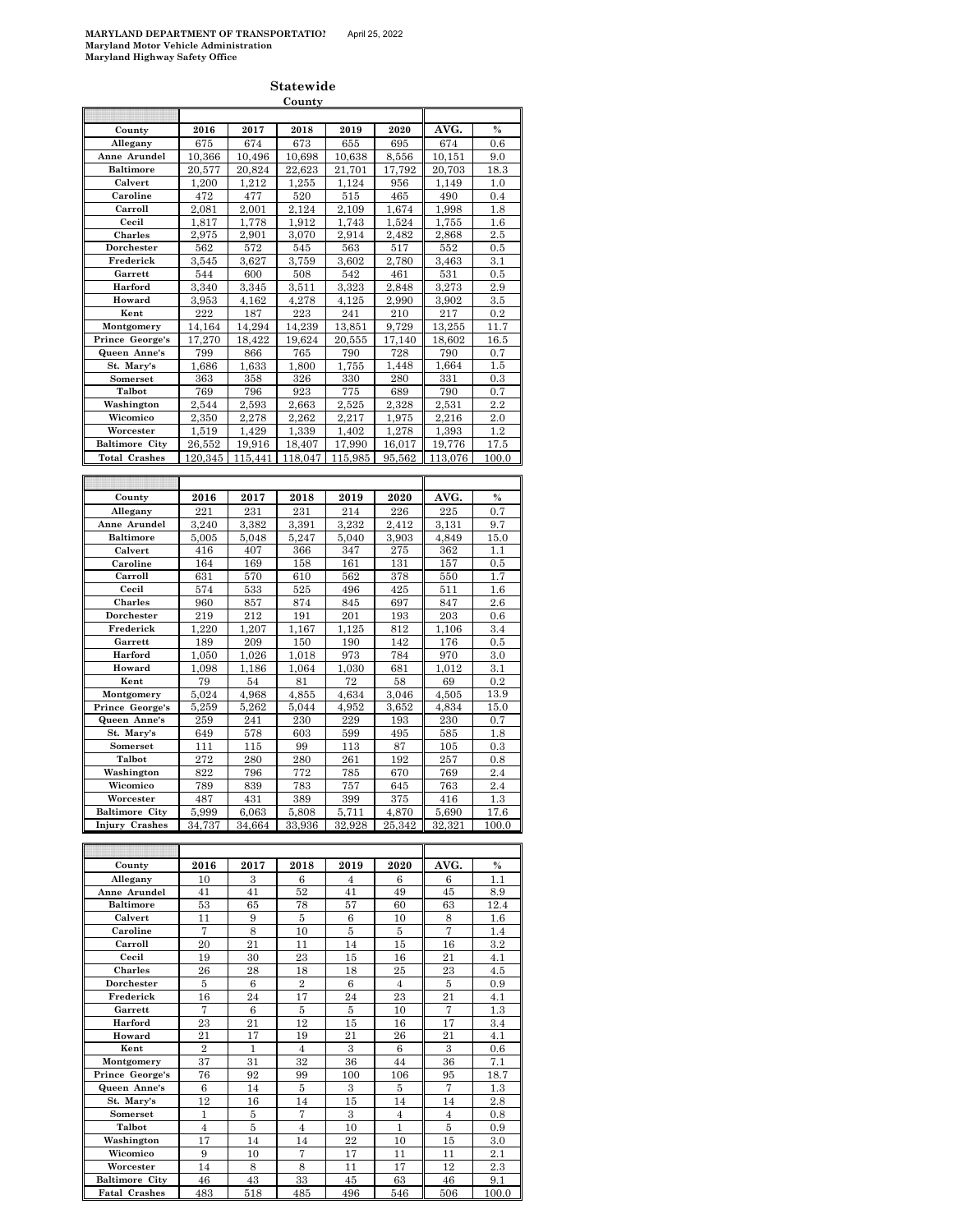## **MARYLAND DEPARTMENT OF TRANSPORTATION** April 25, 2022 **Maryland Motor Vehicle Administration**

**Maryland Highway Safety Office**

|                       |                |                | Month          |                |                  |                |            |
|-----------------------|----------------|----------------|----------------|----------------|------------------|----------------|------------|
|                       |                |                |                |                |                  |                |            |
| Month                 | 2016           | 2017           | 2018           | 2019           | 2020             | AVG.           | $\%$       |
| January               | 9,244          | 9,044          | 9,532          | 9,242          | 8,681            | 9,149          | 8.1        |
| February              | 9,099          | 7,815          | 8,462          | 8,814          | 8,415            | 8,521          | $7.5\,$    |
| March                 | 9,074          | 9,411          | 9,320          | 9,315          | 7,234            | 8,871          | 7.8        |
| April                 | 9,595          | 9,343          | 8,580          | 9,327          | 4,776            | 8,324          | 7.4        |
| May                   | 11,059         | 10,325         | 10,406         | 10,572         | 6,395            | 9,751          | 8.6        |
| June                  | 10,312         | 9,799          | 9,551          | 9,719          | 7,922            | 9,461          | 8.4        |
| July                  | 10,253         | 9,708          | 9,546          | 9,548          | 8,896            | 9,590          | 8.5        |
| August                | 10,356         | 9,689          | 9,580          | 9,458          | 8,916            | 9,600          | $8.5\,$    |
| September             | 10,380         | 9,459          | 10,028         | 9,296          | 8,426            | 9,518          | 8.4        |
| October               | 10,471         | 10,638         | 10,919         | 10,626         | 9,216            | 10,374         | 9.2        |
| November              | 10,437         | 9,916          | 11,348         | 9,766          | 8,304            | 9,954          | 8.8        |
| December              | 10,065         | 10,294         | 10,775         | 10,302         | 8,381            | 9,963          | 8.8        |
| Unknown               | $\overline{0}$ | $\overline{0}$ | $\overline{0}$ | $\overline{0}$ | $\boldsymbol{0}$ | $\overline{0}$ | 0.0        |
| <b>Total Crashes</b>  | 120,345        | 115,441        | 118,047        | 115,985        | 95,562           | 113,076        | 100.0      |
|                       |                |                |                |                |                  |                |            |
|                       |                |                |                |                |                  |                |            |
| Month                 | 2016           | 2017           | 2018           | 2019           | 2020             | AVG.           | $\%$       |
| January               | 2,374          | 2,494          | 2,571          | 2,387          | 2,428            | 2,451          | 7.6        |
| February              | 2,353          | 2,317          | 2,349          | 2,329          | 2,217            | 2,313          | 7.2        |
| March                 | 2,598          | 2,677          | 2,577          | 2,553          | 1,898            | 2,461          | 7.6        |
| April                 | 2,748          | 2,884          | 2,577          | 2,648          | 1,134            | 2,398          | 7.4        |
| May                   | 3,068          | 3,117          | 3,131          | 3,048          | 1,607            | 2,794          | 8.6        |
| June                  | 3,065          | 3,124          | 2,832          | 2,907          | 2,166            | 2,819          | 8.7        |
| July                  | 3,034          | 3,044          | 2,837          | 2,830          | 2,471            | 2,843          | 8.8        |
| August                | 3,127          | 3,037          | 2,872          | 2,808          | 2,428            | 2,854          | 8.8        |
| September             | 3,149          | 2,989          | 3,007          | 2,865          | 2,373            | 2,877          | 8.9        |
| October               | 3,288          | 3,281          | 3,133          | 3,106          | 2,504            | 3,062          | 9.5        |
| November              | 3,083          | 2,847          | 3,094          | 2,663          | 2,109            | 2,759          | 8.5        |
| December              | 2,850          | 2,853          | 2,956          | 2,784          | 2,007            | 2,690          | 8.3        |
| Unknown               | $\overline{0}$ | $\overline{0}$ | $\overline{0}$ | $\overline{0}$ | $\overline{0}$   | $\overline{0}$ | 0.0        |
| <b>Injury Crashes</b> | 34,737         | 34,664         | 33,936         | 32,928         | 25,342           | 32,321         | 100.0      |
|                       |                |                |                |                |                  |                |            |
|                       |                |                |                |                |                  |                |            |
| Month                 | 2016           | 2017           | 2018           | 2019           | 2020             | AVG.           | $\%$       |
| January               | 28             | 40             | 31             | 33             | 18               | 30             | 5.9        |
| February              | 46             | 33             | 32             | 38             | 37               | 37             | 7.4        |
| March                 | 29             | 45             | 33             | 33             | $50\,$           | 38             | $7.5\,$    |
| April                 | 44             | $\rm 43$       | 38             | 38             | 24               | 37             | 7.4        |
| May                   | 32             | 37             | $\sqrt{52}$    | 43             | 46               | 42             | 8.3        |
| June                  | 42             | 46             | 50             | 38             | 50               | 45             | 8.9        |
| July                  | 48             | 54             | 27             | $44\,$         | $54\,$           | 45             | 9.0        |
| August                | 48             | 45             | 44             | 54             | 73               | 53             | 10.4       |
| September             | 36             | $47\,$         | 45             | $56\,$         | 48               | 46             | $\,9.2$    |
| October<br>November   | 43<br>39       | 44<br>36       | 50<br>44       | 40<br>37       | 68<br>46         | 49<br>40       | 9.7<br>8.0 |
| December              | 48             | 48             | 39             | 42             | 32               | 42             | 8.3        |
| Unknown               | $\overline{0}$ | $\overline{0}$ | $\overline{0}$ | $\overline{0}$ | $\overline{0}$   | $\overline{0}$ | 0.0        |
| <b>Fatal Crashes</b>  | 483            | 518            | 485            | 496            | 546              | 506            | 100.0      |
|                       |                |                |                |                |                  |                |            |

**Statewide Month**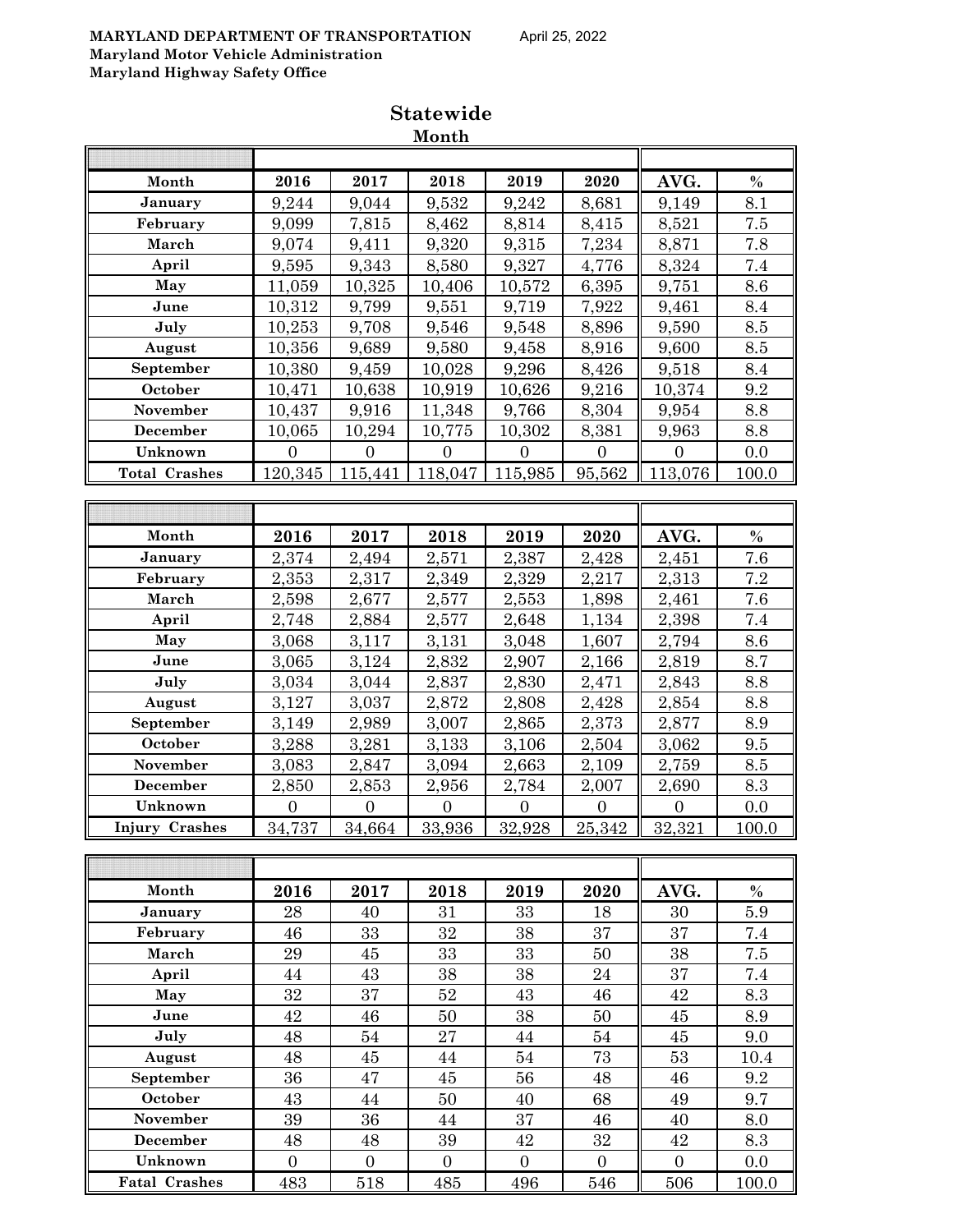April 25, 2022

|                      |                |                  | Day of Week      |                |                |                |         |
|----------------------|----------------|------------------|------------------|----------------|----------------|----------------|---------|
|                      |                |                  |                  |                |                |                |         |
| Day of Week          | 2016           | 2017             | 2018             | 2019           | 2020           | AVG.           | $\%$    |
| Monday               | 16,860         | 16,025           | 17,056           | 16,504         | 13,249         | 15,939         | 14.1    |
| Tuesday              | 17,593         | 16,748           | 17,525           | 17,162         | 13,058         | 16,417         | 14.5    |
| Wednesday            | 17,595         | 16,576           | 16,829           | 16,493         | 13,814         | 16,261         | 14.4    |
| Thursday             | 17,891         | 17,052           | 17,245           | 16,834         | 13,993         | 16,603         | 14.7    |
| Friday               | 19,336         | 18,548           | 19,107           | 18,797         | 15,598         | 18,277         | 16.2    |
| Saturday             | 17,039         | 16,448           | 16,353           | 15,809         | 13,900         | 15,910         | 14.1    |
| Sunday               | 14,031         | 14,044           | 13,932           | 14,386         | 11,950         | 13,669         | 12.1    |
| Unknown              | $\overline{0}$ | $\boldsymbol{0}$ | $\overline{0}$   | $\overline{0}$ | $\overline{0}$ | $\overline{0}$ | 0.0     |
| <b>Total Crashes</b> | 120,345        | 115,441          | 118,047          | 115,985        | 95,562         | 113,076        | 100.0   |
|                      |                |                  |                  |                |                |                |         |
|                      |                |                  |                  |                |                |                |         |
| Day of Week          | 2016           | 2017             | 2018             | 2019           | 2020           | AVG.           | $\%$    |
| Monday               | 4,824          | 4,911            | 4,778            | 4,750          | 3,520          | 4,557          | 14.1    |
| Tuesday              | 5,165          | 5,112            | 5,093            | 4,978          | 3,522          | 4,774          | 14.8    |
| Wednesday            | 5,072          | 5,075            | 4,952            | 4,707          | 3,769          | 4,715          | 14.6    |
| Thursday             | 5,230          | 5,135            | 5,045            | 4,823          | 3,699          | 4,786          | 14.8    |
| Friday               | 5,609          | 5,427            | 5,563            | 5,357          | 4,149          | 5,221          | 16.2    |
| Saturday             | 4,841          | 4,816            | 4,644            | 4,405          | 3,601          | 4,461          | 13.8    |
| Sunday               | 3,996          | 4,188            | 3,861            | 3,908          | 3,082          | 3,807          | 11.8    |
| Unknown              | $\overline{0}$ | $\overline{0}$   | $\overline{0}$   | $\overline{0}$ | $\overline{0}$ | $\overline{0}$ | 0.0     |
| Injury Crashes       | 34,737         | 34,664           | 33,936           | 32,928         | 25,342         | 32,321         | 100.0   |
|                      |                |                  |                  |                |                |                |         |
|                      |                |                  |                  |                |                |                |         |
| Day of Week          | 2016           | 2017             | 2018             | 2019           | 2020           | AVG.           | $\%$    |
| Monday               | 67             | 59               | 77               | 67             | 75             | 69             | 13.6    |
| Tuesday              | 52             | 67               | 64               | 72             | 75             | 66             | 13.1    |
| Wednesday            | 58             | 72               | 60               | 53             | 64             | 61             | 12.1    |
| Thursday             | 65             | 76               | 69               | 60             | 78             | 70             | 13.8    |
| Friday               | 76             | 76               | 64               | 71             | 72             | 72             | 14.2    |
| Saturday             | 96             | 89               | 77               | 87             | 98             | 89             | 17.7    |
| Sunday               | 69             | 79               | 74               | 86             | 84             | 78             | 15.5    |
| Unknown              | $\overline{0}$ | $\overline{0}$   | $\boldsymbol{0}$ | $\overline{0}$ | $\overline{0}$ | $\overline{0}$ | $0.0\,$ |
| <b>Fatal Crashes</b> | 483            | 518              | 485              | 496            | 546            | 506            | 100.0   |

# **Statewide**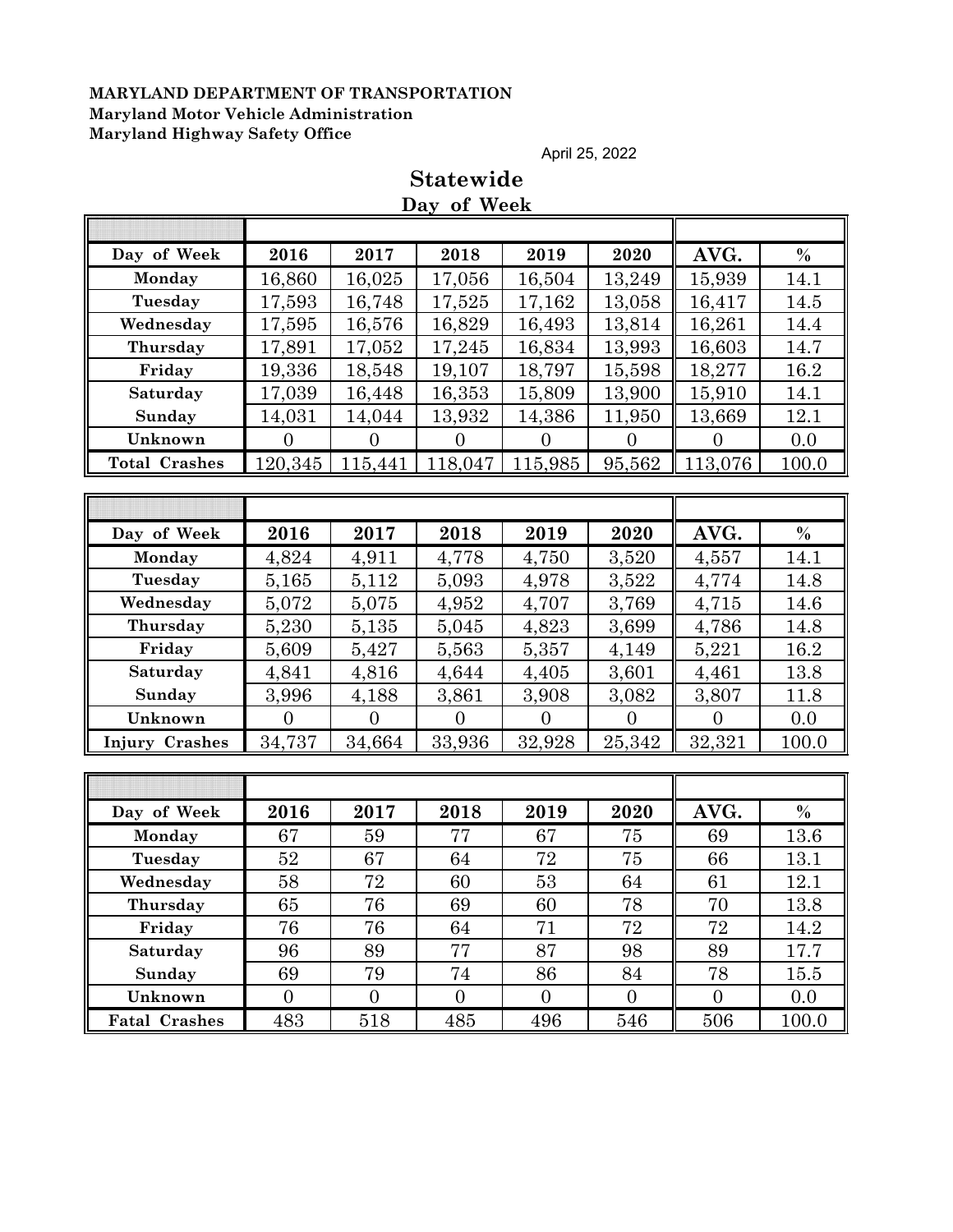#### **Statewide Time of Day**

| Time of Day           | 2016         | 2017             | 2018                  | 2019             | 2020             | AVG.                  | $\%$    |
|-----------------------|--------------|------------------|-----------------------|------------------|------------------|-----------------------|---------|
| 12:00 Midnight        | 2,925        | 2,938            | 3,129                 | 3,021            | 2,645            | 2,932                 | 2.6     |
| 1:00                  | 2,457        | 2,398            | 2,367                 | 2,352            | 2,104            | 2,336                 | 2.1     |
| 2:00                  | 2,361        | 2,332            | 2,202                 | 2,173            | 1,807            | 2,175                 | 1.9     |
| 3:00                  | 1,827        | 1,731            | 1,726                 | 1,683            | 1,401            | 1,674                 | 1.5     |
| 4:00                  | 1,509        | 1,552            | 1.498                 | 1,443            | 1,272            | 1,455                 | 1.3     |
| 5:00                  | 2,051        | 1,915            | 2,058                 | 2.133            | 1,764            | 1,984                 | 1.8     |
| 6:00                  | 3,111        | 3,318            | 3,577                 | 3,274            | 2,586            | 3,173                 | 2.8     |
| 7:00                  | 5,244        | 4,996            | 5,470                 | 5,449            | 3,300            | 4,892                 | $4.3\,$ |
|                       |              |                  |                       |                  |                  |                       |         |
| 8:00                  | 6,368        | 5,967            | 6,219                 | 5,925            | 3,677            | 5,631                 | 5.0     |
| 9:00                  | 5,499        | 5,233            | 5,447                 | 5,259            | 3,636            | 5,015                 | 4.4     |
| 10:00                 | 5,231        | 4,931            | 5,218                 | 5,032            | 4,034            | 4,889                 | 4.3     |
| 11:00                 | 5,739        | 5,369            | 5,716                 | 5,400            | 4,626            | 5,370                 | 4.7     |
| 12:00 Noon            | 6,336        | 6,264            | 6,348                 | 6,440            | 5,544            | 6,186                 | 5.5     |
| 1:00                  | 6,405        | 6,102            | 6.327                 | 6,180            | 5,278            | 6,058                 | 5.4     |
| 2:00                  | 7,150        | 7,016            | 7,316                 | 6,884            | 5,846            | 6,842                 | 6.1     |
| 3:00                  | 8,394        | 8,128            | 8,216                 | 8,285            | 6,795            | 7,964                 | 7.0     |
| 4:00                  | 8,581        | 8,356            | 8,216                 | 8,459            | 6,747            | 8,072                 | 7.1     |
|                       |              |                  |                       |                  |                  |                       | 7.4     |
| 5:00                  | 8,897        | 8,655            | 8,763                 | 8,654            | 6,937            | 8,381                 |         |
| 6:00                  | 7,741        | 7,282            | 7,173                 | 7,055            | 6,123            | 7,075                 | 6.3     |
| 7:00                  | 5,806        | 5,380            | 5,462                 | 5,358            | 4,806            | 5,362                 | 4.7     |
| 8:00                  | 4,782        | 4,442            | 4,494                 | 4,547            | 4,321            | 4,517                 | 4.0     |
| 9:00                  | 4,423        | 4,153            | 4,236                 | 4,267            | 3,903            | 4,196                 | 3.7     |
| 10:00                 | 3,864        | 3,693            | 3,636                 | 3.532            | 3,335            | 3,612                 | 3.2     |
| 11:00                 | 3.644        | 3,290            | 3,233                 | 3,180            | 3,075            | 3,284                 | 2.9     |
| Unknown               | $\mathbf{0}$ | $\overline{0}$   | $\overline{0}$        | $\overline{0}$   | $\overline{0}$   | $\mathbf{0}$          | 0.0     |
| <b>Total Crashes</b>  | 120,345      | 115.441          | 118,047               | 115,985          | 95,562           | 113,076               | 100.0   |
|                       |              |                  |                       |                  |                  |                       |         |
|                       |              |                  |                       |                  |                  |                       |         |
|                       |              |                  |                       |                  |                  |                       |         |
| Time of Day           | 2016         | 2017             | 2018                  | 2019             | 2020             | AVG.                  | $\%$    |
| 12:00 Midnight        | 659          | 633              | 653                   | 650              | 531              | 625                   | 1.9     |
| 1:00                  | 568          | 541              | 551                   | 509              | 465              | 527                   | 1.6     |
| 2:00                  | 525          | 506              | 489                   | 464              | 366              | 470                   | $1.5\,$ |
| 3:00                  | 383          | 388              | 343                   | 320              | 256              | 338                   | 1.0     |
| 4:00                  | 341          | 345              | 339                   | 332              | 253              | 322                   | 1.0     |
| 5:00                  | 519          | 503              | 536                   | 545              | 402              | 501                   | 1.6     |
| 6:00                  | 869          | 1,015            | 1,014                 | 904              | 666              |                       | 2.8     |
| 7:00                  |              |                  |                       |                  |                  |                       |         |
|                       |              |                  |                       |                  |                  | 894                   |         |
|                       | 1,526        | 1,546            | 1,619                 | 1,615            | 853              | 1,432                 | 4.4     |
| 8:00                  | 1,848        | 1,808            | 1,838                 | 1,773            | 979              | 1,649                 | 5.1     |
| 9:00                  | 1,530        | 1,575            | 1,587                 | 1,508            | 959              | 1,432                 | 4.4     |
| 10:00                 | 1,506        | 1,503            | 1,508                 | 1,456            | 1,058            | 1,406                 | 4.4     |
| 11:00                 | 1,703        | 1,652            | 1,728                 | 1,589            | 1,283            | 1,591                 | 4.9     |
| 12:00 Noon            | 1,865        | 1,906            | 1,860                 | 1,876            | 1,522            | 1,806                 | $5.6\,$ |
| 1:00                  | 1,943        | 1,958            | 1,862                 | 1,863            | 1,443            | 1,814                 | 5.6     |
| 2:00                  | 2,241        | 2,266            | 2,227                 | 2,118            | 1,650            | 2,100                 | 6.5     |
| 3:00                  | 2,666        | 2,524            | 2,520                 | 2,488            | 1,955            | 2,431                 | 7.5     |
| 4:00                  | 2,680        | 2,656            | 2,508                 | 2,520            | 1,911            | 2,455                 | 7.6     |
|                       |              |                  |                       |                  |                  |                       |         |
| 5:00                  | 2,713        | 2,710            | 2,614                 | 2,471            | 1,967            | 2,495                 | 7.7     |
| 6:00                  | 2,314        | 2,350            | 2,240                 | 2,118            | 1.688            | 2,142                 | 6.6     |
| 7:00                  | 1,755        | 1,680            | 1,602                 | 1,569            | 1,348            | 1,591                 | 4.9     |
| 8:00                  | 1,413        | 1,400            | 1,324                 | 1,324            | 1,210            | 1,334                 | 4.1     |
| 9:00                  | 1,258        | 1,241            | 1,202                 | 1,231            | 1,041            | 1,195                 | 3.7     |
| 10:00                 | 1,021        | 1,079            | 1,023                 | 952              | 803              | 976                   | 3.0     |
| 11:00                 | 891          | 879              | 749                   | 733              | 733              | 797                   | 2.5     |
| Unknown               | $\mathbf{0}$ | $\boldsymbol{0}$ | $\boldsymbol{0}$      | $\boldsymbol{0}$ | $\boldsymbol{0}$ | $\boldsymbol{0}$      | 0.0     |
|                       | 34,737       | 34,664           | 33,936                | 32,928           | 25,342           | 32,321                | 100.0   |
| <b>Injury Crashes</b> |              |                  |                       |                  |                  |                       |         |
|                       |              |                  |                       |                  |                  |                       |         |
|                       |              |                  |                       |                  |                  |                       |         |
| Time of Day           | 2016         | 2017             | 2018                  | 2019             | 2020             | AVG.                  | $\%$    |
| 12:00 Midnight        | $\bf 23$     | 21               | 17                    | ${\bf 26}$       | 27               | 23                    | $4.5\,$ |
| 1:00                  | $18\,$       | 19               | 25                    | $\bf 22$         | 20               | 21                    | 4.1     |
| 2:00                  | 19           | 26               | $20\,$                | 19               | 21               | 21                    | 4.2     |
| 3:00                  | 13           | 15               | 21                    | 19               | 13               | $16\,$                | $3.2\,$ |
| 4:00<br>5.00          | $17\,$       | $\,9$            | 13<br>$\overline{13}$ | $\,9$<br>19      | $15\,$           | 13<br>$\overline{13}$ | $2.5\,$ |

| 2:00                 | 19           | 26           | 20             | 19           | 21           | 21           | 4.2     |
|----------------------|--------------|--------------|----------------|--------------|--------------|--------------|---------|
| 3:00                 | 13           | 15           | 21             | 19           | 13           | 16           | $3.2\,$ |
| 4:00                 | 17           | 9            | 13             | 9            | 15           | 13           | $2.5\,$ |
| 5:00                 | 11           | 11           | 13             | 12           | 19           | 13           | $2.6\,$ |
| 6:00                 | 18           | 16           | 14             | 16           | 13           | 15           | 3.0     |
| 7:00                 | 14           | 17           | 13             | 24           | 19           | 17           | 3.4     |
| 8:00                 | 11           | 12           | $\overline{7}$ | 16           | 9            | 11           | 2.2     |
| 9:00                 | 13           | 18           | 15             | 9            | 12           | 13           | 2.7     |
| 10:00                | 17           | 13           | 15             | 14           | 15           | 15           | $2.9\,$ |
| 11:00                | 20           | 17           | 23             | 18           | 15           | 19           | 3.7     |
| 12:00 Noon           | 15           | 18           | 19             | 21           | 19           | 18           | $3.6\,$ |
| 1:00                 | 28           | 27           | 25             | 23           | 19           | 24           | 4.8     |
| 2:00                 | 22           | 18           | 27             | 13           | 23           | 21           | 4.1     |
| 3:00                 | 24           | 30           | 30             | 20           | 26           | 26           | 5.1     |
| 4:00                 | 20           | 23           | 18             | 23           | $22\,$       | 21           | 4.2     |
| 5:00                 | 19           | 34           | 26             | 23           | 28           | 26           | 5.1     |
| 6:00                 | $^{22}$      | 16           | 28             | 28           | 21           | 23           | 4.5     |
| 7:00                 | 25           | 31           | 26             | 26           | 32           | 28           | 5.5     |
| 8:00                 | 30           | 34           | 22             | 28           | 42           | 31           | 6.2     |
| 9:00                 | 23           | 38           | 22             | 29           | 50           | $32\,$       | 6.4     |
| 10:00                | 32           | 26           | 26             | 25           | 42           | 30           | 6.0     |
| 11:00                | 29           | 29           | 20             | 33           | 24           | 27           | 5.3     |
| Unknown              | $\mathbf{0}$ | $\mathbf{0}$ | $\mathbf{0}$   | $\mathbf{0}$ | $\mathbf{0}$ | $\mathbf{0}$ | 0.0     |
| <b>Fatal Crashes</b> | 483          | 518          | 485            | 496          | 546          | 506          | 100.0   |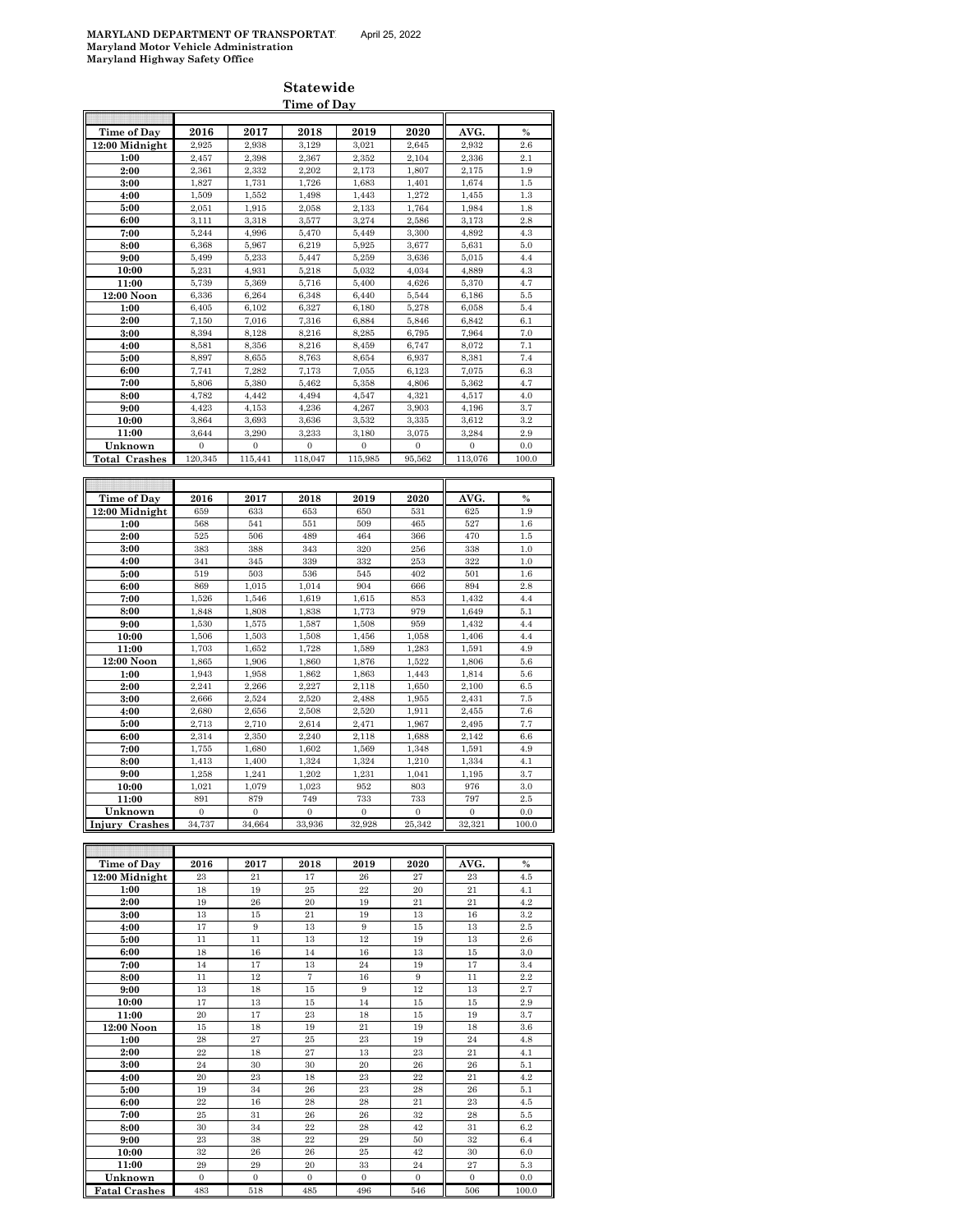|                          |                  |                  | Driver Age       |                  |                  |                  |                |
|--------------------------|------------------|------------------|------------------|------------------|------------------|------------------|----------------|
|                          |                  |                  |                  |                  |                  |                  |                |
| Driver Age               | 2016             | 2017             | 2018             | 2019             | 2020             | AVG.             | $\%$           |
| 15 and Under             | 228              | 218              | 172              | 174              | 197              | 198              | 0.1            |
| 16                       | 967              | 967              | 873              | 784              | 548              | 828              | 0.4            |
| 17                       | 2,966            | 3,007            | 2,818            | 2,554            | 1,845            | 2,638            | $1.2\,$        |
| 18                       | 3,476            | 3.552            | 3,591            | 3.342            | 2,708            | 3,334            | $1.6\,$        |
| 19                       | 3,867            | 3,717            | 3,762            | 3,810            | 3,290            | 3,689            | 1.7            |
| 20                       | 4,119            | 4,119            | 3,932            | 3,859            | 3,598            | 3,925            | $1.9\,$        |
| $21 - 24$                | 19,278           | 18,805           | 18,225           | 17,273           | 14,990           | 17,714           | 8.4            |
| $25 - 29$<br>$30 - 34$   | 25,130           | 24,430           | 24,253           | 23.235           | 18,744           | 23,158           | 11.0           |
| $35 - 39$                | 20,452<br>17,126 | 20,442<br>17,506 | 21,092           | 21,094<br>18,245 | 17,172<br>14,171 | 20,050<br>17,020 | 9.5            |
| $40 - 44$                | 14,813           | 14,066           | 18,053<br>14,833 | 14,951           | 11,565           | 14,046           | 8.0<br>$6.6\,$ |
| $45 - 49$                | 14,921           | 14,651           | 14,819           | 14,169           | 10,292           | 13,770           | 6.5            |
| $50 - 54$                | 14,504           | 14,187           | 14,311           | 13,889           | 10,179           | 13,414           | 6.3            |
| $55 - 59$                | 12,335           | 12,443           | 12,859           | 12,710           | 9,595            | 11,988           | 5.7            |
| $60 - 64$                | 9,144            | 9,229            | 9,682            | 9,931            | 7,443            | 9,086            | 4.3            |
| $65 - 69$                | 6,394            | 6,414            | 6,499            | 6,633            | 4,724            | 6,133            | 2.9            |
| $70 - 79$                | 6,363            | 6,866            | 7,291            | 7,396            | 5,289            | 6,641            | 3.1            |
| $80 +$                   | 3,290            | 3,150            | 3,132            | 3,090            | 2,152            | 2,963            | 1.4            |
| Unknown                  | 47,276           | 39,215           | 40,247           | 41,010           | 36,479           | 40,845           | 19.3           |
| <b>Total Drivers</b>     | 226.649          | 216,984          | 220,444          | 218,149          | 174.981          | 211,441          | 100.0          |
|                          |                  |                  |                  |                  |                  |                  |                |
|                          |                  |                  |                  |                  |                  |                  |                |
| Driver Age               | 2016             | 2017             | 2018             | 2019             | 2020             | AVG.             | $\%$           |
| 15 and Under             | 53               | 56               | 27               | 46               | 44               | 45               | 0.1            |
| 16                       | 147              | 163              | 125              | 111              | 79               | 125              | 0.4            |
| 17                       | 550              | 505              | 444              | 418              | 315              | 446              | $1.5\,$        |
| 18                       | 606              | 593              | 603              | 547              | 407              | 551              | 1.8            |
| 19                       | 666              | 666              | 638              | 661              | 509              | 628              | $2.0\,$        |
| 20                       | 720              | 739              | 645              | 694              | 614              | 682              | 2.2            |
| $21 - 24$                | 3,355            | 3,308            | 3,063            | 2,913            | 2,482            | 3,024            | 9.8            |
| $25 - 29$                | 4,464            | 4,155            | 4,217            | 4,029            | 3,187            | 4,010            | 13.0           |
| $30 - 34$                | 3,527            | 3,610            | 3,548            | 3,523            | 2,920            | 3,426            | 11.1           |
| $35 - 39$                | 3,040            | 3,173            | 3,107            | 3,099            | 2,297            | 2,943            | 9.6            |
| $40 - 44$                | 2,627            | 2,506            | 2,535            | 2,463            | 1,960            | 2,418            | 7.9            |
| $45 - 49$                | 2,768            | 2,620            | 2,595            | 2,408            | 1,712            | 2,421            | 7.9            |
| $50 - 54$                | 2,746            | 2,851            | 2,586            | 2,496            | 1,761            | 2,488            | 8.1            |
| $55 - 59$                | 2,329            | 2,450            | 2,456            | 2,265            | 1,775            | 2,255            | 7.3            |
| $60 - 64$                | 1,768            | 1,894            | 1,867            | 1.831            | 1,357            | 1,743            | 5.7            |
| $65 - 69$<br>$70 - 79$   | 1,289            | 1,326            | 1,259            | 1,287            | 909              | 1,214            | 3.9            |
| $80 +$                   | 1,366            | 1,470            | 1,552            | 1,565            | 1,091            | 1,409            | 4.6            |
| Unknown                  | 630<br>$\bf 272$ | 632<br>$383\,$   | 634<br>362       | 642<br>327       | 437<br>319       | 595<br>333       | 1.9            |
|                          | 32,923           | 33.100           | 32,263           | 31.325           | 24,175           | 30.757           | 1.1<br>100.0   |
| <b>Injured Drivers</b>   |                  |                  |                  |                  |                  |                  |                |
|                          |                  |                  |                  |                  |                  |                  |                |
| Driver Age               | 2016             | 2017             | 2018             | 2019             | 2020             | AVG.             | $\%$           |
| 15 and Under             | 0                | 0                | 0                | 1                | 1                | 0                | 0.1            |
| 16                       | 0                | 1                | 2                | 1                | 0                | 1                | $0.2\,$        |
| 17                       | $\,3$            | 6                | $\,3$            | 2                | 4                | 4                | 1.1            |
| 18                       | 3                | 10               | $\overline{7}$   | $\overline{4}$   | $\overline{4}$   | 6                | 1.7            |
| 19                       | 5                | 4                | 5                | 7                | 6                | 5                | 1.7            |
| 20                       | 9                | 4                | 7                | 4                | 13               | 7                | 2.3            |
| $21 - 24$                | 35               | 39               | 30               | 40               | 40               | 37               | 11.5           |
| $25 - 29$                | 43               | 46               | 25               | 28               | 43               | 37               | 11.5           |
| $30 - 34$                | 29               | 26               | 36               | 30               | 31               | 30               | 9.5            |
| $35 - 39$                | 26               | 25               | 18               | 25               | 33               | 25               | 7.9            |
| $40 - 44$                | 23               | 30               | 16               | 15               | 24               | 22               | 6.7            |
| $45 - 49$                | 19               | 17               | 22               | 21               | 18               | 19               | $6.1\,$        |
| $50 - 54$                | 20               | 23               | 27               | 24               | 34               | 26               | 8.0            |
| $55 - 59$                | 19               | 27               | 24               | 26               | 26               | 24               | 7.6            |
| $60 - 64$                | 23               | 20               | 16               | 10               | 19               | 18               | 5.5            |
| $65 - 69$                | 15               | 17               | 14               | 14               | 7                | 13               | 4.2            |
| $70 - 79$                | 26               | 19               | 21               | 24               | 31               | $\,24$           | 7.6            |
| $80 +$                   | 13               | 24               | 14               | 18               | 14               | 17               | $5.2\,$        |
| Unknown                  | 4                | 9                | $\mathbf{0}$     | 10               | 1                | 5                | $1.5\,$        |
| <b>Driver Fatalities</b> | 315              | 347              | 287              | 304              | 349              | 320              | 100.0          |

**Statewide**

**Driver pages - all drivers involved.**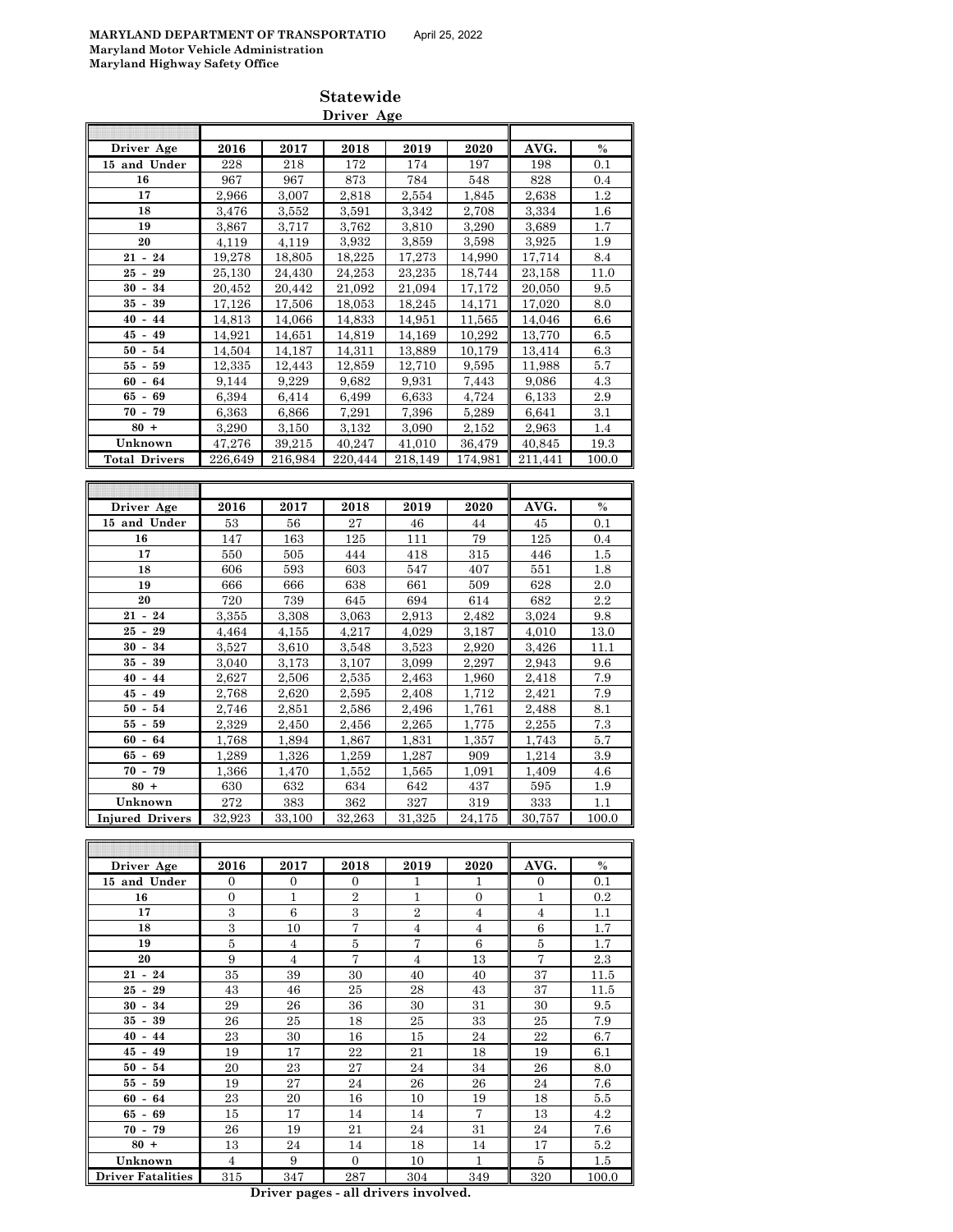| Driver Gender        | 2016    | 2017    | 2018    | 2019    | 2020    | AVG.         | $\%$  |
|----------------------|---------|---------|---------|---------|---------|--------------|-------|
| Male                 | 105,753 | 104,431 | 105,280 | 104,374 | 86,268  | 101,221      | 47.9  |
| Female               | 72,724  | 72,637  | 74,155  | 72,191  | 52,275  | 68,796       | 32.5  |
| Unknown              | 48,172  | 39,916  | 41,009  | 41,584  | 36,438  | 41,424       | 19.6  |
| <b>Total Drivers</b> | 226,649 | 216,984 | 220,444 | 218,149 | 174,981 | 211.<br>.441 | 100.0 |

## **Statewide Driver Gender**

| Driver Gender          | 2016   | 2017   | 2018   | 2019   | 2020   | AVG.   | $\%$  |
|------------------------|--------|--------|--------|--------|--------|--------|-------|
| Male                   | 16,220 | 16,296 | 15,673 | 15,522 | 13,022 | 15,347 | 49.9  |
| Female                 | 16,264 | 16,285 | 16,102 | 15,380 | 10,815 | 14,969 | 48.7  |
| Unknown                | 439    | 519    | 488    | 423    | 338    | 441    |       |
| <b>Driver Injuries</b> | 32,923 | 33,100 | 32,263 | 31,325 | 24,175 | 30,757 | 100.0 |

| Driver Gender            | 2016 | 2017 | 2018 | 2019 | 2020 | AVG. | $\%$  |
|--------------------------|------|------|------|------|------|------|-------|
| Male                     | 247  | 275  | 217  | 231  | 278  | 250  | 77.9  |
| Female                   | 66   | 72   | 70   | 67   |      | 69   | 21.6  |
| Unknown                  | 2    |      |      |      |      |      | 0.5   |
| <b>Driver Fatalities</b> | 315  | 347  | 287  | 304  | 349  | 320  | 100.0 |

**Driver pages - all drivers involved.**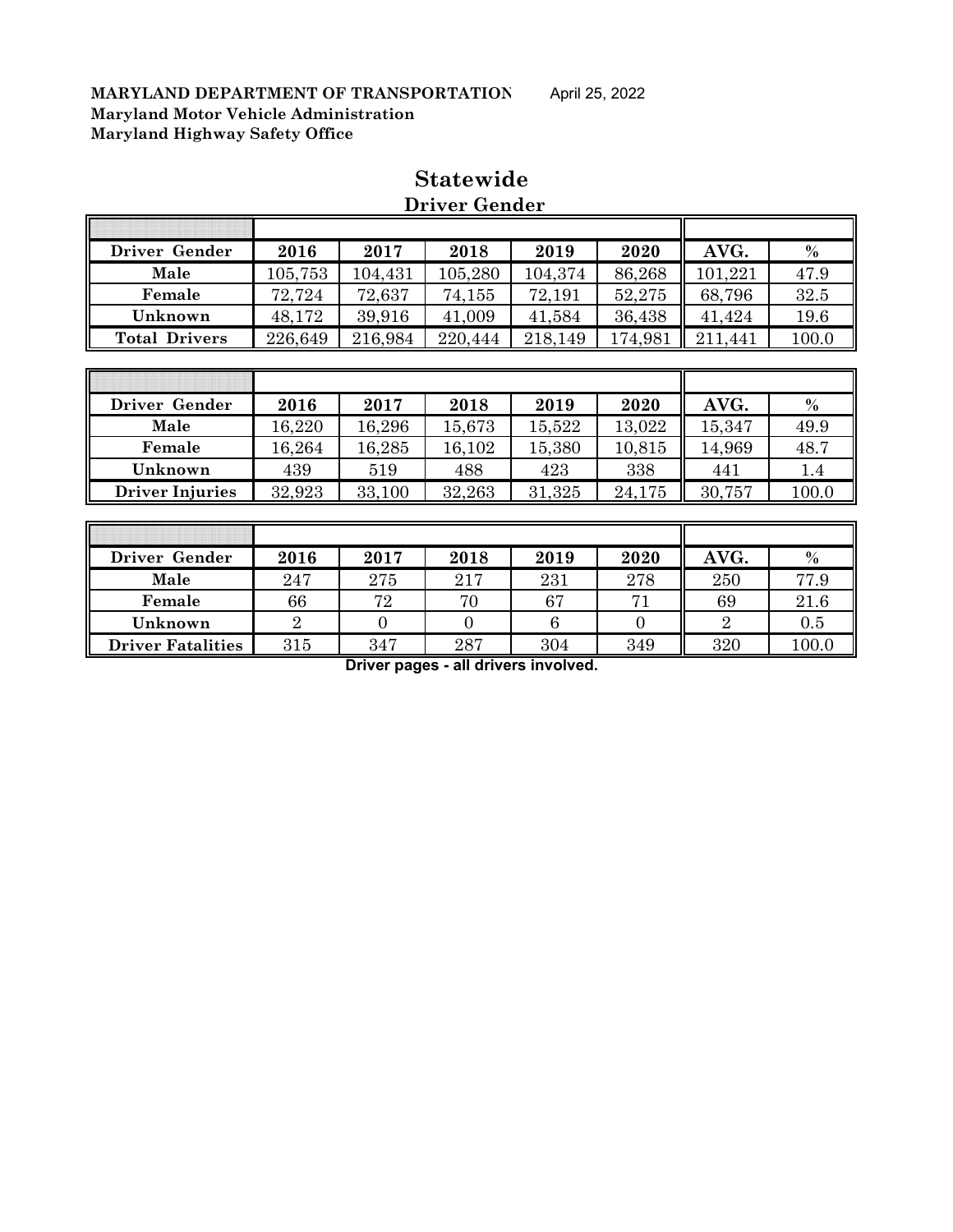| <b>Statewide</b>                   |
|------------------------------------|
| <b>Driver Safety Equipment Use</b> |

| <b>Safety Equipment</b>  | 2016             | 2017             | 2018             | 2019             | 2020             | AVG.             | $\frac{0}{0}$ |
|--------------------------|------------------|------------------|------------------|------------------|------------------|------------------|---------------|
| Not Applicable           | 12,484           | 12.405           | 13,314           | 13,481           | 12,018           | 12,740           | 6.0           |
| None                     |                  |                  |                  |                  |                  |                  |               |
|                          | 3,906            | 3,702            | 3,721            | 3,837            | 3,744            | 3,782            | 1.8           |
| Lap belt only            | 735              | 662              | 781              | 700              | 754              | 726              | 0.3           |
| Shoulder belt only       | 1,291            | 1,212            | 1,344            | 1,351            | 1,067            | 1,253            | 0.6           |
| Shoulder/Lap belt(s)     | 152,741          | 150,196          | 151,770          | 148,534          | 113,447          | 143.338          | 67.8          |
| Child/Youth restraint    | 0                | $\mathbf{0}$     | $\overline{0}$   | $\mathbf{0}$     | $\mathbf{0}$     | $\boldsymbol{0}$ | 0.0           |
| Child restraint forward  | 10               | 13               | 20               | 6                | $\overline{7}$   | 11               | 0.0           |
|                          |                  |                  |                  |                  |                  |                  |               |
| Child restraint rear     | $\overline{2}$   | 5                | 5                | $\overline{2}$   | 1                | 3                | 0.0           |
| <b>Booster seat</b>      | $\mathbf{1}$     | 3                | $\mathbf{1}$     | $\overline{0}$   | $\mathbf{1}$     | $\mathbf{1}$     | 0.0           |
| Child restraint unknow   | 12               | 8                | 11               | 9                | 10               | 10               | 0.0           |
| Mc/Bike helmet           | 804              | 769              | 638              | 650              | 679              | 708              | 0.3           |
| Mc/bike shield only      | 19               | 12               | 7                | 12               | 12               | 12               | 0.0           |
|                          |                  |                  |                  |                  |                  |                  |               |
| Mc/bike helmet & shield  | 492              | 482              | 405              | 417              | 378              | 435              | 0.2           |
| Protective pads          | 8                | 10               | 10               | 9                | 6                | 9                | 0.0           |
| Reflective clothing      | $\overline{5}$   | 12               | 11               | 16               | 19               | 13               | 0.0           |
| Lighting                 | 10               | 5                | 3                | $\overline{4}$   | 7                | 6                | 0.0           |
| Air bag only             | $\mathbf{0}$     | $\mathbf{0}$     | $\overline{0}$   | $\overline{0}$   | $\overline{0}$   | $\overline{0}$   | 0.0           |
|                          |                  |                  |                  |                  |                  |                  |               |
| Air bag and belts        | $\theta$         | $\Omega$         | $\theta$         | $\overline{0}$   | $\overline{0}$   | $\Omega$         | 0.0           |
| Other                    | 354              | $\overline{277}$ | 233              | 224              | 177              | 253              | 0.1           |
| Unknown                  | 53,775           | 47,211           | 48,170           | 48,897           | 42,654           | 48,141           | 22.8          |
| <b>Total Drivers</b>     | 226,649          | 216,984          | 220,444          | 218,149          | 174,981          | 211.441          | 100.0         |
|                          |                  |                  |                  |                  |                  |                  |               |
|                          |                  |                  |                  |                  |                  |                  |               |
|                          |                  |                  |                  |                  |                  |                  |               |
| <b>Safety Equipment</b>  | 2016             | 2017             | 2018             | 2019             | 2020             | AVG.             | $\%$          |
| <b>Not Applicable</b>    | 961              | 1,306            | 1,285            | 1,245            | 1,161            | 1,192            | 3.9           |
| None                     | 1,236            | 1,236            | 1,198            | 1,200            | 1,293            | 1,233            | 4.0           |
|                          |                  |                  |                  |                  |                  |                  |               |
| Lap belt only            | 119              | 114              | 131              | 111              | 94               | 114              | 0.4           |
| Shoulder belt only       | 224              | 202              | 201              | 234              | 177              | 208              | 0.7           |
| Shoulder/Lap belt(s)     | 27,324           | 27,035           | 26,383           | 25,390           | 18,704           | 24.967           | 81.2          |
| Child/Youth restraint    | $\mathbf{0}$     | $\mathbf{0}$     | $\mathbf{0}$     | $\overline{0}$   | $\Omega$         | $\Omega$         | 0.0           |
| Child restraint forward  | 1                | $\overline{4}$   | $\overline{4}$   | $\mathbf{1}$     | $\boldsymbol{0}$ | $\overline{2}$   | 0.0           |
|                          |                  |                  |                  |                  |                  |                  |               |
| Child restraint rear     | 1                | 3                | $\mathbf{1}$     | $\overline{0}$   | $\mathbf{1}$     | 1                | 0.0           |
| <b>Booster</b> seat      | $\mathbf{0}$     | 1                | $\overline{0}$   | $\mathbf{0}$     | $\overline{0}$   | $\overline{0}$   | 0.0           |
| Child restraint unknow   | $\mathbf{1}$     | 3                | 3                | $\boldsymbol{0}$ | $\mathbf{1}$     | $\overline{2}$   | 0.0           |
| Mc/Bike helmet           | 601              | 559              | 485              | 479              | 499              | 525              | 1.7           |
| Mc/bike shield only      | 10               |                  | 3                | 9                |                  | 8                | 0.0           |
|                          |                  | 8                |                  |                  | 10               |                  |               |
| Mc/bike helmet & shield  | 380              | 372              | 318              | 299              | 263              | 326              | 1.1           |
| Protective pads          | $\overline{4}$   | 3                | 1                | 1                | $\overline{2}$   | $\overline{2}$   | 0.0           |
| Reflective clothing      | $\mathbf{0}$     | $\mathbf{1}$     | $\mathbf{1}$     | 3                | $\overline{2}$   | $\mathbf{1}$     | 0.0           |
| Lighting                 | $\overline{2}$   | $\mathbf{1}$     | $\mathbf{1}$     | $\overline{2}$   | $\boldsymbol{0}$ | $\mathbf{1}$     | 0.0           |
| Air bag only             | $\boldsymbol{0}$ | $\boldsymbol{0}$ | $\boldsymbol{0}$ | $\mathbf{0}$     | $\boldsymbol{0}$ | $\mathbf{0}$     | 0.0           |
|                          |                  |                  |                  |                  |                  |                  |               |
| Air bag and belts        | $\overline{0}$   | $\overline{0}$   | $\overline{0}$   | $\overline{0}$   | $\overline{0}$   | $\overline{0}$   | 0.0           |
| Other                    | 18               | 26               | 33               | 22               | 19               | 24               | 0.1           |
| Unknown                  | 2,041            | 2,226            | 2,215            | 2,329            | 1,949            | 2,152            | 7.0           |
| <b>Driver Injuries</b>   | 32.923           | 33.100           | 32,263           | 31,325           | 24.175           | 30,757           | 100.0         |
|                          |                  |                  |                  |                  |                  |                  |               |
|                          |                  |                  |                  |                  |                  |                  |               |
|                          |                  |                  |                  |                  |                  |                  |               |
| <b>Safety Equipment</b>  | 2016             | 2017             | 2018             | 2019             | 2020             | AVG.             | $\%$          |
| Not Applicable           | 6                | 8                | 4                | 3                | 4                | 5                | 1.6           |
| None                     | 103              | 92               | 87               | 82               | 114              | 96               |               |
|                          |                  |                  |                  |                  |                  |                  | 29.8          |
| Lap belt only            | $\mathbf{1}$     | 1                | $\overline{0}$   | $\overline{0}$   | $\overline{0}$   | $\mathbf{0}$     | 0.1           |
| Shoulder belt only       | $\boldsymbol{0}$ | $\overline{2}$   | $\overline{2}$   | $\boldsymbol{0}$ | $\mathbf 1$      | $\mathbf{1}$     | 0.3           |
| Shoulder/Lap belt(s)     | 116              | 133              | 113              | 107              | 110              | 116              | 36.1          |
| Child/Youth restraint    | $\mathbf{0}$     | 0                | $\mathbf{0}$     | 0                | $\boldsymbol{0}$ | $\boldsymbol{0}$ | 0.0           |
| Child restraint forward  | $\boldsymbol{0}$ | $\boldsymbol{0}$ | $\boldsymbol{0}$ | $\boldsymbol{0}$ | $\boldsymbol{0}$ | $\boldsymbol{0}$ | 0.0           |
|                          |                  |                  |                  |                  |                  |                  |               |
| Child restraint rear     | $\boldsymbol{0}$ | $\boldsymbol{0}$ | $\mathbf{0}$     | $\boldsymbol{0}$ | $\boldsymbol{0}$ | $\boldsymbol{0}$ | 0.0           |
| <b>Booster</b> seat      | $\boldsymbol{0}$ | $\boldsymbol{0}$ | $\boldsymbol{0}$ | $\boldsymbol{0}$ | $\boldsymbol{0}$ | $\boldsymbol{0}$ | 0.0           |
| Child restraint unk.     | $\mathbf{0}$     | $\overline{0}$   | $\overline{0}$   | $\mathbf{0}$     | $\overline{0}$   | $\overline{0}$   | 0.0           |
| Mc/Bike helmet           | 38               | 45               | 29               | 45               | 43               | 40               | 12.5          |
| Mc/bike shield only      | $\mathbf{0}$     | $\overline{2}$   | $\mathbf{1}$     | $\overline{0}$   | 1                | $\mathbf{1}$     | 0.2           |
|                          |                  |                  |                  |                  |                  |                  |               |
| Mc/bike helmet & shield  | 24               | 20               | 18               | 21               | 28               | 22               | 6.9           |
| Protective pads          | $\boldsymbol{0}$ | $\mathbf{0}$     | 0                | $\boldsymbol{0}$ | $\boldsymbol{0}$ | $\mathbf{0}$     | 0.0           |
| Reflective clothing      | $\boldsymbol{0}$ | $\mathbf{0}$     | $\overline{0}$   | $\overline{0}$   | $\overline{0}$   | $\overline{0}$   | 0.0           |
| Lighting                 | $\boldsymbol{0}$ | $\boldsymbol{0}$ | $\boldsymbol{0}$ | $\boldsymbol{0}$ | 0                | 0                | 0.0           |
|                          | $\mathbf{0}$     | $\overline{0}$   | $\overline{0}$   | $\overline{0}$   | $\overline{0}$   | $\overline{0}$   |               |
| Air bag only             |                  |                  |                  |                  |                  |                  | 0.0           |
| Air bag and belts        | $\boldsymbol{0}$ | $\boldsymbol{0}$ | $\boldsymbol{0}$ | $\boldsymbol{0}$ | $\boldsymbol{0}$ | $\boldsymbol{0}$ | 0.0           |
| Other                    | $\overline{2}$   | $\mathbf{1}$     | $\mathbf{0}$     | $\overline{0}$   | $\overline{0}$   | $\mathbf{1}$     | 0.2           |
|                          |                  |                  |                  |                  |                  |                  |               |
| Unknown                  | 25               | 43               | 33               | 46               | 48               | 39               | 12.2          |
| <b>Driver Fatalities</b> | 315              | 347              | 287              | 304              | 349              | 320              | 100.0         |

**Driver pages - all drivers involved.**

**Note: None & Air Bag are counted as no safety equipment in use.**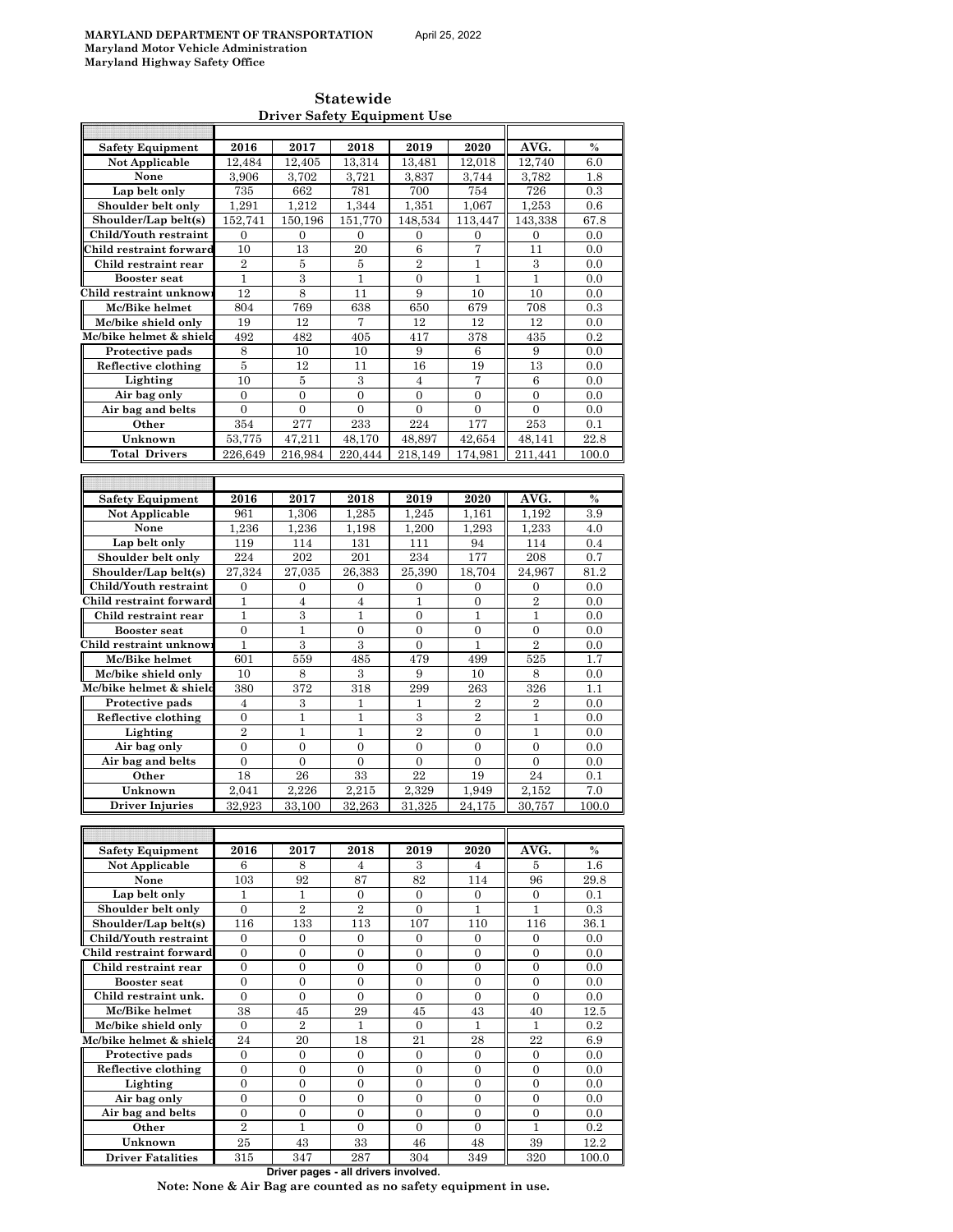**Statewide Passenger Age**

#### **Passenger Age 2016 2017 2018 2019 2020 AVG. % Under 5** 6,465 6,495 6,949 6,359 4,142 6,082 10.1 **5 - 9** 6,260 7,104 6,952 7,370 3,693 6,276 10.4 **10 - 11** 2,432 2,779 3,028 3,252 1,391 2,576 4.3 **12 - 13** 2,741 2,750 3,145 3,295 1,518 2,690 4.5 **14 - 15** 2,939 3,230 3,507 3,210 1,770 2,931 4.9 **16 - 17** 3,465 3,934 3,985 3,841 2,562 3,557 5.9 **18 - 19 19** 3,139 3,434 3,525 3,621 2,879 3,320 5.5 **20 - 24** 6,842 7,079 6,691 6,476 5,776 6,573 10.9 **25 - 29 5,485** 5,708 5,599 5,263 4,347 5,280 8.8 **30 - 34 1** 3,850 4,155 4,335 4,095 3,478 3,983 6.6 **35 - 39** 2,919 3,037 3,248 3,192 2,629 3,005 5.0 **40 - 44** 2,182 2,344 2,477 2,469 2,018 2,298 3.8 **45 - 49** 2,184 2,222 2,497 2,257 1,634 2,159 3.6 **50 - 54** 2,232 2,353 2,488 2,253 1,630 2,191 3.6 **55 - 59** 1,906 | 2,061 | 2,170 | 2,245 | 1,520 || 1,980 | 3.3 **60 - 64** 1,388 1,597 1,693 1,733 1,202 1,523 2.5 **65 - 69** 1,139 1,205 1,261 1,243 822 1,134 1.9 **70 - 79** 1,314 1,393 1,617 1,569 936 1,366 2.3 **80 +** 1,418 1,568 1,416 1,733 754 1,378 2.3 **Unknown** 13 10 0 3 2 6 0.0 **Total Passengers** 60,313 64,458 66,583 65,479 44,703 60,307 100.0 **Passenger Age 2016 2017 2018 2019 2020 AVG. % Under 5** 1,286 1,262 1,328 1,232 730 1,168 8.9 **5 - 9** 1,210 1,241 1,134 1,142 722 1,090 8.3 **10 - 11 427 442 470 470 255 413 3.2 12 - 13 428 417 420 394 229 6** 378 **2.9 14 - 15 1468** 509 492 419 257 429 3.3 **16 - 17** 686 671 676 638 492 633 4.8 **18 - 19** 688 686 683 741 630 686 5.2 **20 - 24** 1,663 1,624 1,506 1,446 1,199 1,488 11.4 **25 - 29** 1,348 1,369 1,284 1,255 973 1,246 9.5 **30 - 34 967** 1,032 1,004 | 977 | 817 | 959 | 7.3 **35 - 39** 730 726 740 761 638 719 5.5

| $20 - 24$                 | 1.663         | 1.624  | 1,506    | 1,446    | 1,199 | 1.488          | 11.4    |
|---------------------------|---------------|--------|----------|----------|-------|----------------|---------|
| $25 - 29$                 | 1.348         | 1,369  | 1,284    | 1,255    | 973   | 1,246          | 9.5     |
| $30 - 34$                 | 967           | 1,032  | 1,004    | 977      | 817   | 959            | 7.3     |
| $35 - 39$                 | 730           | 726    | 740      | 761      | 638   | 719            | 5.5     |
| $40 - 44$                 | 598           | 627    | 624      | 592      | 451   | 578            | 4.4     |
| $45 - 49$                 | 602           | 602    | 607      | 606      | 415   | 566            | 4.3     |
| $50 - 54$                 | 688           | 684    | 688      | 643      | 460   | 633            | 4.8     |
| $55 - 59$                 | 600           | 637    | 632      | 683      | 459   | 602            | 4.6     |
| $60 - 64$                 | 447           | 529    | 514      | 538      | 335   | 473            | 3.6     |
| $65 - 69$                 | 340           | 363    | 353      | 351      | 244   | 330            | 2.5     |
| $70 - 79$                 | 445           | 434    | 483      | 444      | 292   | 420            | $3.2\,$ |
| $80 +$                    | 352           | 286    | 289      | 288      | 162   | 275            | 2.1     |
| Unknown                   | $\mathcal{S}$ | 5      | $\Omega$ | $\Omega$ |       | $\overline{2}$ | 0.0     |
| <b>Injured Passengers</b> | 13,976        | 14,146 | 13,927   | 13,620   | 9,761 | 13,086         | 100.0   |
|                           |               |        |          |          |       |                |         |

L

| Passenger Age               | 2016           | 2017           | 2018           | 2019                    | 2020           | AVG.           | $\%$  |
|-----------------------------|----------------|----------------|----------------|-------------------------|----------------|----------------|-------|
| Under 5                     | 6              | $\overline{2}$ | 6              | 5                       | $\overline{2}$ | 4              | 5.1   |
| $5-9$                       | 3              | $\Omega$       | $\mathbf{a}$   | 7                       | $\mathbf{1}$   | 3              | 3.4   |
| $10 - 11$                   | 1              | $\overline{0}$ | $\Omega$       | $\overline{2}$          | $\Omega$       | 1              | 0.7   |
| $12 - 13$                   | $\overline{2}$ | $\Omega$       | $\overline{5}$ | $\Omega$                | $\Omega$       | 1              | 1.7   |
| $14 - 15$                   | $\mathbf{0}$   | 3              | $\overline{2}$ | $\overline{4}$          | $\mathbf{0}$   | $\overline{2}$ | 2.2   |
| $16 - 17$                   | $\overline{5}$ | 3              | $\overline{2}$ | $\overline{2}$          | $\overline{2}$ | 3              | 3.4   |
| $18 - 19$                   | $\overline{4}$ | $\overline{5}$ | $\overline{5}$ | $\overline{4}$          | 6              | $\overline{5}$ | 5.8   |
| $20 - 24$                   | 14             | 10             | 16             | 17                      | 10             | 13             | 16.2  |
| $25 - 29$                   | 8              | 14             | 9              | 7                       | 9              | 9              | 11.4  |
| $30 - 34$                   | $\overline{2}$ | $\mathbf{3}$   | $\mathbf{3}$   | 6                       | 7              | $\overline{4}$ | 5.1   |
| $35 - 39$                   | 3              | $\overline{4}$ | 3              | $\overline{2}$          | $\overline{4}$ | 3              | 3.9   |
| $40 - 44$                   | 3              | 8              | 3              | 3                       | 7              | $\overline{5}$ | 5.8   |
| $45 - 49$                   | 5              | 7              | $\overline{4}$ | 5                       | 3              | 5              | 5.8   |
| $50 - 54$                   | 7              | $\overline{2}$ | 3              | 3                       | 6              | $\overline{4}$ | 5.1   |
| $55 - 59$                   | $\overline{2}$ | $\overline{4}$ | 5              | $\overline{4}$          | 1              | 3              | 3.9   |
| $60 - 64$                   | $\overline{2}$ | 1              | 3              | $\overline{\mathbf{3}}$ | $\mathbf{1}$   | $\overline{2}$ | 2.4   |
| $65 - 69$                   | 1              | $\overline{2}$ | 3              | 5                       | $\mathbf{1}$   | $\overline{2}$ | 2.9   |
| $70 - 79$                   | $\overline{4}$ | $\overline{5}$ | $\overline{5}$ | 6                       | 5              | $\overline{5}$ | 6.0   |
| $80 +$                      | 7              | 7              | 6              | 9                       | 6              | 7              | 8.5   |
| Unknown                     | 1              | $\mathbf{1}$   | $\mathbf{0}$   | $\overline{2}$          | $\mathbf{0}$   | 1              | 1.0   |
| <b>Passenger Fatalities</b> | 80             | 81             | 86             | 96                      | 71             | 83             | 100.0 |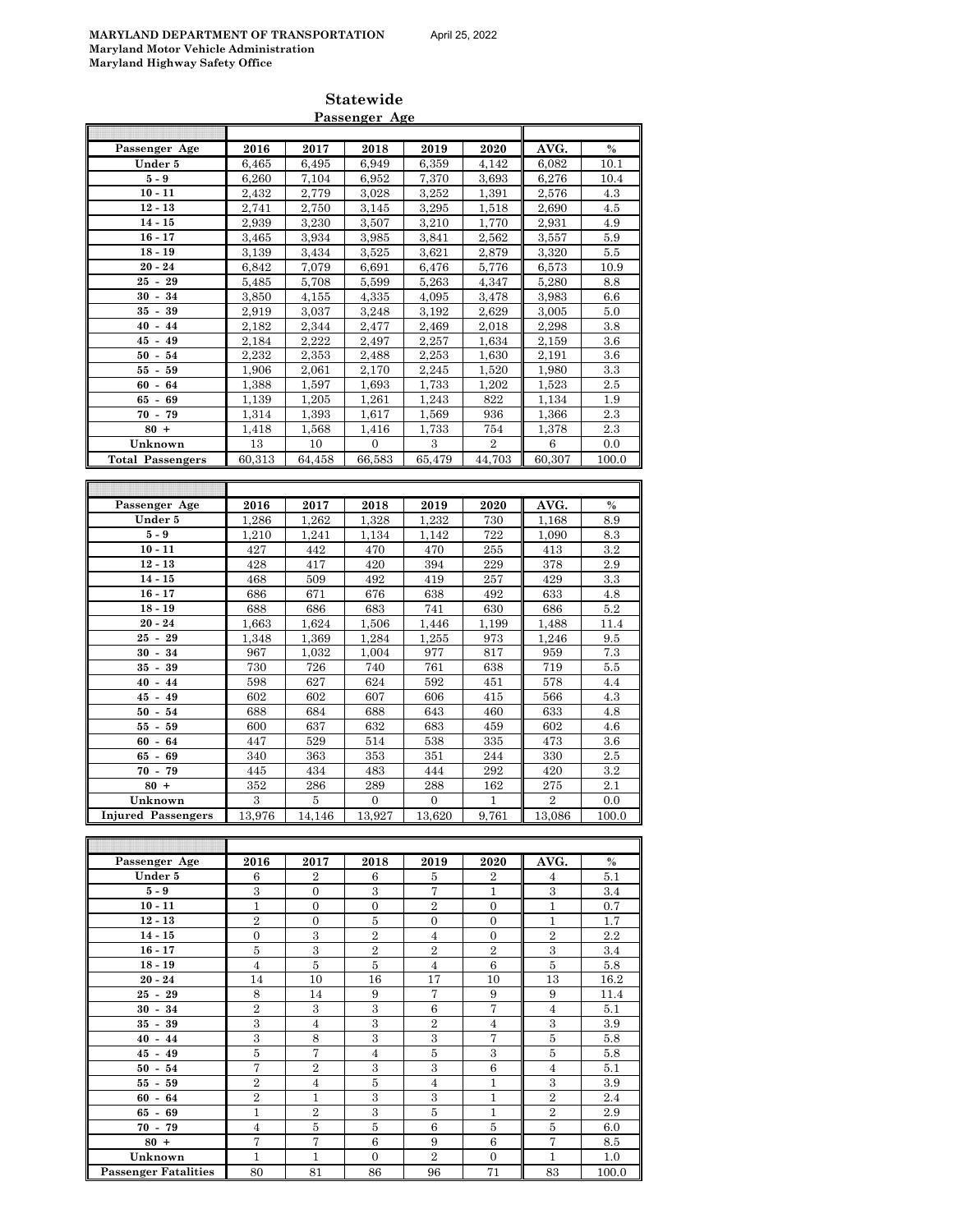| Passenger Gender          | 2016         | 2017           | 2018         | 2019           | 2020         | AVG.         | $\%$  |
|---------------------------|--------------|----------------|--------------|----------------|--------------|--------------|-------|
| Male                      | 28,837       | 30,951         | 31,401       | 30,880         | 21,153       | 28,644       | 47.5  |
| Female                    | 30,493       | 32,716         | 34,382       | 33,611         | 23,223       | 30,885       | 51.2  |
| Unknown                   | 983          | 791            | 800          | 988            | 327          | 778          | 1.3   |
| <b>Total Passengers</b>   | 60,313       | 64,458         | 66,583       | 65,479         | 44,703       | 60,307       | 100.0 |
|                           |              |                |              |                |              |              |       |
|                           |              |                |              |                |              |              |       |
| Passenger Gender          | 2016         | 2017           | 2018         | 2019           | 2020         | AVG.         | $\%$  |
| Male                      | 5,762        | 5,818          | 5,556        | 5,469          | 3,970        | 5,315        | 40.6  |
| Female                    | 8,087        | 8,184          | 8,268        | 8,071          | 5,744        | 7,671        | 58.6  |
| Unknown                   | 127          | 144            | 103          | 80             | 47           | 100          | 0.8   |
| <b>Passenger Injuries</b> | 13,976       | 14,146         | 13,927       | 13,620         | 9,761        | 13,086       | 100.0 |
|                           |              |                |              |                |              |              |       |
|                           |              |                |              |                |              |              |       |
| Passenger Gender          | 2016         | 2017           | 2018         | 2019           | 2020         | AVG.         | $\%$  |
| Male                      | 34           | 47             | 51           | 45             | 33           | 42           | 50.7  |
| Female                    | 46           | 34             | 34           | 49             | 37           | 40           | 48.3  |
| Unknown                   | $\mathbf{0}$ | $\overline{0}$ | $\mathbf{1}$ | $\overline{2}$ | $\mathbf{1}$ | $\mathbf{1}$ | 1.0   |

**Passenger Fatalities** 80 81 86 96 71 83 100.0

## **Statewide Passenger Gender**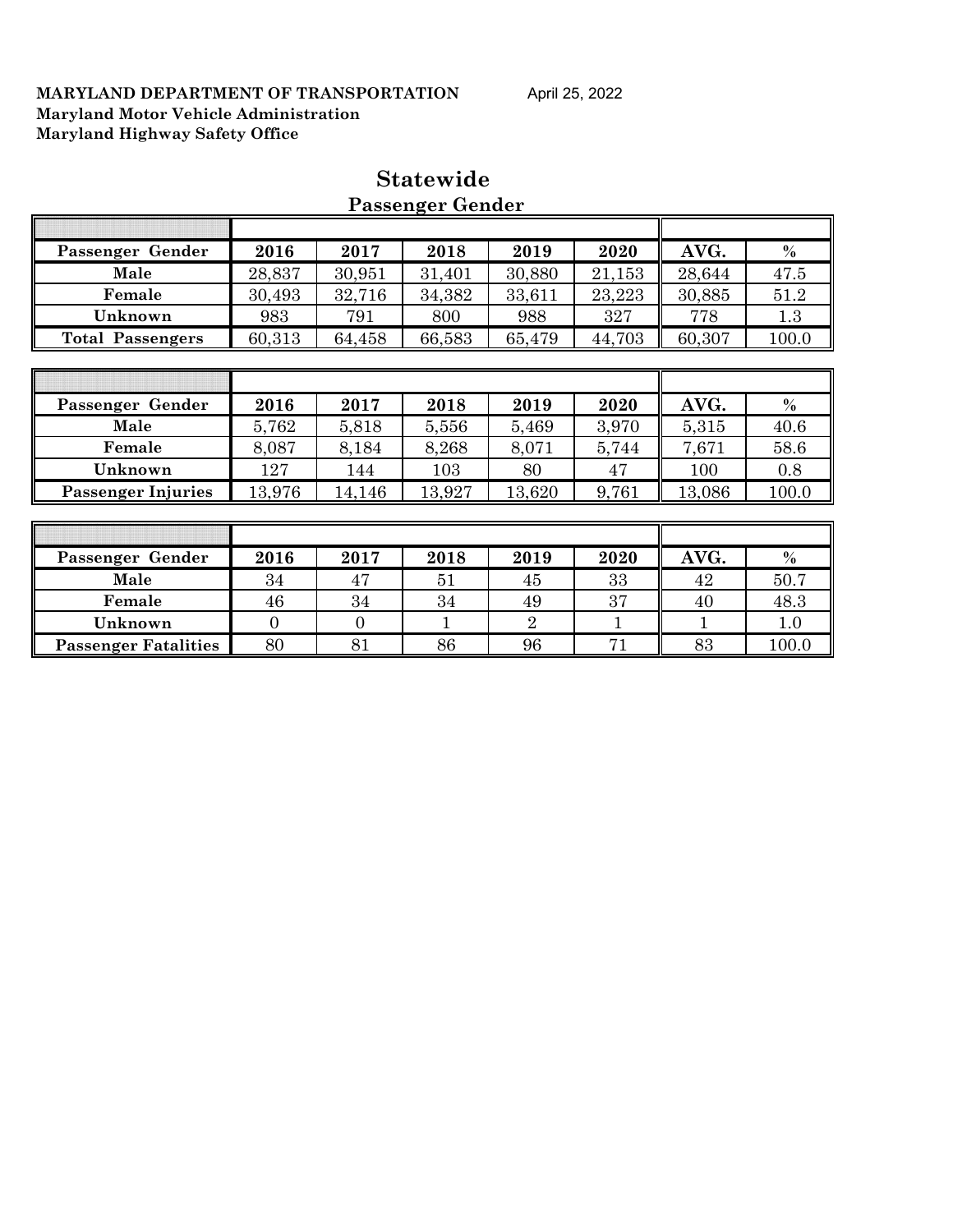h

**Statewide Passenger Safety Equipment Use**

| <b>Safety Equipment</b>               | 2016           | 2017           | 2018           | 2019           | 2020           | AVG.           | $\frac{0}{0}$ |
|---------------------------------------|----------------|----------------|----------------|----------------|----------------|----------------|---------------|
| Not Applicable                        | 4,078          | 5,210          | 5,743          | 5,949          | 3,139          | 4,824          | 8.0           |
| None                                  | 6,705          | 7,140          | 7,128          | 7,445          | 3,353          | 6,354          | 10.5          |
| Lap belt only                         | 880            | 770            | 813            | 765            | 388            | 723            | 1.2           |
| Shoulder belt only                    | 315            | 292            | 377            | 333            | 263            | 316            | 0.5           |
| Shoulder/Lap belt(s)                  | 37.764         | 39.685         | 40.804         | 39.180         | 29.497         | 37.386         | 62.0          |
| Child/Youth restraint                 | $\overline{0}$ | $\overline{0}$ | $\overline{0}$ | $\overline{0}$ | $\mathbf{0}$   | $\overline{0}$ | 0.0           |
| Child restraint forward               | 3.562          | 3,649          | 3.771          | 3.570          | 2.373          | 3.385          | 5.6           |
| Child restraint rear                  | 1,246          | 1,366          | 1,484          | 1,431          | 937            | 1,293          | 2.1           |
| <b>Booster</b> seat                   | 848            | 862            | 820            | 712            | 485            | 745            | 1.2           |
| Child restraint unk.                  | 560            | 503            | 501            | 511            | 288            | 473            | 0.8           |
| Mc/Bike helmet                        | 57             | 53             | 47             | 58             | 58             | 55             | 0.1           |
| Mc/bike shield only                   | 1              | 3              | $\overline{2}$ | 3              | $\mathbf{1}$   | $\overline{2}$ | 0.0           |
| Mc/bike helmet & shield               | 28             | 39             | 17             | 34             | 28             | 29             | 0.0           |
| Protective pads                       | 100            | 103            | 220            | 350            | 166            | 188            | 0.3           |
| Reflective clothing                   | 1              | 6              | 11             | 3              | 9              | 6              | 0.0           |
| Lighting                              | $\overline{2}$ | $\mathbf{1}$   | 3              | $\overline{0}$ | $\mathbf{1}$   | $\mathbf{1}$   | 0.0           |
| Air bag only                          | $\theta$       | $\theta$       | $\theta$       | $\theta$       | $\theta$       | $\theta$       | 0.0           |
| Air bag and belts                     | $\overline{0}$ | $\overline{0}$ | $\overline{0}$ | $\overline{0}$ | $\overline{0}$ | $\overline{0}$ | 0.0           |
| Other                                 | 196            | 301            | 208            | 248            | 143            | 219            | 0.4           |
| Unknown                               | 3,970          | 4,475          | 4,634          | 4,887          | 3,574          | 4,308          | 7.1           |
| <b>Total Passengers</b>               | 60.313         | 64.458         | 66,583         | 65,479         | 44.703         | 60.307         | 100.0         |
|                                       |                |                |                |                |                |                |               |
|                                       |                |                |                |                |                |                |               |
| <b>Safety Equipment</b>               | 2016           | 2017           | 2018           | 2019           | 2020           | AVG.           | $\frac{0}{0}$ |
| Not Applicable                        | 621            | 803            | 852            | 953            | 724            | 791            | 6.0           |
| None                                  | 1.309          | 1.374          | 1.356          | 1,361          | 1.000          | 1.280          | 9.8           |
| Lap belt only                         | 124            | 123            | 103            | 121            | 73             | 109            | 0.8           |
| Shoulder belt only                    | 78             | 56             | 92             | 102            | 68             | 79             | 0.6           |
| Shoulder/Lap belt(s)                  | 9.451          | 9.378          | 9.111          | 8.601          | 6.222          | 8.553          | 65.4          |
| Child/Youth restraint                 | $\overline{0}$ | $\overline{0}$ | $\overline{0}$ | $\overline{0}$ | $\overline{0}$ | $\overline{0}$ | 0.0           |
| Child restraint forward               | 744            | 697            | 697            | 684            | 403            | 645            | 4.9           |
| Child restraint rear                  | 289            | 307            | 319            | 315            | 165            | 279            | 2.1           |
| <b>Booster</b> seat                   |                |                |                |                |                |                |               |
|                                       | 223            | 181            | 172            | 155            | 113            | 169            | 1.3           |
| Child restraint unk.                  | 139            | 113            | 101            | 85             | 60             | 100            | 0.8           |
|                                       | 43             | 44             | 33             | 44             | 40             | 41             | 0.3           |
| Mc/Bike helmet<br>Mc/bike shield only | 1              | 1              | $\overline{2}$ | 3              | 1              | $\overline{2}$ | 0.0           |
| Mc/bike helmet & shield               | 23             | 32             | 14             | 28             | 25             | 24             | 0.2           |
| Protective pads                       | 5              | 3              | 16             | 14             | 6              | 9              | 0.1           |
| Reflective clothing                   | $\mathbf{1}$   | $\overline{2}$ | 3              | $\overline{0}$ | $\overline{4}$ | $\overline{2}$ | 0.0           |
| Lighting                              | $\theta$       | $\overline{0}$ | $\theta$       | $\theta$       | $\theta$       | $\overline{0}$ | 0.0           |
| Air bag only                          | $\overline{0}$ | $\overline{0}$ | $\overline{0}$ | $\overline{0}$ | $\overline{0}$ | $\overline{0}$ | 0.0           |
| Air bag and belts                     | $\theta$       | $\Omega$       | $\overline{0}$ | $\overline{0}$ | $\Omega$       | $\overline{0}$ | 0.0           |
| Other                                 | 28             | 35             | 38             | 24             | 28             | 31             | 0.2           |
| Unknown                               | 897            | 997            | 1,018          | 1,130          | 829            | 974            | 7.4           |
| <b>Passenger Injuries</b>             | 13,976         | 14,146         | 13,927         | 13,620         | 9,761          | 13,086         | 100.0         |
|                                       |                |                |                |                |                |                |               |
|                                       |                |                |                |                |                |                |               |

| <b>Safety Equipment</b>     | 2016           | 2017           | 2018           | 2019     | 2020     | AVG.           | $\frac{0}{0}$ |
|-----------------------------|----------------|----------------|----------------|----------|----------|----------------|---------------|
| Not Applicable              |                | 2              | 0              | 0        |          |                | 1.0           |
| None                        | 25             | 36             | 26             | 37       | 30       | 31             | 37.2          |
| Lap belt only               | $\Omega$       | $\overline{2}$ | 1              | $\Omega$ | $\Omega$ | 1              | 0.7           |
| Shoulder belt only          | $\Omega$       | $\Omega$       | $\Omega$       | $\Omega$ | $\Omega$ | $\Omega$       | 0.0           |
| Shoulder/Lap belt(s)        | 36             | 27             | 39             | 39       | 23       | 33             | 39.6          |
| Child/Youth restraint       | $\Omega$       | $\Omega$       | $\Omega$       | $\Omega$ | $\Omega$ | $\Omega$       | 0.0           |
| Child restraint forward     | 3              | $\Omega$       | 3              | 3        | 1        | $\overline{2}$ | 2.4           |
| Child restraint rear        | $\Omega$       | 1              | $\overline{2}$ | 1        | 1        | 1              | 1.2           |
| <b>Booster seat</b>         | $\overline{2}$ | $\Omega$       | $\overline{2}$ | 4        | $\Omega$ | $\overline{2}$ | 1.9           |
| Child restraint unk.        | $\Omega$       | $\Omega$       | $\Omega$       | $\Omega$ | $\Omega$ | $\Omega$       | 0.0           |
| Mc/Bike helmet              | 4              | 1              | 3              | 1        | 3        | $\overline{2}$ | 2.9           |
| Mc/bike shield only         | $\theta$       | $\Omega$       | $\Omega$       | $\Omega$ | $\Omega$ | $\Omega$       | 0.0           |
| Mc/bike helmet & shield     | $\theta$       | 1              | $\Omega$       | 3        | $\Omega$ | 1              | 1.0           |
| Protective pads             | $\Omega$       | 1              | $\Omega$       | $\Omega$ | $\Omega$ | $\Omega$       | 0.2           |
| Reflective clothing         | $\Omega$       | $\Omega$       | $\Omega$       | $\Omega$ | $\Omega$ | $\Omega$       | 0.0           |
| Lighting                    | $\theta$       | $\Omega$       | $\Omega$       | $\Omega$ | $\Omega$ | $\Omega$       | 0.0           |
| Air bag only                | $\theta$       | $\Omega$       | $\Omega$       | $\Omega$ | $\Omega$ | $\Omega$       | 0.0           |
| Air bag and belts           | $\theta$       | $\Omega$       | $\Omega$       | $\Omega$ | $\Omega$ | $\Omega$       | 0.0           |
| Other                       | 1              | $\Omega$       | $\Omega$       | $\Omega$ | $\Omega$ | $\Omega$       | 0.2           |
| Unknown                     | 8              | 10             | 10             | 8        | 12       | 10             | 11.6          |
| <b>Passenger Fatalities</b> | 80             | 81             | 86             | 96       | 71       | 83             | 100.0         |

**Note: None & Air Bag are counted as no safety equipment in use.**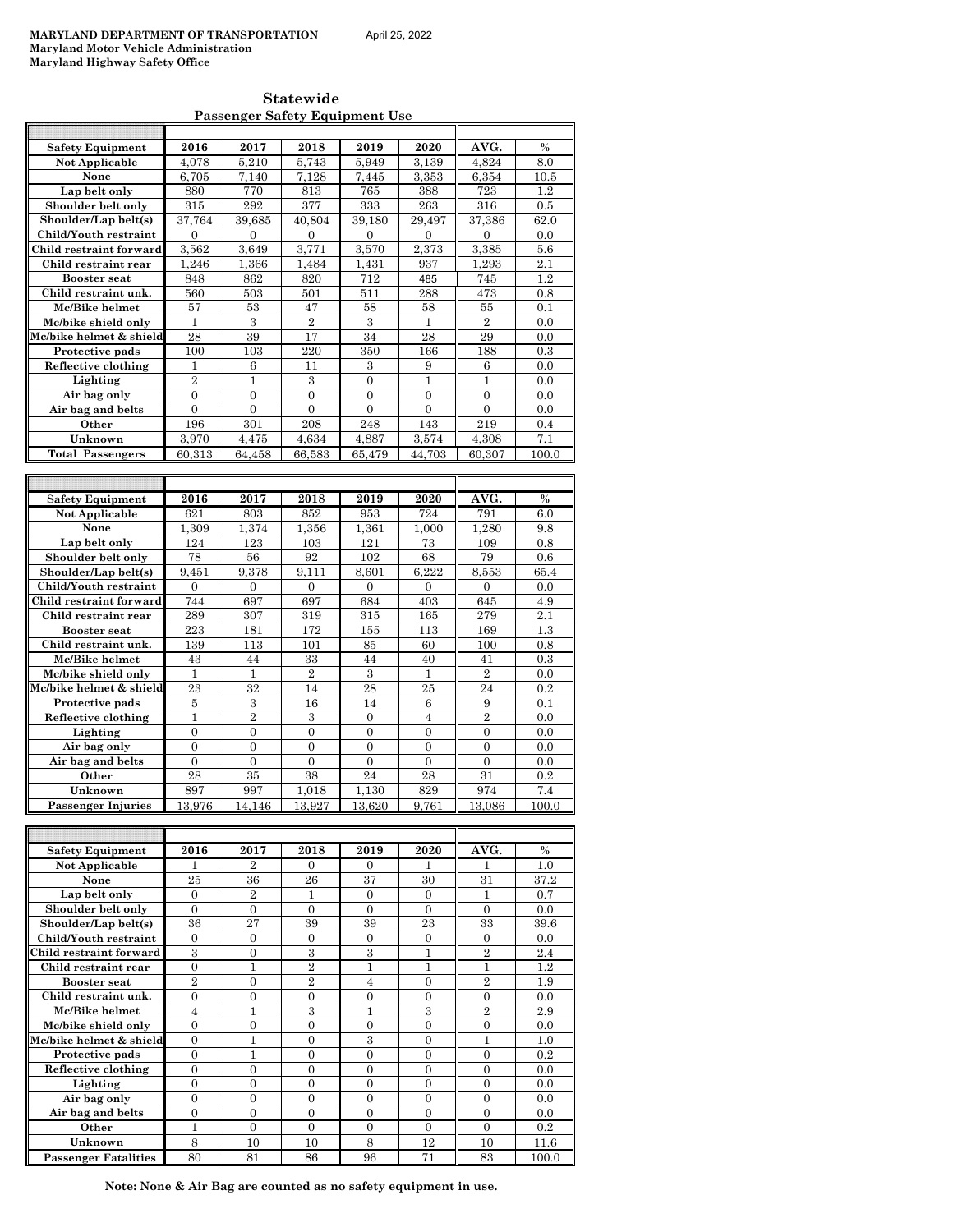| Non-Motorist Age                     | 2016                  | 2017                    | 2018       | 2019                    | 2020                    | AVG.           | $\frac{0}{0}$ |
|--------------------------------------|-----------------------|-------------------------|------------|-------------------------|-------------------------|----------------|---------------|
| Under 5                              | 132                   | 156                     | 115        | 107                     | 101                     | 122            | 2.6           |
| $5 - 9$                              | 241                   | 204                     | 178        | 174                     | 128                     | 185            | 4.0           |
| $10 - 15$                            | 422                   | 440                     | 374        | 407                     | 227                     | 374            | 8.1           |
| $16 - 17$                            | 194                   | 199                     | 178        | 158                     | 119                     | 170            | 3.7           |
| $18 - 19$                            | 211                   | 219                     | 191        | 179                     | 130                     | 186            | 4.0           |
| 24<br>$20 -$                         | 523                   | 491                     | 468        | 446                     | 328                     | 451            | 9.7           |
| 25<br>$\sim$<br>29                   | 448                   | 495                     | 481        | 448                     | 337                     | 442            | 9.5           |
| $30 -$<br>34                         | 424                   | 392                     | 381        | 374                     | 380                     | 390            | 8.4           |
| $35 -$<br>39                         | 375                   | 357                     | 361        | 361                     | 305                     | 352            | 7.6           |
| $40 - 44$                            | 283                   | 269                     | 268        | 266                     | 258                     | 269            | 5.8           |
| 45<br>- 49                           | 327                   | 329                     | 321        | 261                     | 203                     | 288            | 6.2           |
| $50 - 54$                            | 366                   | 377                     | 352        | 346                     | 261                     | 340            | 7.3           |
| 55<br>59<br>$\overline{\phantom{a}}$ | 334                   | 359                     | 345        | 356                     | 305                     | 340            | 7.3           |
| - 64<br>60                           | 253                   | 241                     | 279        | 280                     | 232                     | 257            | 5.5           |
| 65 -<br>69                           | 159                   | 178                     | 163        | 203                     | 152                     | 171            | 3.7           |
| $70 - 79$                            | 170                   | 208                     | 203        | 188                     | 165                     | 187            | 4.0           |
| $80 +$                               | 126                   | 126                     | 107        | 125                     | 70                      | 111            | 2.4           |
| Unknown                              | 3                     | $\overline{2}$          | 1          | 1                       | 3                       | $\overline{2}$ | 0.0           |
| <b>Total Non-Motorists</b>           | 4,991                 | 5.042                   | 4,766      | 4.680                   | 3.704                   | 4,637          | 100.0         |
|                                      |                       |                         |            |                         |                         |                |               |
|                                      |                       |                         |            |                         |                         |                |               |
|                                      |                       |                         |            |                         |                         |                |               |
| Non-Motorist Age                     | 2016                  | 2017                    | 2018       | 2019                    | 2020                    | AVG.           | $\%$          |
| Under 5                              | 92                    | 100                     | 81         | 70                      | 57                      | 80             | 2.2           |
| 5 - 9                                | 214                   | 187                     | 158        | 158                     | 107                     | 165            | 4.4           |
| $10 - 15$                            | 367                   | 405                     | 339        | 358                     | 193                     | 332            | 9.0           |
| $16 - 17$                            | 162                   | 172                     | 154        | 135                     | 100                     | 145            | 3.9           |
| $18 - 19$                            | 177                   | 194                     | 158        | 149                     | 109                     | 157            | 4.2           |
| $20 - 24$                            | 444                   | 422                     | 397        | 370                     | 261                     | 379            | 10.2          |
| $25 -$<br>29                         | 374                   | 405                     | 376        | 368                     | 265                     | 358            | 9.6           |
| $30 - 34$                            | 347                   | 325                     | 307        | 285                     | 291                     | 311            | 8.4           |
| $35 - 39$                            | 294                   | 297                     | 270        | 282                     | 242                     | 277            | 7.5           |
| $40 - 44$                            | 223                   | 206                     | $^{215}$   | 199                     | 187                     | 206            | 5.5           |
| $45 - 49$                            | 263                   | 250                     | 242        | 203                     | 147                     | 221            | 6.0           |
| $50 - 54$                            | 287                   | 308                     | 275        | 264                     | 196                     | 266            | 7.2           |
| $55-$<br>59                          | 275                   | 288                     | 276        | 286                     | 216                     | 268            | 7.2           |
| 64<br>$60 -$                         | 196                   | 197                     | 219        | 220                     | 180                     | 202            | 5.5           |
| 65<br>69<br>$\overline{\phantom{a}}$ | 123                   | 143                     | 133        | 163                     | 117                     | 136            | 3.7           |
| $70 -$<br>79                         | 131                   | 159                     | 155        | 141                     | 117                     | 141            | 3.8           |
| $80 +$                               | 74                    | 87                      | 66         | 72                      | 42                      | 68             | 1.8           |
| Unknown<br>Inj. Non-Motorists        | $\mathbf{1}$<br>4,044 | $\overline{0}$<br>4,145 | 0<br>3,821 | $\overline{0}$<br>3,723 | $\overline{2}$<br>2,829 | 1<br>3.712     | 0.0<br>100.0  |

| Non-Motorist Age             | 2016           | 2017           | 2018           | 2019           | 2020           | AVG.           | $\%$  |
|------------------------------|----------------|----------------|----------------|----------------|----------------|----------------|-------|
| Under 5                      | $\overline{0}$ | $\mathbf{1}$   | $\mathbf{0}$   | 1              | 1              | 1              | 0.4   |
| $5-9$                        | $\overline{2}$ | $\mathbf{1}$   | $\overline{2}$ | $\mathbf{1}$   | 3              | $\overline{2}$ | 1.3   |
| $10 - 15$                    | 3              | 5              | 1              | $\overline{4}$ | $\overline{1}$ | 3              | 2.0   |
| $16 - 17$                    | $\overline{4}$ | $\overline{4}$ | 3              | $\overline{2}$ | $\overline{4}$ | 3              | 2.5   |
| $18 - 19$                    | 5              | $\overline{2}$ | $\mathbf{0}$   | $\overline{2}$ | $\overline{2}$ | 2              | 1.6   |
| $20 - 24$                    | 14             | 7              | 12             | 7              | 9              | 10             | 7.2   |
| $25 - 29$                    | 11             | 7              | 11             | 12             | 11             | 10             | 7.6   |
| $30 - 34$                    | 6              | 9              | 12             | 13             | 14             | 11             | 7.9   |
| $35 - 39$                    | 6              | 8              | 13             | 10             | 9              | 9              | 6.7   |
| 44<br>$40 -$                 | $\overline{4}$ | 8              | 13             | 11             | 10             | 9              | 6.7   |
| $45 - 49$                    | 13             | 12             | 11             | 8              | 13             | 11             | 8.3   |
| $50 - 54$                    | 16             | 16             | 13             | 13             | 16             | 15             | 10.8  |
| $55 - 59$                    | 8              | 17             | 11             | 15             | 18             | 14             | 10.1  |
| $60 - 64$                    | 11             | 12             | 13             | 10             | 18             | 13             | 9.4   |
| $65 - 69$                    | 8              | 3              | $\overline{4}$ | 8              | 6              | 6              | 4.2   |
| $70 - 79$                    | $\overline{7}$ | 14             | 13             | 12             | 13             | 12             | 8.6   |
| $80 +$                       | 7              | $\overline{2}$ | 6              | 5              | $\overline{4}$ | 5              | 3.5   |
| Unknown                      | $\overline{2}$ | $\overline{2}$ | 1              | $\mathbf{1}$   | $\overline{1}$ | $\mathbf{1}$   | 1.0   |
| <b>Non-Motor. Fatalities</b> | 127            | 130            | 139            | 135            | 153            | 137            | 100.0 |

## **Statewide Non-Motorist Age**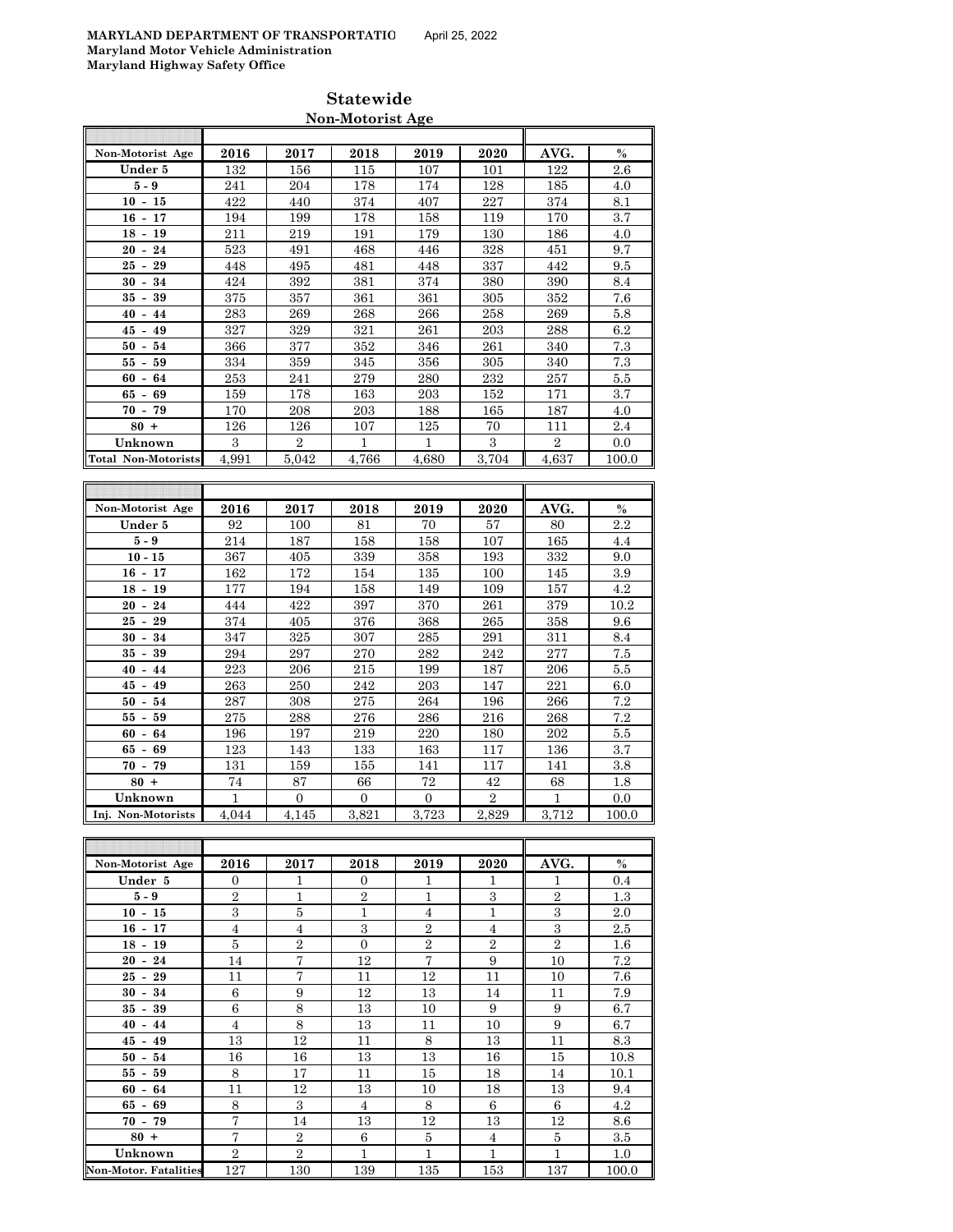| Non-Motorist Gender          | 2016  | 2017  | 2018  | 2019  | 2020  | AVG.  | $\%$    |
|------------------------------|-------|-------|-------|-------|-------|-------|---------|
| Male                         | 3,051 | 3,092 | 2,866 | 2,868 | 2,388 | 2,853 | 61.5    |
| Female                       | 1,892 | 1,880 | 1,850 | 1,757 | 1,267 | 1,729 | 37.3    |
| Unknown                      | 48    | 70    | 50    | 55    | 49    | 54    | $1.2\,$ |
| <b>Total Non-Motorists</b>   | 4,991 | 5,042 | 4,766 | 4,680 | 3,704 | 4,637 | 100.0   |
|                              |       |       |       |       |       |       |         |
|                              |       |       |       |       |       |       |         |
|                              |       |       |       |       |       |       |         |
| Non-Motorist Gender          | 2016  | 2017  | 2018  | 2019  | 2020  | AVG.  | $\%$    |
| Male                         | 2,428 | 2,536 | 2,271 | 2,252 | 1,815 | 2,260 | 60.9    |
| Female                       | 1,601 | 1,584 | 1,535 | 1,459 | 1,005 | 1,437 | 38.7    |
| Unknown                      | 15    | 25    | 15    | 12    | 9     | 15    | 0.4     |
| <b>Non-Motorist Injuries</b> | 4,044 | 4,145 | 3,821 | 3,723 | 2,829 | 3,712 | 100.0   |
|                              |       |       |       |       |       |       |         |
|                              |       |       |       |       |       |       |         |

## **Statewide Non-Motorist Gender**

| Unknown                        | ъı    | zə    | ъı    | 12      | У       | ъı       | 0.4   |
|--------------------------------|-------|-------|-------|---------|---------|----------|-------|
| <b>Non-Motorist Injuries</b>   | 4,044 | 4,145 | 3,821 | 3,723   | 2,829   | 3,712    | 100.0 |
|                                |       |       |       |         |         |          |       |
|                                |       |       |       |         |         |          |       |
| Non-Motorist Gender            | 2016  | 2017  | 2018  | 2019    | 2020    | AVG.     | $\%$  |
| Male                           | 99    | 99    | 101   | 95      | 124     | 104      | 75.7  |
| Female                         | 27    | 31    | 38    | 40      | 29      | 33       | 24.1  |
| Unknown                        |       |       |       |         |         |          | 0.1   |
| <b>Non-Motorist Fatalities</b> | 127   | L30   | 139   | $135\,$ | $153\,$ | $^{137}$ | 100.0 |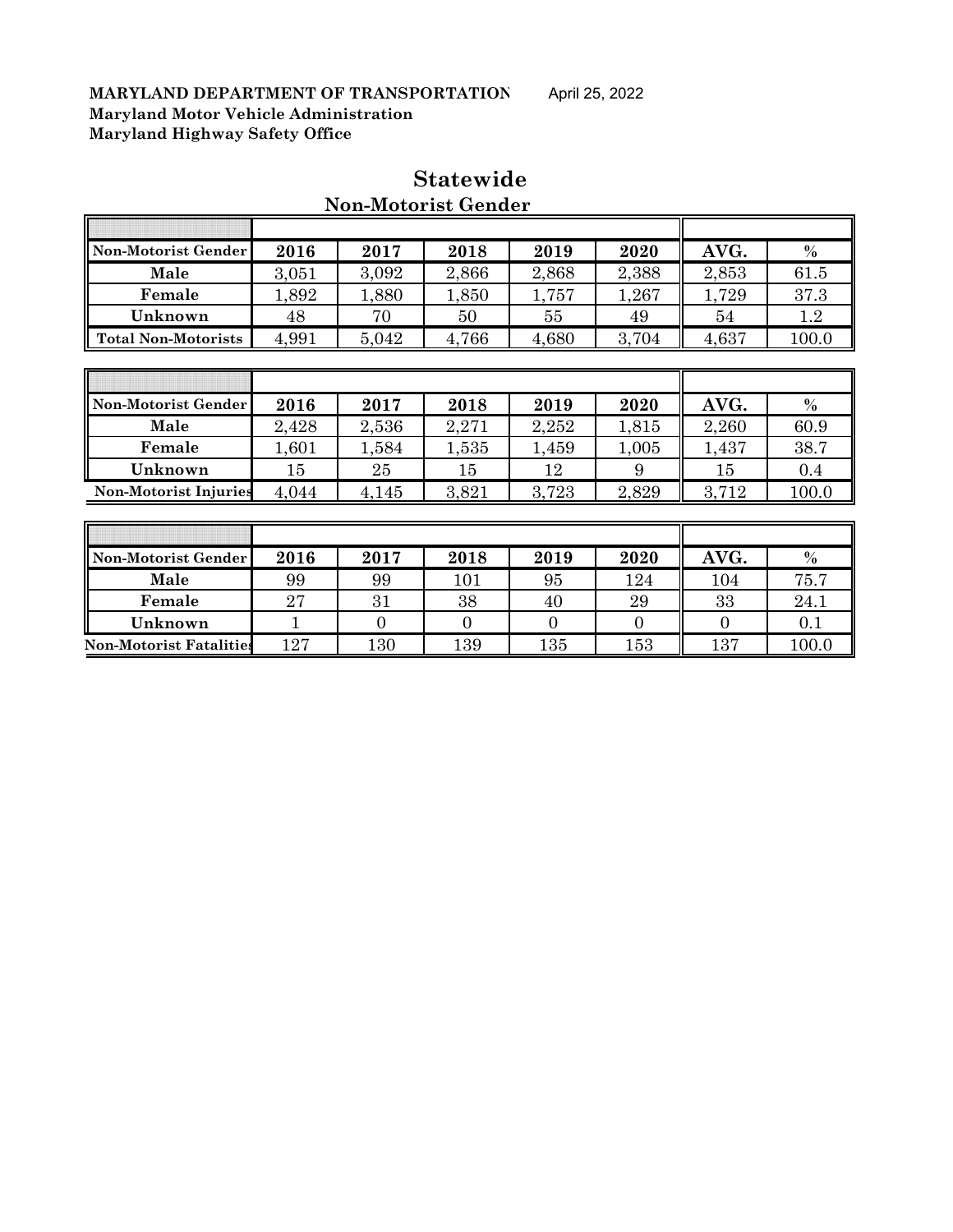| <b>Statewide</b>      |
|-----------------------|
| Non-Motorist Location |

| <b>Non-Motorist Location</b>     | 2016           | 2017             | 2018             | 2019              | 2020             | AVG.           | $\%$          |
|----------------------------------|----------------|------------------|------------------|-------------------|------------------|----------------|---------------|
| Not App.                         | 259            | 256              | 298              | 281               | 217              | 262            | 5.7           |
| Shoulder                         | 299            | 291              | 260              | 235               | 221              | 261            | 5.6           |
| Curb                             | 101            | 118              | 119              | 103               | 74               | 103            | 2.2           |
| Sidewalk                         | 281            | 300              | 302              | 264               | $223\,$          | 274            | 5.9           |
| <b>Outside Right of Way</b>      | 155            | 146              | 111              | 114               | 84               | 122            | 2.6           |
| On Rd. at Crosswalk              | 792            | 813              | 778              | 829               | 555              | 753            | 16.2          |
| On Rd. Not at Cross.             | 1.500          | 1.392            | 1.330            | 1.223             | 1.064            | 1.302          | 28.1          |
|                                  |                |                  |                  |                   |                  |                |               |
| In School Bus Zone               | 6              | 11               | 8                | 7                 | 1                | 7              | 0.1           |
| In Bikeway                       | 36             | 47               | 36               | 48                | 45               | 42             | 0.9           |
| <b>At Inter Marked Crosswal</b>  | 270            | 277              | 257              | 263               | 179              | 249            | 5.4           |
| <b>At Inter No Crosswalk</b>     | 235            | 249              | 217              | 267               | 170              | 228            | 4.9           |
| <b>Driveway Access</b>           | 22             | 13               | 9                | 17                | 15               | 15             | $0.3\,$       |
| Median                           | 23             | 37               | 32               | 25                | 29               | 29             | 0.6           |
| Island                           | 3              | 3                | $\mathbf{1}$     | 3                 | $\mathbf{0}$     | $\overline{2}$ | 0.0           |
| <b>Shared Use Path or Trails</b> | 10             | 16               | 7                | 5                 | 8                | 9              | $0.2\,$       |
| <b>Inside Building</b>           | 114            | 108              | 114              | 109               | 97               | 108            | 2.3           |
| Midblock Marked Crosswa          | 18             | 13               | 13               | 9                 | 10               | 13             | 0.3           |
| Other/Unk.                       | 867            | 952              | 874              | 878               | 712              | 857            | 18.5          |
| <b>Total Non-Motorists</b>       | 4.991          | 5,042            | 4,766            | 4,680             | 3,704            | 4,637          | 100.0         |
|                                  |                |                  |                  |                   |                  |                |               |
|                                  |                |                  |                  |                   |                  |                |               |
| <b>Non-Motorist Location</b>     | 2016           | 2017             | 2018             | 2019              | 2020             | AVG.           | $\frac{0}{0}$ |
| Not App.                         | 108            | 106              | 126              | 122               | 74               | 107            | 2.9           |
| Shoulder                         | 250            | 242              | 209              | 190               | 188              | 216            | 5.8           |
| Curb                             | 73             | 99               | 98               | 84                | 63               | 83             | 2.2           |
| Sidewalk                         | 237            | 242              | 238              | 206               | 174              | 219            | 5.9           |
|                                  |                |                  |                  |                   |                  |                |               |
| <b>Outside Right of Way</b>      | 140            | 116              | 95               | 95                | 74               | 104            | 2.8           |
| On Rd. at Crosswalk              | 692            | 733              | 689              | 731               | 472              | 663            | 17.9          |
| On Rd. Not at Cross.             | 1.264          | 1.213            | 1.134            | 1.030             | 873              | 1.103          | 29.7          |
| In School Bus Zone               | 5              | 11               | 8                | 5                 | $\overline{0}$   | 6              | 0.2           |
|                                  |                |                  |                  |                   |                  |                |               |
| In Bikeway                       | 29             | 40               | 27               | 39                | 36               | 34             | 0.9           |
| Inter Marked Crosswalk           | 243            | 254              | 227              | 226               | 154              | 221            | 5.9           |
| At Inters No Crosswalk           | 214            | 219              | 182              | 231               | 133              | 196            | 5.3           |
| <b>Driveway Access</b>           | 18             | 11               | 9                | 15                | 15               | 14             | 0.4           |
| Median                           | 17             | 28               | 22               | 19                | 23               | 22             | 0.6           |
| Island                           | $\overline{2}$ | 3                | $\mathbf{1}$     | 1                 | $\mathbf{0}$     | $\mathbf{1}$   | 0.0           |
| <b>Shared Use Path or Trails</b> | 8              | 12               | 7                | $\overline{4}$    | 6                | 7              | 0.2           |
| <b>Inside Building</b>           | 31             | 36               | 32               | 23                | 7                | 26             | 0.7           |
| Midblock Marked Crosswa          | 17             | 13               | 12               | 9                 | 10               | 12             | 0.3           |
| Other/Unk.                       | 696            | 767              | 705              | 693               | 527              | 678            | 18.3          |
| <b>Injured Non-Motorists</b>     |                |                  |                  |                   |                  |                |               |
|                                  | 4.044          | 4,145            | 3,821            | 3,723             | 2.829            | 3,712          | 100.0         |
|                                  |                |                  |                  |                   |                  |                |               |
|                                  |                |                  |                  |                   |                  |                |               |
| Non-Motorist Location            | 2016           | 2017             | 2018             | 2019              | 2020             | AVG.           | $\%$          |
| Not App.                         | $\overline{0}$ | $\overline{0}$   | 1                | 1                 | $\overline{2}$   | $\mathbf{1}$   | 0.6           |
| Shoulder                         | 9              | 13               | 8                | 9                 | 10               | 10             | 7.2           |
| Curb                             | $\,2\,$        | $\overline{0}$   | $\overline{0}$   | $\,2$             | $\overline{0}$   | $\mathbf{1}$   | 0.6           |
| Sidewalk                         | $\mathbf{1}$   | $\mathbf{1}$     | $\bf 5$          | $\overline{4}$    | $6\phantom{1}6$  | 3              | 2.5           |
| <b>Outside Right of Way</b>      | 6              | $\overline{7}$   | $\,6$            | $\scriptstyle{7}$ | 5                | $\,6\,$        | 4.5           |
| On Rd. at Crosswalk              | $15\,$         | 16               | 17               | 11                | 16               | 15             | 11.0          |
| On Rd. Not at Cross.             | 80             | 65               | 83               | 68                | 82               | 76             | 55.3          |
| In School Bus Zone               | $\overline{0}$ | $\boldsymbol{0}$ | $\boldsymbol{0}$ | 1                 | $\mathbf{0}$     | $\overline{0}$ | 0.1           |
| In Bikeway                       | 0              | 0                | 0                | $\boldsymbol{0}$  | $\overline{2}$   | $\overline{0}$ | 0.3           |
| Inters Marked Crosswall          | $\overline{4}$ | $\overline{4}$   | $\overline{4}$   | $\overline{4}$    | $\mathbf{1}$     | $\overline{3}$ | $2.5\,$       |
| <b>At Inters No Crosswalk</b>    | $\,2\,$        | $\,3$            | $\boldsymbol{0}$ | $\overline{7}$    | 7                | $\overline{4}$ | 2.8           |
| <b>Driveway Access</b>           | $\overline{0}$ | 0                | 0                | $\overline{0}$    | 0                | $\overline{0}$ | 0.0           |
| Median                           | $\mathbf{1}$   | $\sqrt{2}$       | $\mathbf{1}$     | $\overline{0}$    | $\overline{2}$   | $\mathbf{1}$   | 0.9           |
| Island                           | $\mathbf{0}$   | $\overline{0}$   | $\boldsymbol{0}$ | $\overline{0}$    | $\boldsymbol{0}$ | $\mathbf{0}$   | 0.0           |
| <b>Shared Use Path or Trails</b> | $\overline{0}$ | 0                | 0                | $\overline{0}$    | $\mathbf{1}$     | $\mathbf{0}$   | 0.1           |
| <b>Inside Building</b>           | $\mathbf{0}$   | 1                | 0                | $\overline{0}$    | $\mathbf{0}$     | $\mathbf{0}$   | 0.1           |

**Other/Unk.** 7 18 14 21 19 16 11.5 **Non-Motorist Fatalities** 127 130 139 135 153 137 100.0